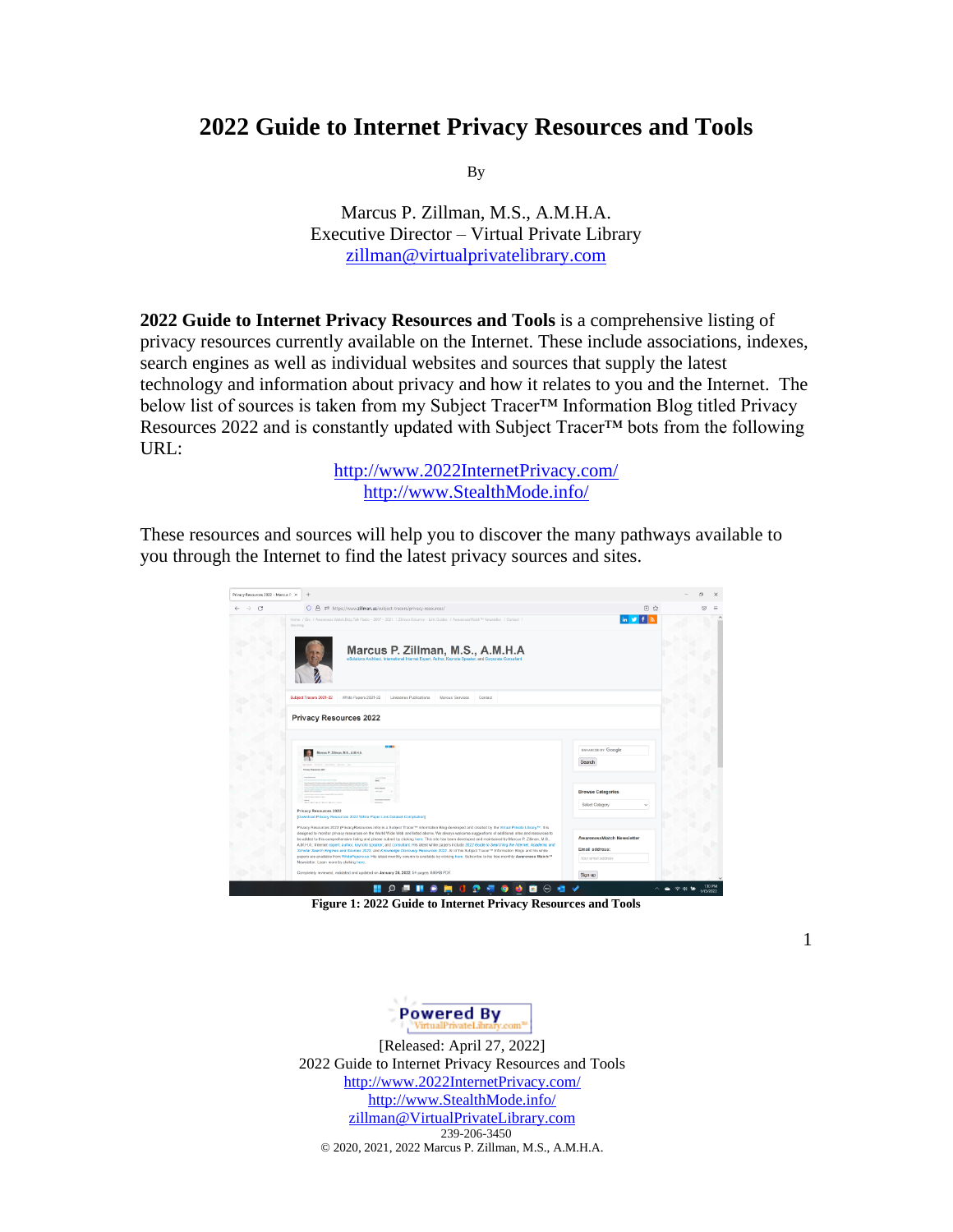# **2022 Guide to Internet Privacy Resources and Tools:**

## **5 Free Privacy Tools for Protecting Your Personal Data**

[https://www.pcworld.com/article/553284/5-free-privacy-tools-for-protecting-your](https://www.pcworld.com/article/553284/5-free-privacy-tools-for-protecting-your-personal-data.html)[personal-data.html](https://www.pcworld.com/article/553284/5-free-privacy-tools-for-protecting-your-personal-data.html)

### **6 Ways to Delete Yourself from the Internet**

<https://www.wired.com/story/delete-yourself-from-internet/>

### **8 Easy Ways to Stay Anonymous Online**

https://flipboard.com/@pcmag/8-easy-ways-to-stay-anonymous-online-chr2klutt735lm3n

# **10 Privacy Gadgets To Help You Keep a Secret**

<http://www.popsci.com/keep-your-secrets-a-secret>

# **10 Tips to Avoid Leaving Tracks Around the Internet by David Pogue**

[https://www.nytimes.com/2019/10/04/smarter-living/10-tips-internet-privacy](https://www.nytimes.com/2019/10/04/smarter-living/10-tips-internet-privacy-crowdwise.html)[crowdwise.html](https://www.nytimes.com/2019/10/04/smarter-living/10-tips-internet-privacy-crowdwise.html)

# **12 Tech Experts Discuss the Distinctions Between Data Privacy and Data Protection**

[https://www.forbes.com/sites/forbestechcouncil/2021/12/20/12-tech-experts-discuss-the](https://www.forbes.com/sites/forbestechcouncil/2021/12/20/12-tech-experts-discuss-the-distinctions-between-data-privacy-and-data-protection/?sh=d18cfdb4bedc)[distinctions-between-data-privacy-and-data-protection/?sh=d18cfdb4bedc](https://www.forbes.com/sites/forbestechcouncil/2021/12/20/12-tech-experts-discuss-the-distinctions-between-data-privacy-and-data-protection/?sh=d18cfdb4bedc)

# **12VPN - Unblock Websites and Improve Privacy**

<http://12vpn.com/>

# **28 January - Data Protection Day**

<https://www.coe.int/en/web/portal/28-january-data-protection-day>

# **2019 Global Inventory of Organized Social Media Manipulation**

[https://comprop.oii.ox.ac.uk/wp-content/uploads/sites/93/2019/09/CyberTroop-](https://comprop.oii.ox.ac.uk/wp-content/uploads/sites/93/2019/09/CyberTroop-Report19.pdf)[Report19.pdf](https://comprop.oii.ox.ac.uk/wp-content/uploads/sites/93/2019/09/CyberTroop-Report19.pdf)

### **2022 Directory of Directories**

[http://www.2022DirectoryOfDirectories.com/](http://www.2022directoryofdirectories.com/)

# Powered By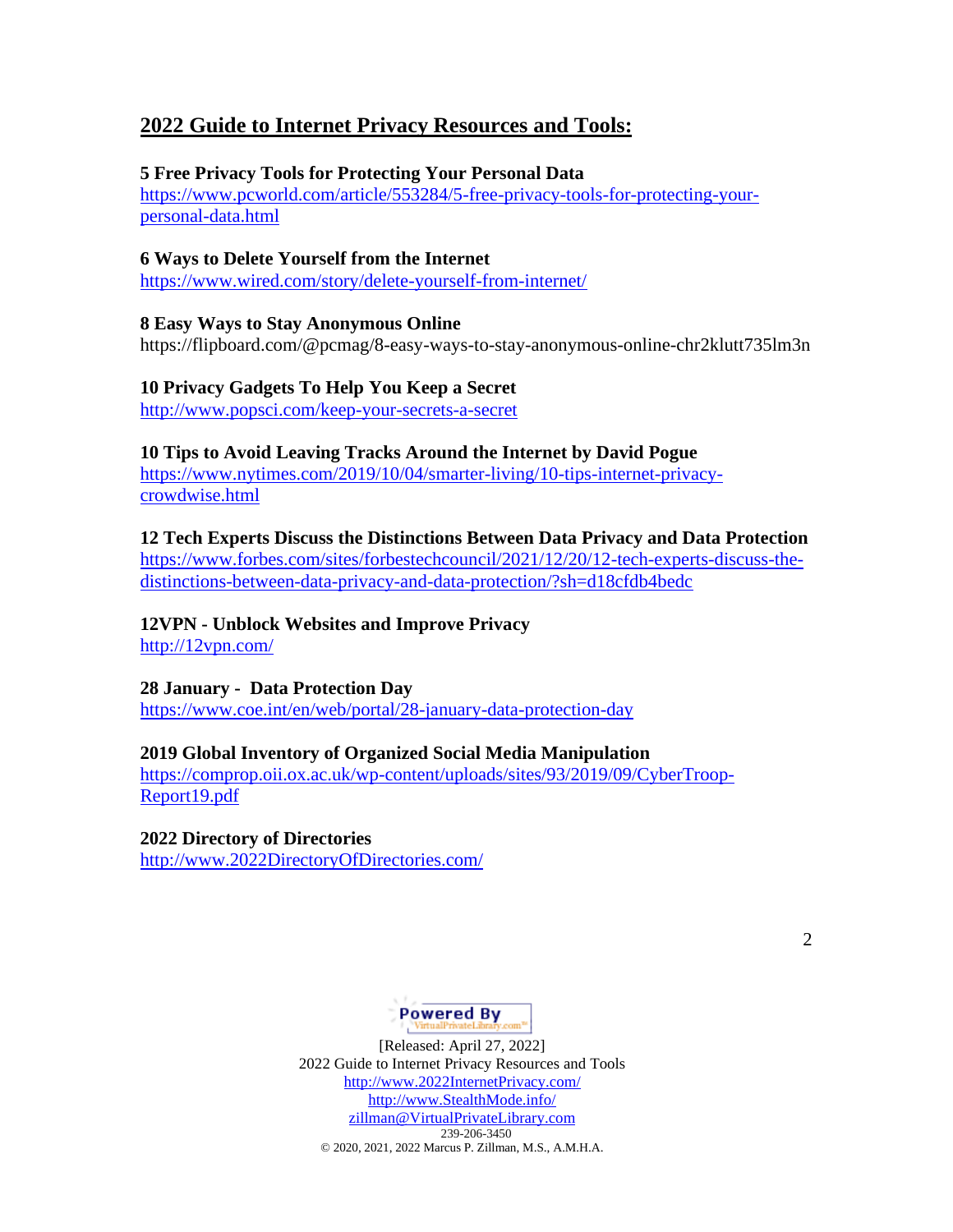### **2022 Guide to Finding Experts by Using the Internet** [http://www.FindingExperts.info/](http://www.findingexperts.info/)

**2022 Guide to Finding People Resources and Sites** [http://www.FindingPeople.info/](http://www.findingpeople.info/)

**2022 Guide to Internet Privacy Resources and Tools** [http://www.2022InternetPrivacy.com/](http://www.2022internetprivacy.com/)

**2022 Guide to Searching the Internet**  [http://www.SearchingTheInternet.info/](http://www.searchingtheinternet.info/)

**2022 New Economy Resources**  [http://www.2022NewEconomy.com/](http://www.2022neweconomy.com/)

**Abine – The Online Privacy Company [DeleteMe and BLUR}** <https://www.abine.com/>

**Accountable - Secure, Cloud-Based HIPAA Compliance Management Platform** <http://accountablehq.com/>

**Account Killer – Delete Online Accounts or Profiles** <https://www.accountkiller.com/>

**AES Crypt - Advanced Open Source File Encryption** <https://www.aescrypt.com/>

**A Guide for Guarding Personal Information in the Workplace** <http://www.sharefile.com/datasecurity.aspx>

**A Guide for Internet Safety for Teens, Kids and Students** <https://cooltechzone.com/threats/internet-safety-guide>

**All The Privacy Apps You Should Have Downloaded in 2020+**

<https://mashable.com/article/best-privacy-apps-ios-iphone-android/>

**Aloha Browser - Private and Secure Mobile Browser** <https://alohabrowser.com/>

3

# **Powered By**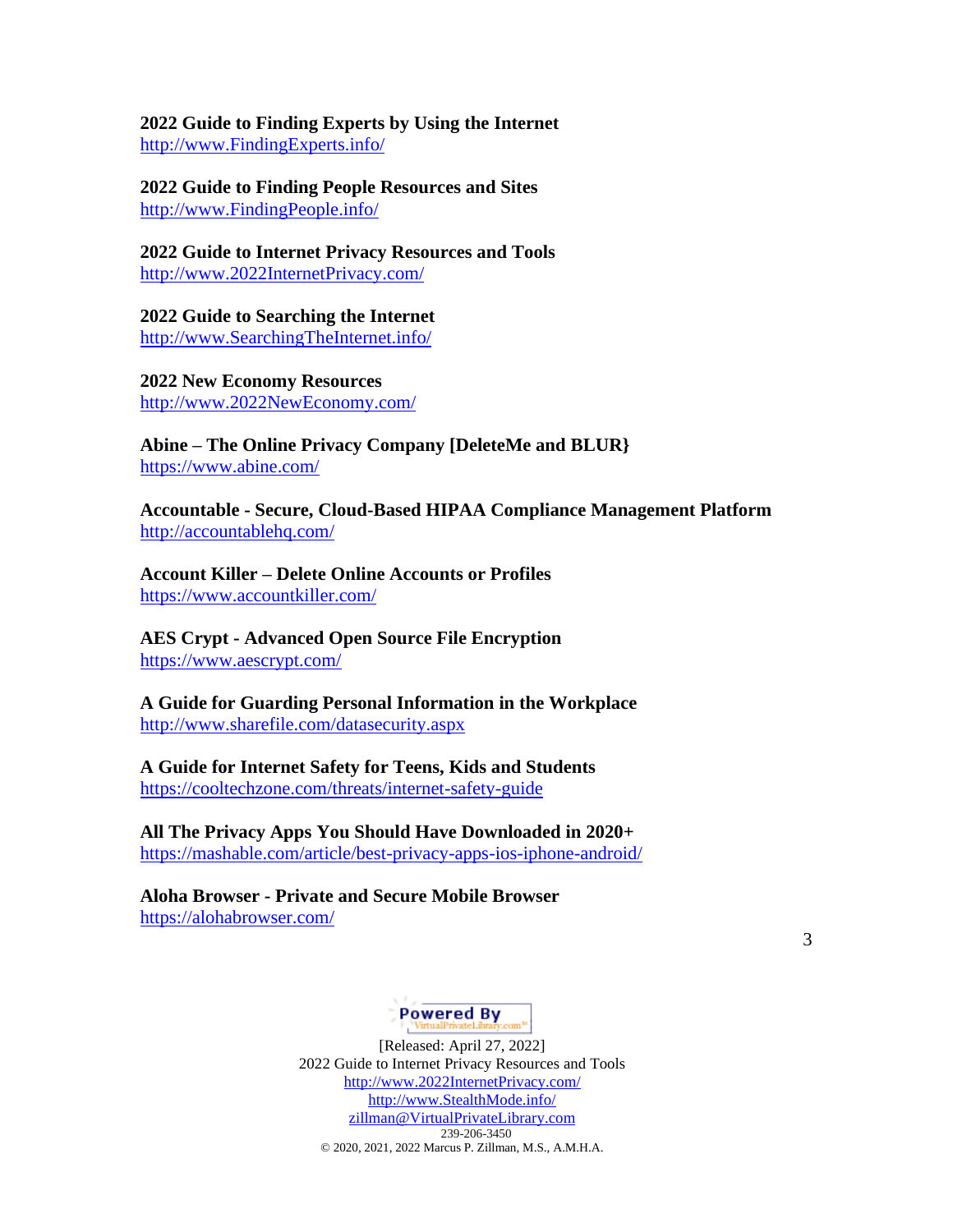**A Model Regime of Privacy Protection by Daniel J. Solove and Chris Jay Hoofnagle** [http://papers.ssrn.com/sol3/papers.cfm?abstract\\_id=881294](http://papers.ssrn.com/sol3/papers.cfm?abstract_id=881294)

**Aniscartujo VPN** <https://aniscartujo.com/vpn/>

**Anonabox – Original Plug and Play TOR Router** <https://www.anonabox.com/index.html>

**Anonybit – Decentralized Biometrics Where Personal Privacy Meets Digital Security** <https://anonybit.io/>

**Anonymity and Privacy On the Internet** <http://www.iusmentis.com/technology/remailers/index.html>

**AnonyMouse.org** <http://anonymouse.org/>

**Anonymous eMail** <http://www.5ymail.com/>

**Anonymous Email Forwarding – Create Unlimited Email Aliases for Free** <https://anonaddy.com/>

**Anonymous Remailer FAQ - Email Privacy FAQ** <http://www.andrebacard.com/remail.html>

**Anonymous Voting System** <http://sourceforge.net/projects/anonymousvoting/>

# **An Overview of Steganography for the Computer Forensics Examiner by Gary C. Kessler**

[http://www.garykessler.net/library/fsc\\_stego.html](http://www.garykessler.net/library/fsc_stego.html)

### **AntiOnline - Maximum Security for a Connected World** <http://www.antionline.com/>

4

# **Powered By**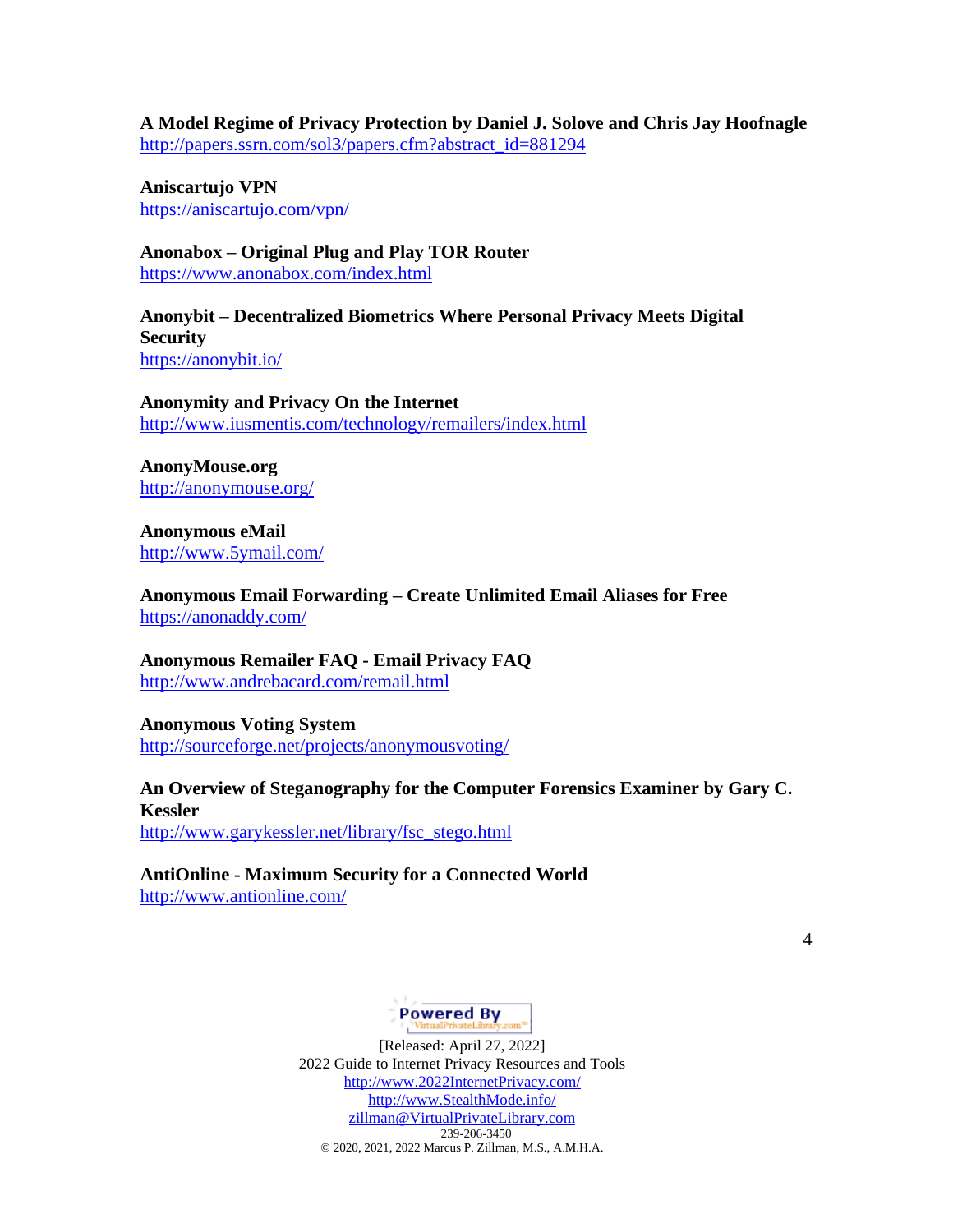### **Anti-Phishing Working Group (APWG)**

<http://www.antiphishing.org/>

#### **APAS Anonymous Remailer Use [FAQ 1/8]: Overview**

<http://www.faqs.org/faqs/privacy/anon-server/faq/use/part1/>

**Apple's commitment to privacy** <http://www.apple.com/privacy/>

**Aqua Project** <https://aqua.mpi-sws.org/>

**AT&T Privacy Bird** <http://privacybird.org/>

**A Taxonomy of Privacy by Daniel J. Solove** [http://papers.ssrn.com/sol3/papers.cfm?abstract\\_id=667622](http://papers.ssrn.com/sol3/papers.cfm?abstract_id=667622)

# **Awesome Machine Learning for Cyber Security**

<https://github.com/jivoi/awesome-ml-for-cybersecurity>

**AZSecure-data.org – Intelligence and Security Informatics Data Sets** <https://www.azsecure-data.org/>

#### **Basic Cryptanalysis**

<http://www.umich.edu/~umich/fm-34-40-2/>

## **Behind the One-Way Mirror: A Deep Dive Into the Technology of Corporate Surveillance by Bennett Cyphers** <https://www.eff.org/wp/behind-the-one-way-mirror>

**Berklett Cybersecurity** [https://cyber.law.harvard.edu/research/cybersecurity#](https://cyber.law.harvard.edu/research/cybersecurity)

**Be Safe On the Internet** <https://securitycheckli.st/>

5

# **Powered By**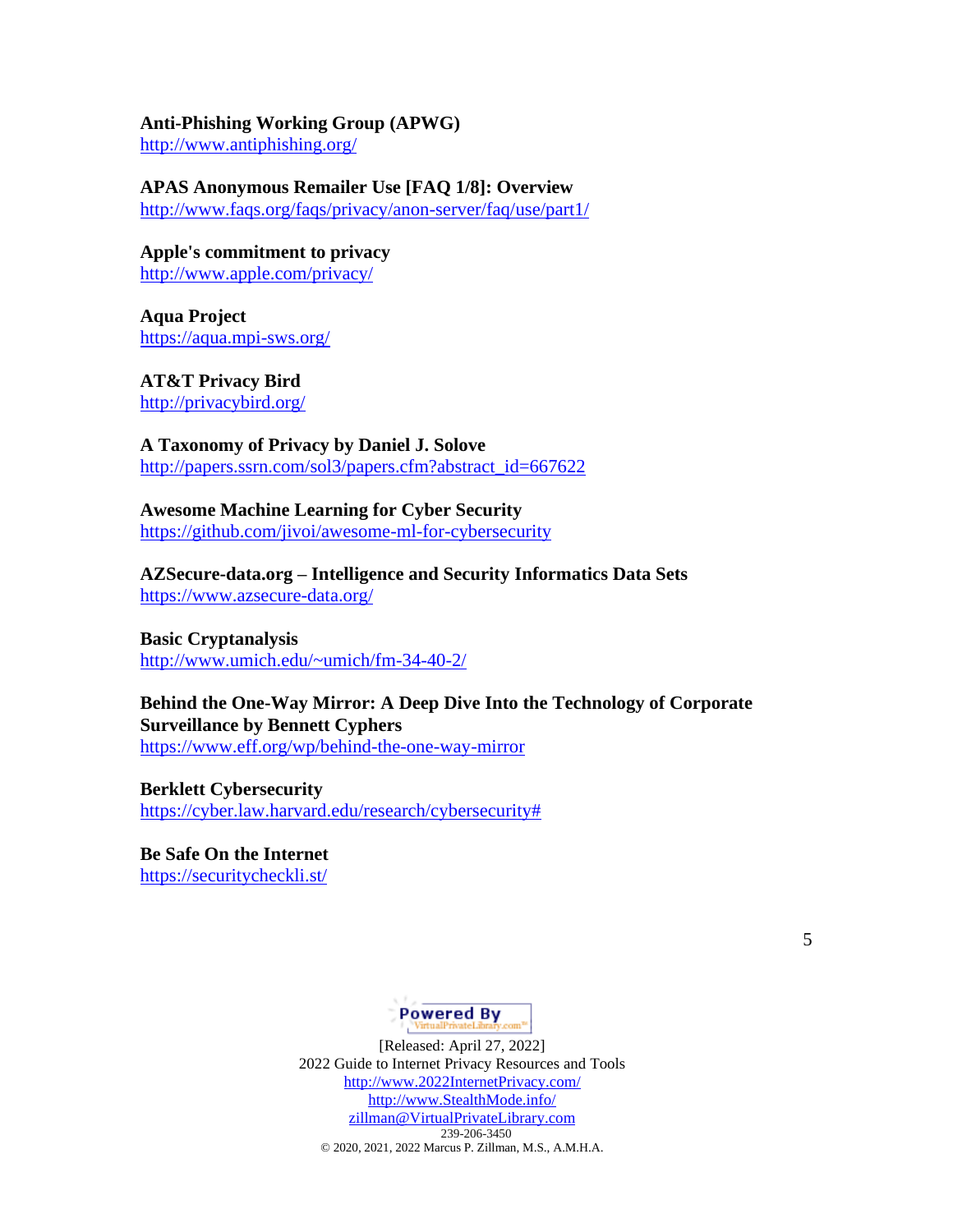#### **Be Smart – Shop Safe**

[https://foundation.mozilla.org/en/privacynotincluded/?utm\\_source=MIT+Technology+Re](https://foundation.mozilla.org/en/privacynotincluded/?utm_source=MIT+Technology+Review&utm_campaign=5ac7dd7734-EMAIL_CAMPAIGN_2018_11_20_12_53&utm_medium=email&utm_term=0_997ed6f472-5ac7dd7734-156510349) [view&utm\\_campaign=5ac7dd7734-](https://foundation.mozilla.org/en/privacynotincluded/?utm_source=MIT+Technology+Review&utm_campaign=5ac7dd7734-EMAIL_CAMPAIGN_2018_11_20_12_53&utm_medium=email&utm_term=0_997ed6f472-5ac7dd7734-156510349)

[EMAIL\\_CAMPAIGN\\_2018\\_11\\_20\\_12\\_53&utm\\_medium=email&utm\\_term=0\\_997ed6f](https://foundation.mozilla.org/en/privacynotincluded/?utm_source=MIT+Technology+Review&utm_campaign=5ac7dd7734-EMAIL_CAMPAIGN_2018_11_20_12_53&utm_medium=email&utm_term=0_997ed6f472-5ac7dd7734-156510349) [472-5ac7dd7734-156510349](https://foundation.mozilla.org/en/privacynotincluded/?utm_source=MIT+Technology+Review&utm_campaign=5ac7dd7734-EMAIL_CAMPAIGN_2018_11_20_12_53&utm_medium=email&utm_term=0_997ed6f472-5ac7dd7734-156510349)

### **Beyond Platforms: Private Censorship, Parler, and the Stack**

[https://www.eff.org/deeplinks/2021/01/beyond-platforms-private-censorship-parler-and](https://www.eff.org/deeplinks/2021/01/beyond-platforms-private-censorship-parler-and-stack)[stack](https://www.eff.org/deeplinks/2021/01/beyond-platforms-private-censorship-parler-and-stack)

**Binfer – One Suite for All Your Secure Communication and File Sharing** <http://www.binfer.com/>

**Bishop Fox Cybersecurity**  <https://bishopfox.com/>

**BitClave - Secure and Private Online Search Experience** [https://www.bitclave.com](https://www.bitclave.com/)

**Bitmessage - P2P Communication Protocol To Send Encrypted Messages** [https://bitmessage.org/wiki/Main\\_Page](https://bitmessage.org/wiki/Main_Page)

**Blackberry Workspaces – The Most Secure Enterprise-grade File Sync & Share** <https://www.blackberry.com/us/en/products/communication/blackberry-workspaces-efss>

**BleachBit – Clean Your System and Free Disk Space** <https://www.bleachbit.org/>

### **Blockchain – Security and Privacy Infrastructure**

[https://www.Blockchain.com/](https://www.blockchain.com/) <https://en.wikipedia.org/wiki/Blockchain>

**Block Survey - Privacy Focused Surveys, Polls and Forms** <https://blocksurvey.org/>

**Blur – Protects Your Passwords, Payments, and Privacy** <https://dnt.abine.com/#login/dashboard>

6

# Powered By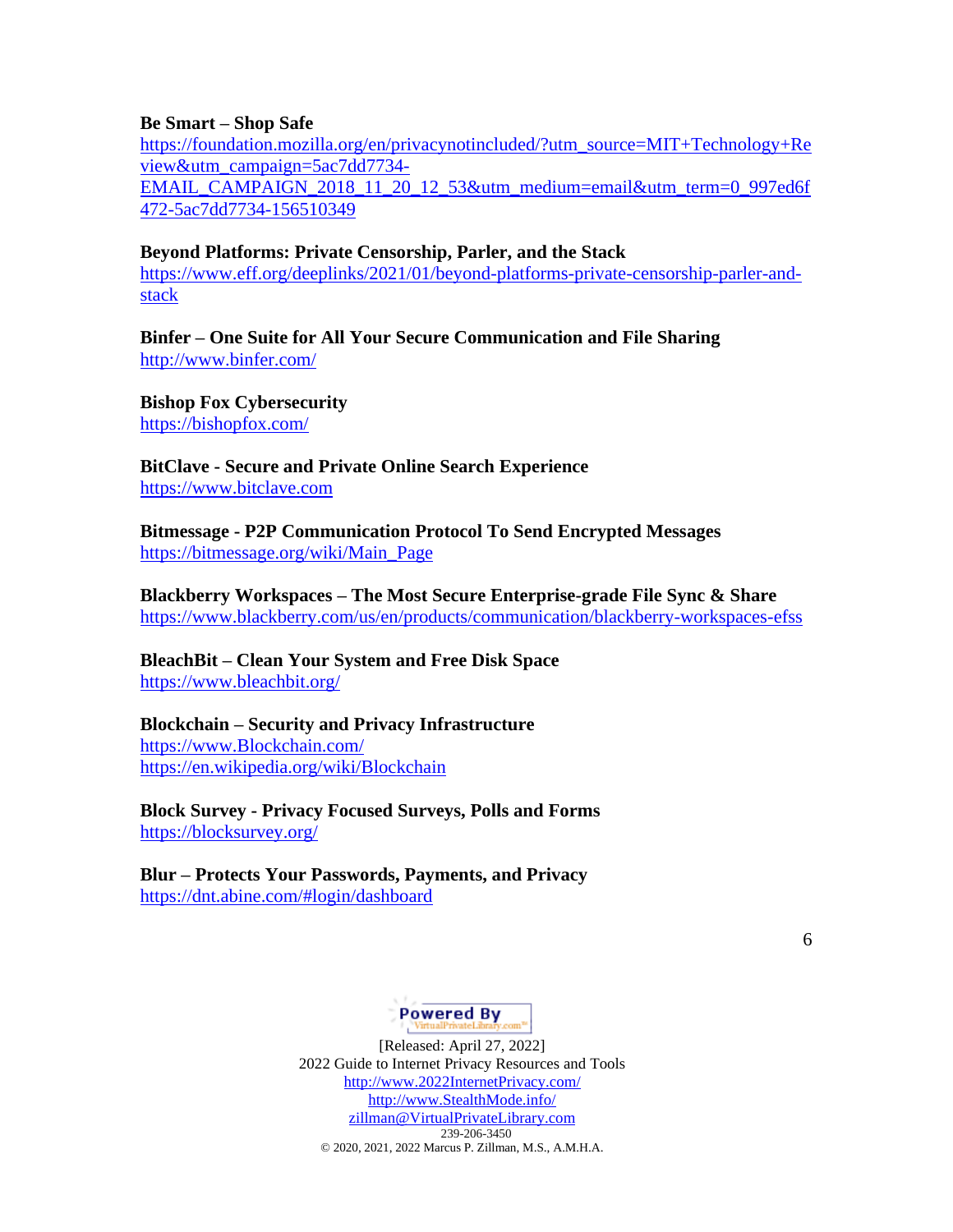**Boxcryptor - Highest Security for Your Files In the Cloud** <https://www.boxcryptor.com/>

**Brave Web Browser – Best Privacy Online** <http://www.brave.com/>

**Bridgefy – Make Your Mobile App Work Without Internet** <https://www.bridgefy.me/>

**BugMeNot.com** [http://www.BugMeNot.com/](http://www.bugmenot.com/)

**Building a New Tor That Can Resist Next-Generation State Surveillance** [http://arstechnica.com/security/2016/08/building-a-new-tor-that-withstands-next](http://arstechnica.com/security/2016/08/building-a-new-tor-that-withstands-next-generation-state-surveillance/)[generation-state-surveillance/](http://arstechnica.com/security/2016/08/building-a-new-tor-that-withstands-next-generation-state-surveillance/)

**CalECPA and the Legacy of Digital Privacy** <https://medium.com/@maassive/an-open-letter-to-gov-jerry-brown-c1f45f3b704a>

**Censorship Can't Be The Only Answer To Disinformation Online** [https://www.eff.org/deeplinks/2019/05/censorship-cant-be-only-answer-disinformation](https://www.eff.org/deeplinks/2019/05/censorship-cant-be-only-answer-disinformation-online)[online](https://www.eff.org/deeplinks/2019/05/censorship-cant-be-only-answer-disinformation-online)

**CCleaner** <http://www.ccleaner.com/>

**ccrypt - Secure Encryption and Decryption of Files and Streams** <http://ccrypt.sourceforge.net/>

**ChatSecure – Encrypted Messenger for iOS**  <https://www.chatsecure.org/>

**Chot.us– Private and Privacy Focused Chatting Rooms for Free** <https://chot.us/>

**Cloakmy - Secure Messages** <https://cloakmy.org/>

7

# Powered By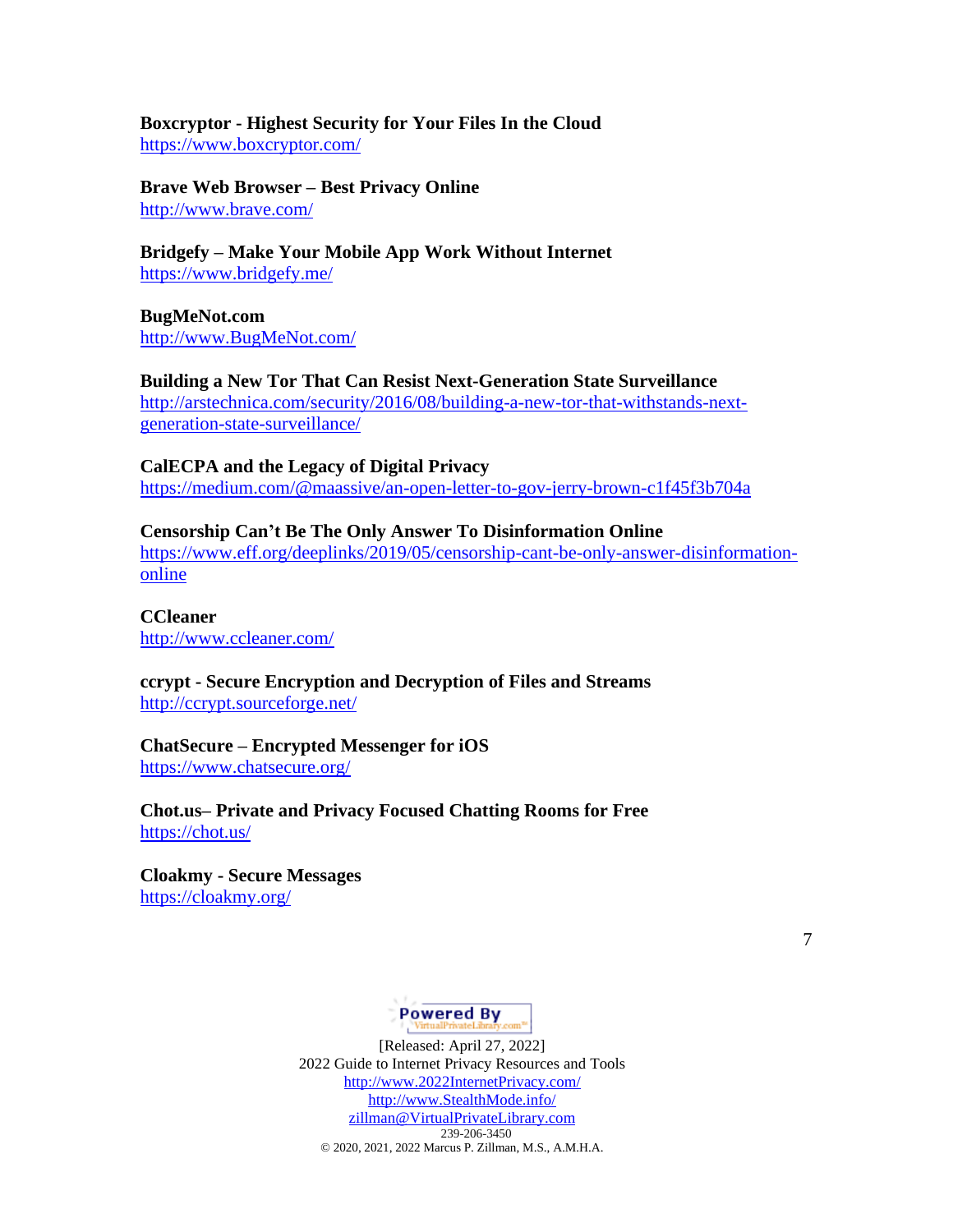**CloudSafe - Safe Harbor for Sensitive Data** <https://cloudsafe.com/>

**Cluster - Private Spaces For You and Your Friends** <https://cluster.co/>

**Code.org: CS Principles Unit 4 - Big Data and Privacy** <http://curriculum.code.org/csp-19/unit4>

### **COGIPAS.com - Complete Online Guide to Internet Privacy, Anonymity and Security** <http://cogipas.com/>

**Conceptualizing Privacy by Daniel J. Solove** [http://papers.ssrn.com/sol3/papers.cfm?abstract\\_id=313103](http://papers.ssrn.com/sol3/papers.cfm?abstract_id=313103)

#### **Confidentiality is Not Privacy, but Privacy May Include Confidentiality**

[https://thecorkboard.org/2021/04/15/confidentiality-is-not-privacy-but-privacy-may](https://thecorkboard.org/2021/04/15/confidentiality-is-not-privacy-but-privacy-may-include-confidentiality/)[include-confidentiality/](https://thecorkboard.org/2021/04/15/confidentiality-is-not-privacy-but-privacy-may-include-confidentiality/)

#### **Confide - Your Confidential Messenger**

[https://GetConfide.com/](https://getconfide.com/)

### **Consumer Industry Group Creates Connected Home Security Checklist by Chase Martin**

[https://www.mediapost.com/publications/article/297751/consumer-industry-group](https://www.mediapost.com/publications/article/297751/consumer-industry-group-creates-connected-home-sec.html)[creates-connected-home-sec.html](https://www.mediapost.com/publications/article/297751/consumer-industry-group-creates-connected-home-sec.html)

#### **COTSE- Privacy Resources - Privacy Watch**

<http://www.cotse.net/privacy/>

#### **COWL: A Confinement System for the Web**

<http://cowl.ws/>

### **Cryptography and Security**

<http://people.csail.mit.edu/rivest/crypto-security.html>

8

# **Powered By**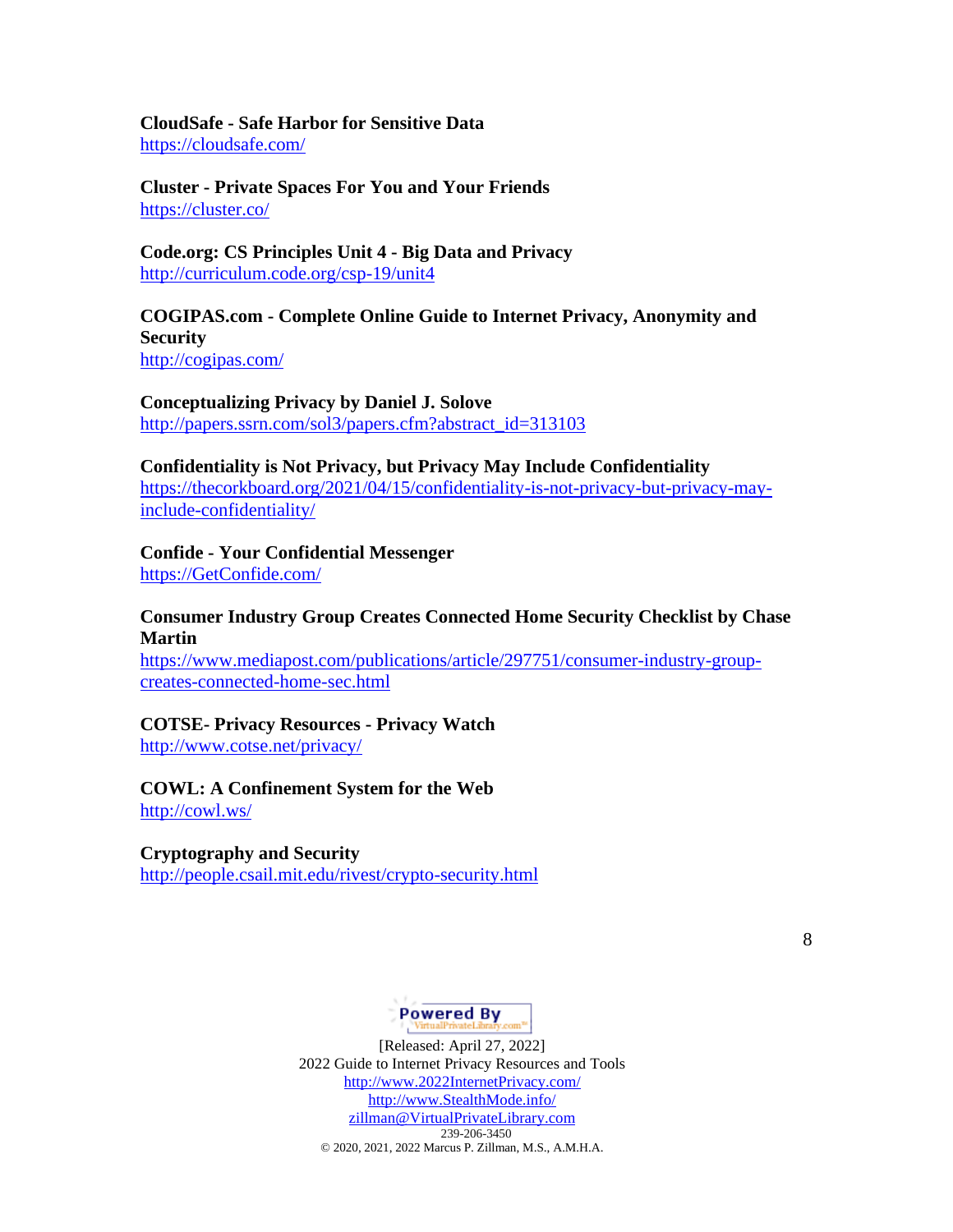**Cryptomator - Free Client-Side Encryption for Your Cloud Files** <https://cryptomator.org/>

**Crystal Security** <http://www.crystalsecurity.eu/>

**CTEMPLAR – Armored Email** <https://ctemplar.com/>

**Cyber Dust – Freely Available Fully Encrypted and Self Destructing Messages** [http://www.Cyberdust.com/](http://www.cyberdust.com/)

**CyberGhost VPN** [http://www.CyberGhostVPN.com/](http://www.cyberghostvpn.com/)

**Cybersecurity in the Classroom** <https://niccs.cisa.gov/formal-education/integrating-cybersecurity-classroom>

**DAO Resources 2022** [http://www.DAOResources.com/](http://www.daoresources.com/)

**Data & Society** <https://datasociety.net/>

**Data Ethics Canvas** <https://theodi.org/article/the-data-ethics-canvas-2021/?kjhkjh>

**Data Privacy: Our Current and Future Commitment** [https://www.instructure.com/canvas/blog/data-privacy-our-current-and-future](https://www.instructure.com/canvas/blog/data-privacy-our-current-and-future-commitment)[commitment](https://www.instructure.com/canvas/blog/data-privacy-our-current-and-future-commitment)

**Data Protection & Privacy Law (DPO) Weekly Newsletter** <https://dponewsletter.com/>

**DBAN – Free Open-Source Data Wiping Software for Personal Use** <http://www.dban.org/>

# **Powered By**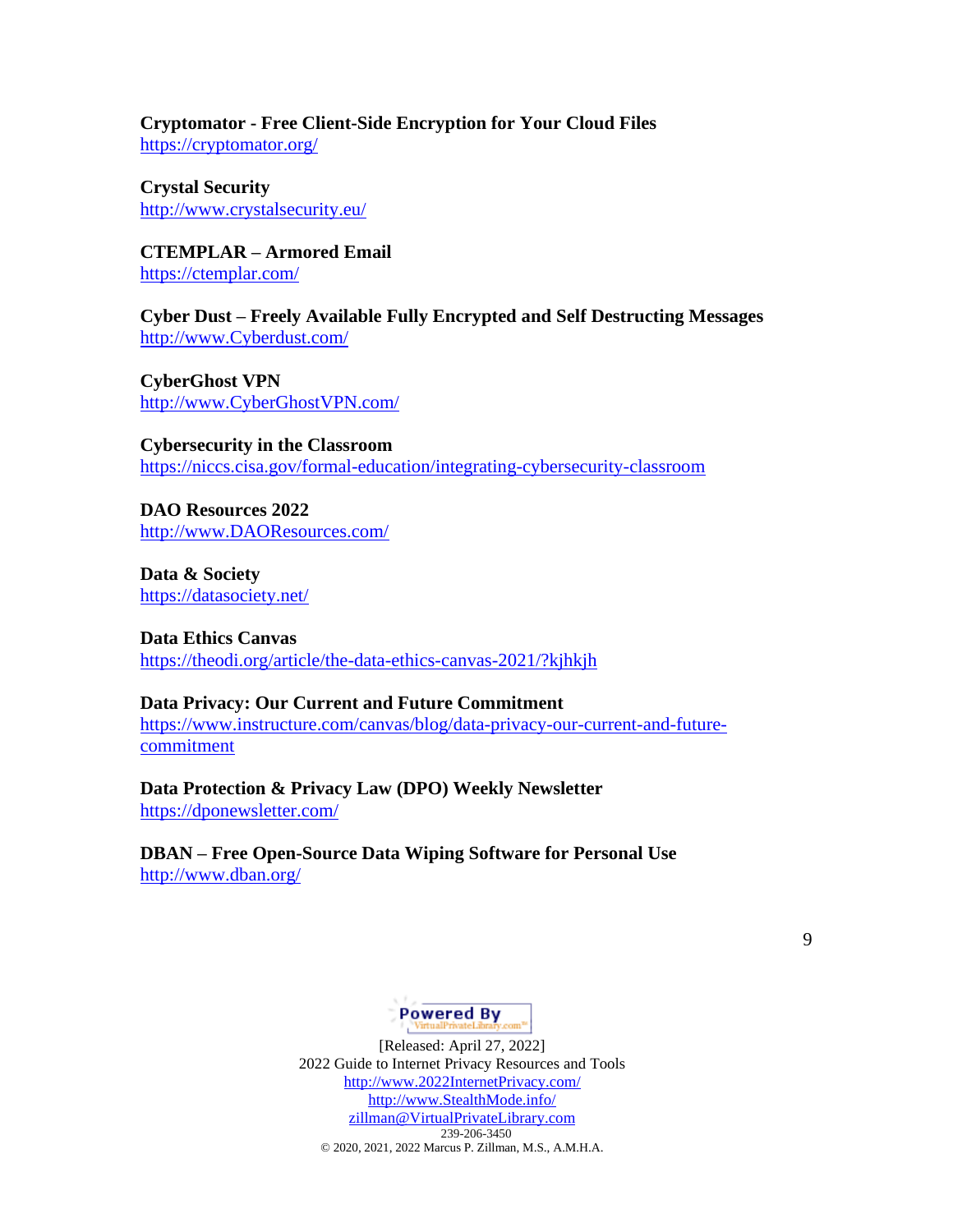### **Decentralized AI Alliance**

<https://daia.foundation/>

#### **Deeper Connect Pico**

<https://www.kickstarter.com/projects/deepernetworkpico/deeper-connect-pico>

# **Deep Web Research and Discovery Resources 2022**

[http://www.DeepWeb.us/](http://www.deepweb.us/)

### **Detectify - SaaS Based Website Security Scanner** <https://detectify.com/>

**Digital Private Vault** <https://www.digitalprivatevault.com/>

#### **Digital Security Advice for Journalists Covering the Protests Against Police Violence**

[https://www.eff.org/deeplinks/2020/06/digital-security-advice-journalists-covering](https://www.eff.org/deeplinks/2020/06/digital-security-advice-journalists-covering-protests-against-police-killings)[protests-against-police-killings](https://www.eff.org/deeplinks/2020/06/digital-security-advice-journalists-covering-protests-against-police-killings)

**Digital Shadows - Cyber Threat Intelligence – Minimize Digital Risk** <http://www.digitalshadows.com/>

### **Disconnect Search – Take Control of Your Privacy** <https://disconnect.me/>

**Dissent – Accountable Anonymous Group Communication** <http://dedis.cs.yale.edu/dissent/>

# **DNS Stuff** <http://www.dnsstuff.com/>

**DNS.Watch** <https://dns.watch/index>

10

# Powered By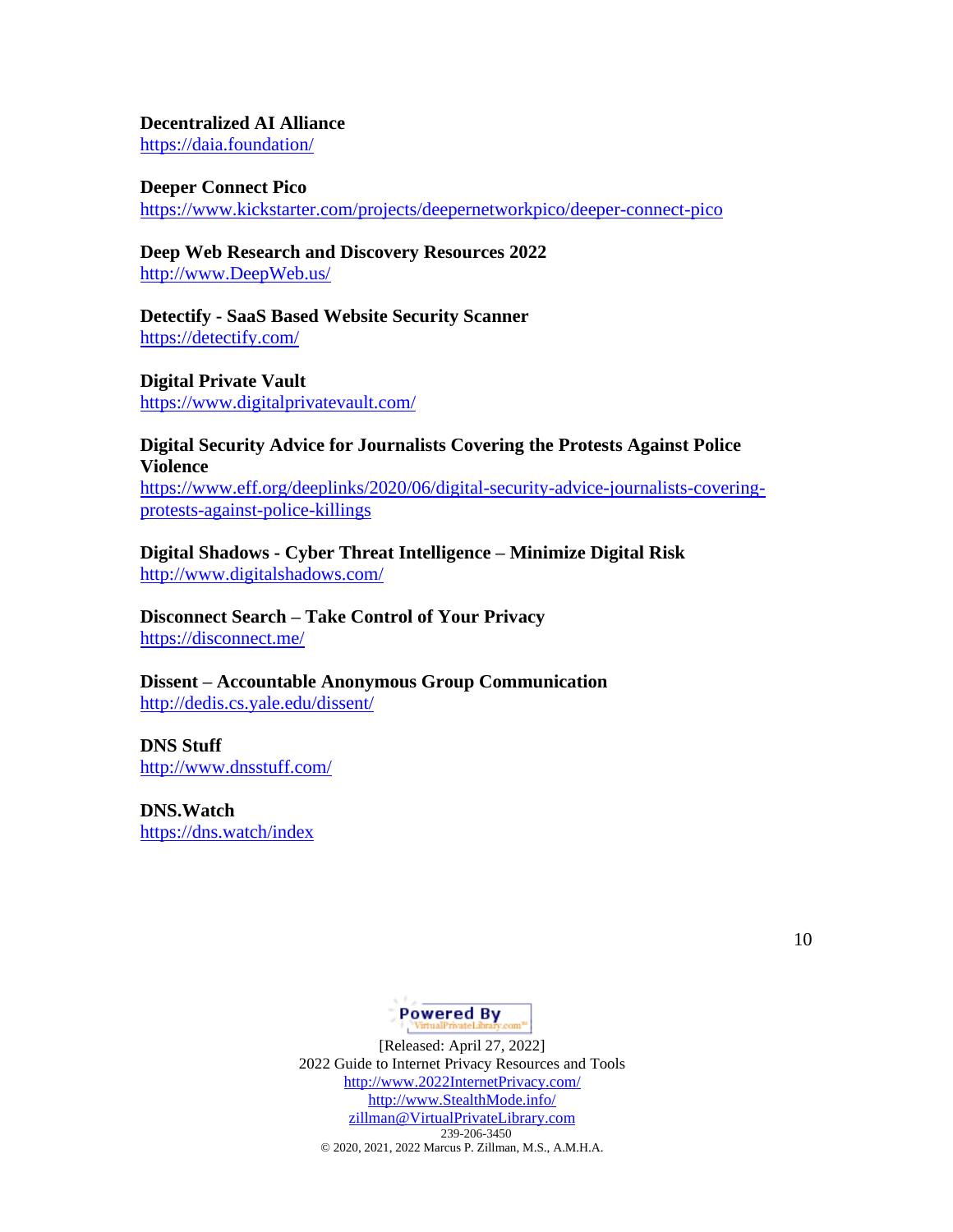# **Documentation of Internet Filtering Worldwide by Jonathan Zittrain and Benjamin Edelman**

<http://cyber.law.harvard.edu/filtering/>

## **DocuSign**

<https://www.docusign.com/>

# **Do Not Track Me** <https://www.abine.com/dntdetail.php>

**Dooble Web Browser - Fast, Simple and Secure** <https://textbrowser.github.io/dooble/>

**DuckDuckGo – Privacy Search Engine** <https://duckduckgo.com/>

### **Easy, Expert Setup Tips for Maximum Privacy On Your New Device by Allen St. John**

[https://www.consumerreports.org/privacy/easy-expert-setup-tips-for-maximum-privacy](https://www.consumerreports.org/privacy/easy-expert-setup-tips-for-maximum-privacy-on-your-new-device/)[on-your-new-device/](https://www.consumerreports.org/privacy/easy-expert-setup-tips-for-maximum-privacy-on-your-new-device/)

# **Economic Crime Investigation Institute**

<http://www.ecii.edu/>

#### **EFF - Electronic Frontier Foundation** <http://www.eff.org/>

# **EFF Releases - Protect Yourself From Electronic Spying with "Surveillance Self-Defense**

<https://ssd.eff.org/>

### **Electronic Privacy Information Center** <http://www.epic.org/>

# **Element – Decentralized, Encrypted and Collaboration Powered by Matrix** <https://riot.im/app/#/welcome>

11

# **Powered By**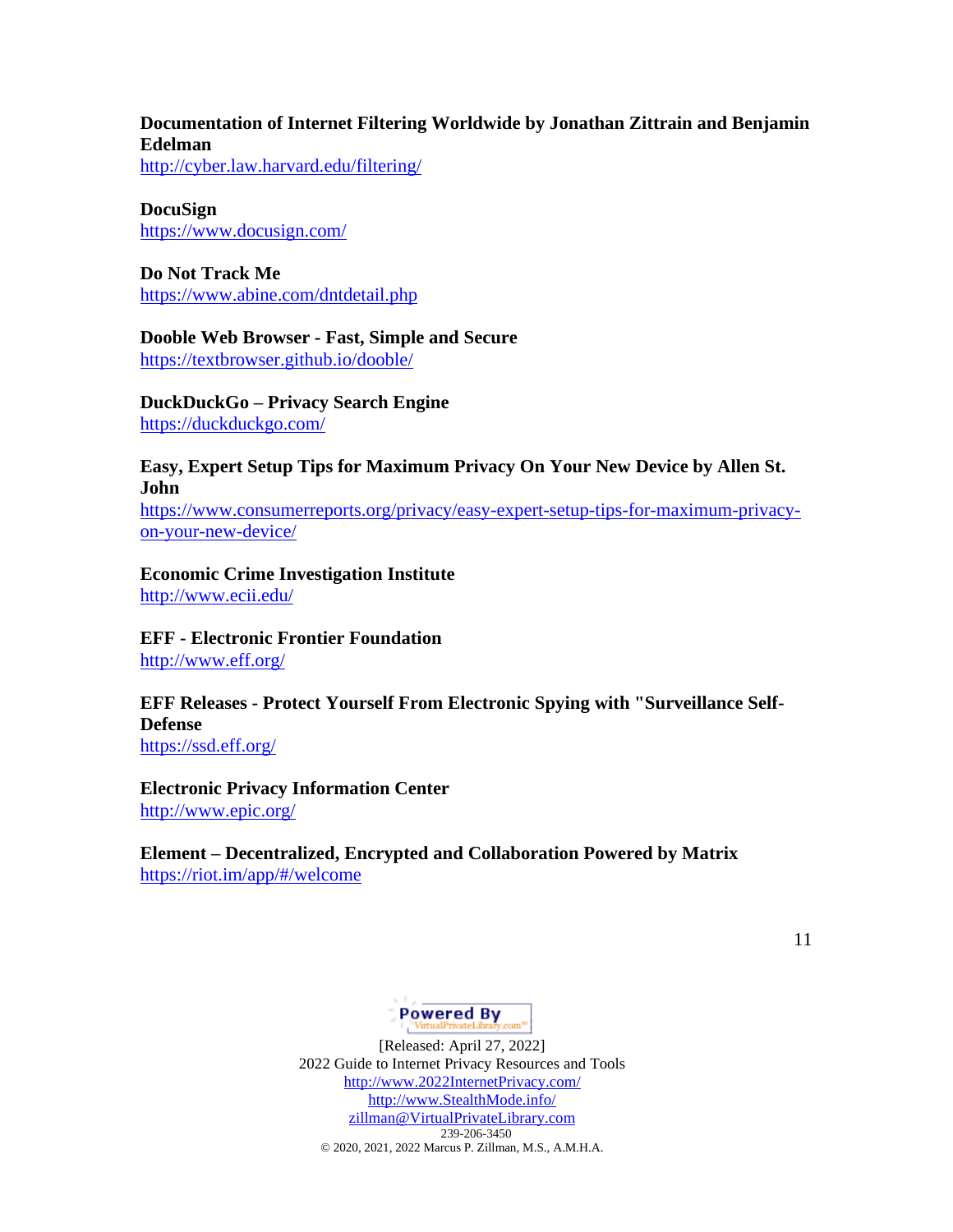# **Elsa Browser – Fast, Private and Minimal**

<https://elzabrowser.com/>

**Elza Browser – No Nonsense Fast, Private and Minimal Browser** <https://elzabrowser.com/>

# **Encrypted Messaging – What Is It, Why Should You Use It and What Are the Best Apps?**

<https://pixelprivacy.com/resources/encrypted-messaging/>

**Encryption Technology Could Protect the Privacy of Your DNA** [https://gizmodo.com/encryption-technology-could-protect-the-privacy-of-your-](https://gizmodo.com/encryption-technology-could-protect-the-privacy-of-your-1797986274)[1797986274](https://gizmodo.com/encryption-technology-could-protect-the-privacy-of-your-1797986274)

**Encrypt.to - Send Encrypted Messages By One Click** <https://encrypt.to/>

**End-To-End - Encrypy, Decrypt, Dogital Sign and Verify Signed Messages** <https://code.google.com/p/end-to-end/>

**Enigma Project - A Decentralized Computation Network With Guaranteed Privacy** <https://medium.com/@enigmaMPC>

**Epic Privacy Browser - What You Browse and Search Should Always Be Private** <https://www.epicbrowser.com/>

# **EPIC Online Guide to Practical Privacy Tools**

<http://www.epic.org/privacy/tools.html>

# **EPIC Online Guide to Privacy Resources**

[http://epic.org/privacy/privacy\\_resources\\_faq.html](http://epic.org/privacy/privacy_resources_faq.html)

**Eraser - Advanced Security Tool Remove Sensitive Data From Your Hard Drive** <http://eraser.heidi.ie/>

**etherpad - Collaborating In Really Real-Time** <http://etherpad.org/>

12

# Powered By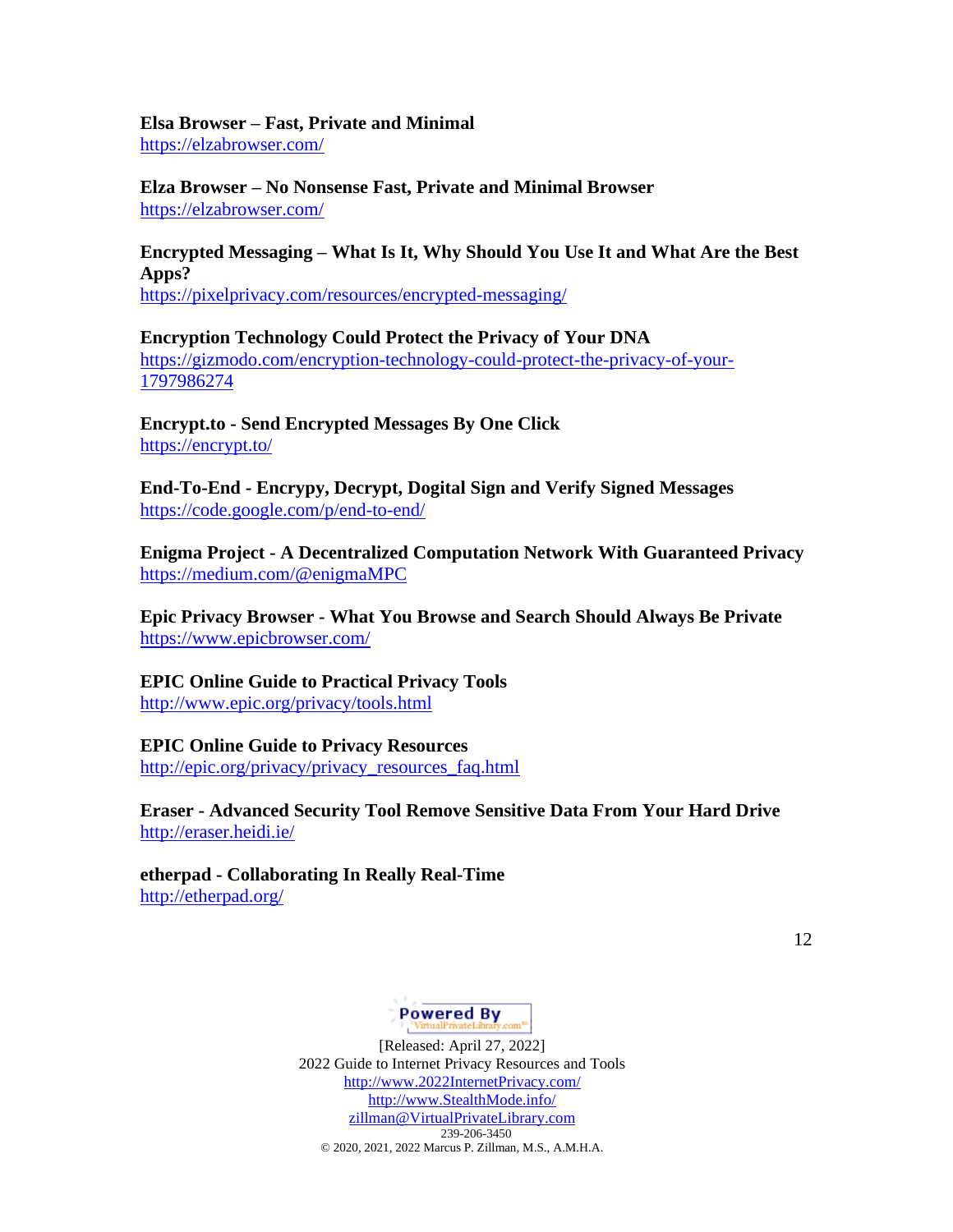**EULAlyzer - Analyze License Agreements for Interesting Words and Phrases** <http://www.brightfort.com/eulalyzer.html>

**EveryCloud - Spam Filtering and Email Archiving** [https://www.EveryCloud.com/](https://www.everycloud.com/)

**Everykey - The Master Key To Your Phone, Laptop, Website, Accounts and More** <https://everykey.com/>

**ExpressVPN – The VPN that Just Works** [http://www.ExpressVPN.com/](http://www.expressvpn.com/)

**Faceless.me VPN - Surf the Web Anonymously and Protect Your Data** <http://faceless.me/>

**Fake Mail Generator** <http://www.fakemailgenerator.com/>

**Fathom - Fast, Simple and Privacy-Focused Website Analytics** <https://usefathom.com/>

**Federal Privacy Council (FPC)** <https://www.fpc.gov/>

**Figure 1 - Free, Safe Photo Sharing for Healthcare Professionals** <https://figure1.com/>

**Firefox Focus - Privacy Browser** <https://support.mozilla.org/en-US/kb/focus>

# **Firefox Send - Simple, Private File Sharing**

<https://send.firefox.com/>

#### **For Your Eyes Only: Online Privacy**

<https://medium.com/@AltNSA/for-your-eyes-only-online-privacy-2eecac94b85a>

# **FoxyProxy - Set of Proxy and VPN Management Tools**

<https://getfoxyproxy.org/>

13

# **Powered By**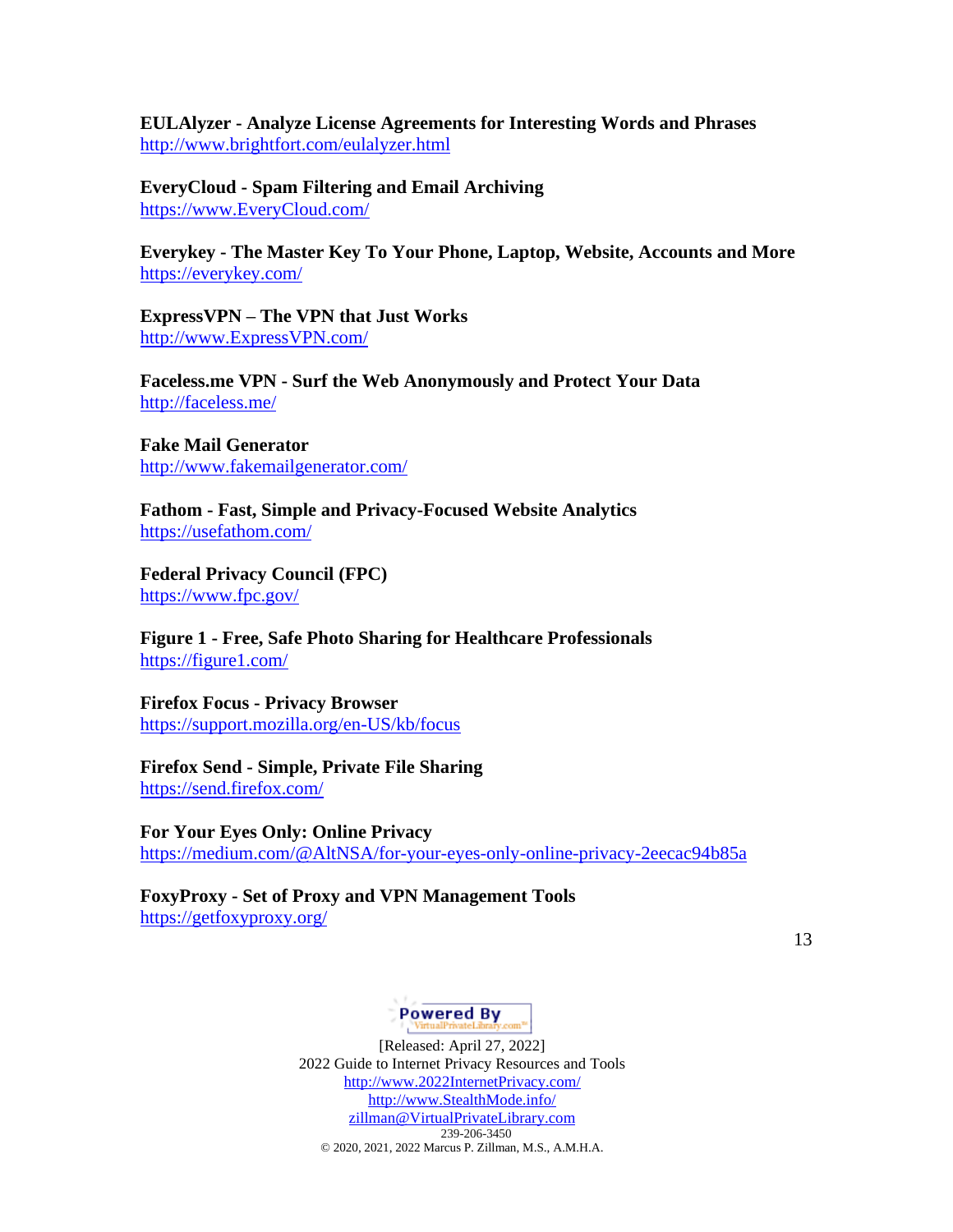#### **Freedom of Information Act Electronic Reading Room** [http://www.foia.cia.gov](http://www.foia.cia.gov/)

**FreedomPop - Communicate Securely and Anonymously** <http://www.freedompop.com/>

**Free File Shredder 4.1.2** <http://www.kakasoft.com/file-shredder/>

**FreeNode - Free and Open Source Communities** <http://freenode.net/>

**FRONTLINE: United States of Secrets** <http://www.pbs.org/wgbh/pages/frontline/united-states-of-secrets/>

**Frost - Freenet Client Providing Newsgroup-Like Private Encrypted Messages** <http://jtcfrost.sourceforge.net/>

**GDPR in Action – Step by Step Guide by Tanmay Deshpande** [https://medium.com/@tanmay.avinash.deshpande/gdpr-in-action-step-by-step-guide-](https://medium.com/@tanmay.avinash.deshpande/gdpr-in-action-step-by-step-guide-7eb489577425)[7eb489577425](https://medium.com/@tanmay.avinash.deshpande/gdpr-in-action-step-by-step-guide-7eb489577425)

**Genetic Privacy** <http://epic.org/privacy/genetic/>

**Ghostery - Faster, Safer and Smarter Browsing** <https://www.ghostery.com/>

**GhostPath – It's Your Data … We Keep It Private** <https://ghostpath.com/>

**GhostVolt - Smart Encryption Built for Teamwork** <https://ghostvolt.com/>

**Gibiru - Uncensored Private Search** <http://gibiru.com/>

14

# **Powered By**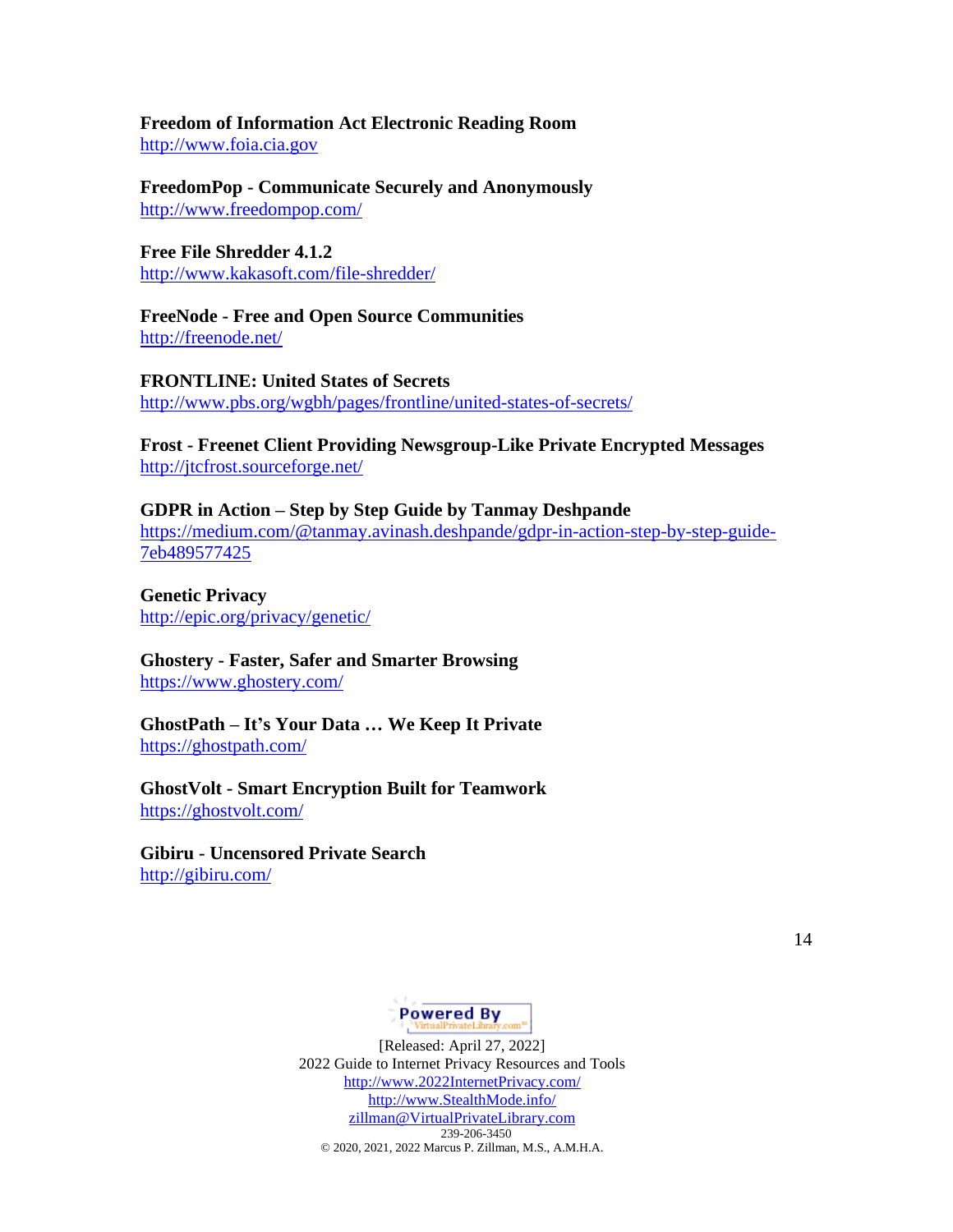**GishPuppy - Take Back Your eMail** <http://www.gishpuppy.com/>

**GlassWire - Network Security Monitor and Firewall Tool** <https://www.glasswire.com/>

**Global Internet Freedom Consortium - Inform, Connect and Empower the People** <http://www.internetfreedom.org/>

**Global Voices Online** <http://globalvoicesonline.org/>

**GnuPG (The GNU Privacy Guard)** <http://www.gnupg.org/>

**Go Anonymous: How To Erase Your Social Media Presence: Facebook, Twitter, Instagram and Snapchat by Megan Ellis** <https://www.makeuseof.com/tag/delete-social-media/>

**GoldBug - Private Communication** <https://sourceforge.net/projects/goldbug/>

**Guardster - Your Privacy Headquarters** <http://guardster.com/>

**Guerrilla Mail - Disposable Temporary eMail Address** <http://www.guerrillamail.com/>

### **Guide To Privacy Resources 2022**

[http://www.StealthMode.info/](http://www.stealthmode.info/)

**Hashgraph - Hedera – Ensuring Decentralized Governance at Scale** <http://hashgraph.com/>

<https://www.hedera.com/>

**Haven: Keep Watch** <https://guardianproject.github.io/haven/>

15

# **Powered By**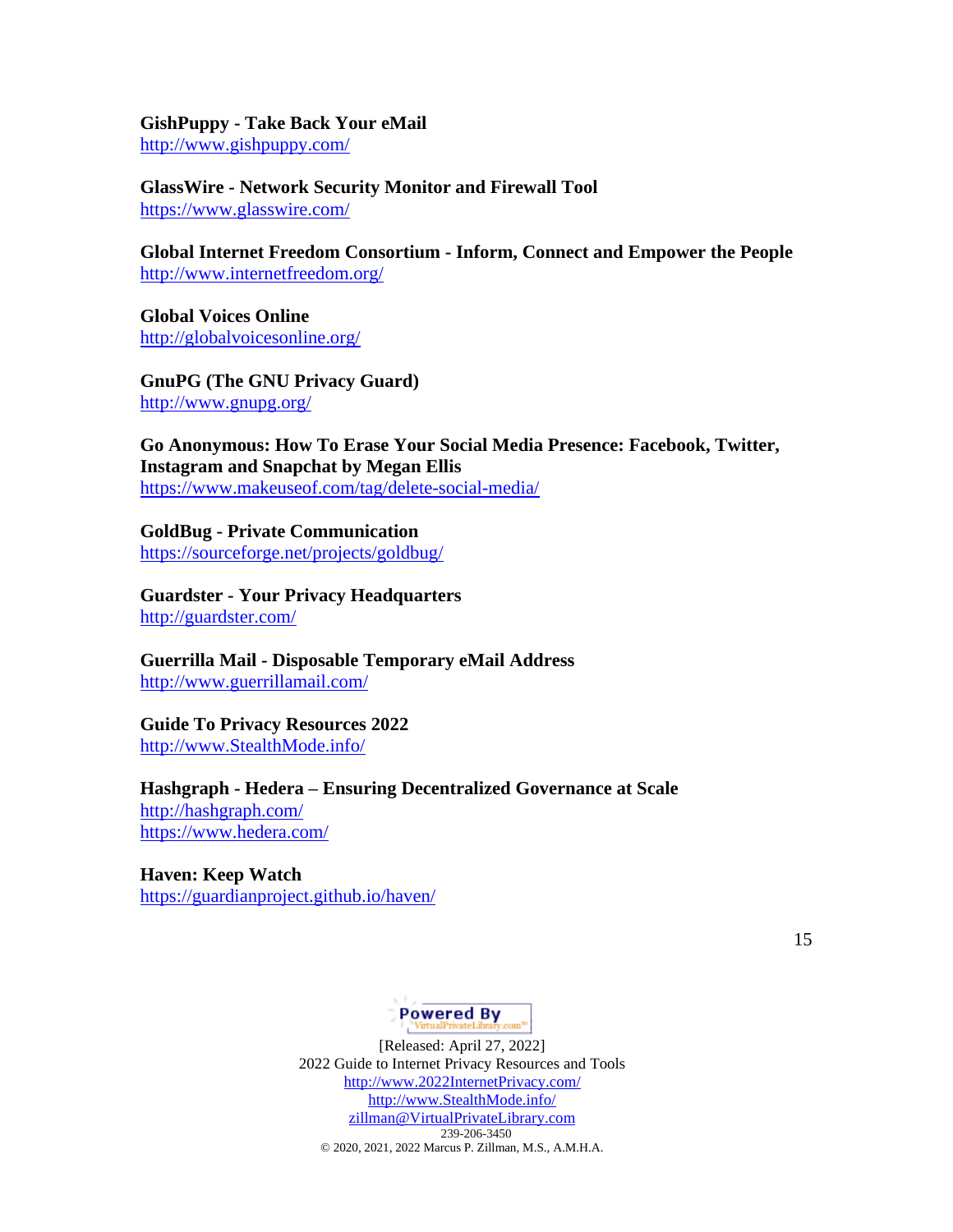# **Health Privacy Project**

<https://www.cdt.org/issue/health-privacy>

### **Helpy - Customer Support Software for Organizations Serious About Data Control** <https://helpy.io/>

**Hide My Ass (HMA) - Free Web Proxy** <http://hidemyass.com/>

### **Homomorphic Encryption**

<https://searchsecurity.techtarget.com/definition/homomorphic-encryption>

**HotspotShield - Internet Privacy and WiFi Security Wherever You Are** <http://www.hotspotshield.com/>

#### **How Can You Become Anonymous Online?**

<https://understandingdata.com/how-can-you-become-anonymous-on-the-internet/>

### **How Do I Protect My Online Privacy From "Surveillance Capitalism"? by Jack Schofield**

[https://www.theguardian.com/world/askjack/2019/dec/05/how-do-i-protect-my-online](https://www.theguardian.com/world/askjack/2019/dec/05/how-do-i-protect-my-online-privacy-from-surveillance-capitalism)[privacy-from-surveillance-capitalism](https://www.theguardian.com/world/askjack/2019/dec/05/how-do-i-protect-my-online-privacy-from-surveillance-capitalism)

### **How Pretty Good Privacy Works, and How You Can Use It for Secure Communications by Radu Raicea**

<https://medium.freecodecamp.org/how-does-pretty-good-privacy-work-3f5f75ecea97>

#### **How To Add a Layer of Privacy To Your Conversations Using Tor Messenger by Jack Wallen**

[https://www.techrepublic.com/article/how-to-add-a-layer-of-privacy-to-your](https://www.techrepublic.com/article/how-to-add-a-layer-of-privacy-to-your-conversations-using-tor-messenger/)[conversations-using-tor-messenger/](https://www.techrepublic.com/article/how-to-add-a-layer-of-privacy-to-your-conversations-using-tor-messenger/)

#### **How to Blog Safely (About Work or Anything Else)**

<https://www.eff.org/wp/blog-safely>

# **How To Browse the Web As Anonymously As Possible: 2022 Edition**

<https://pixelprivacy.com/resources/browse-web-anonymously/>

16

# Powered By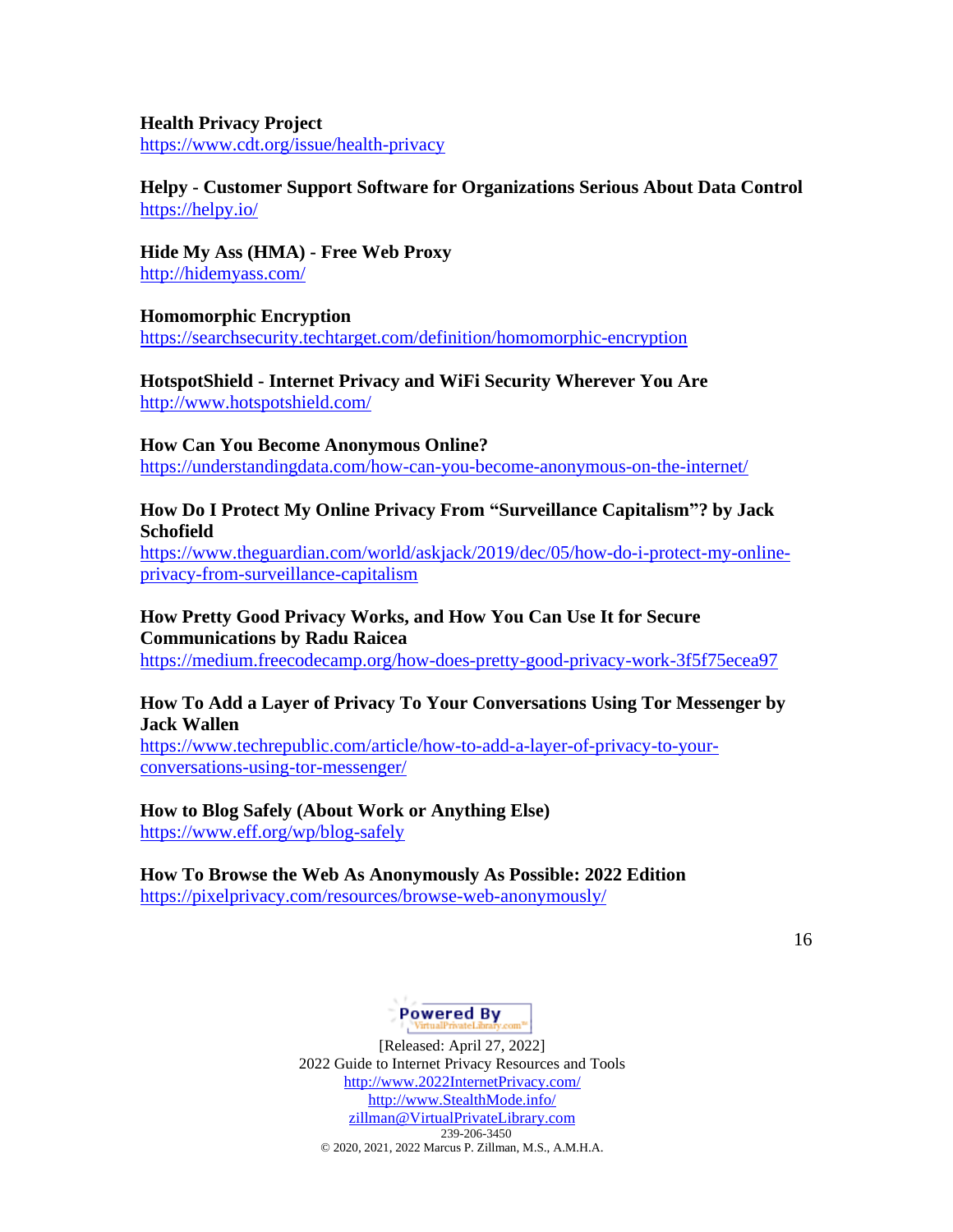### **HOWTO ByPass Internet Censorship**

<http://www.zensur.freerk.com/>

### **How To Create an Anonymous Email by Dana Jackson**

<https://thebestvpn.com/anonymous-email/>

### **How To Deep Clean Your Online Activity**

<http://www.bbc.com/news/technology-41735619>

### **How To Delete Yourself From the Internet by Kim Komando**

<http://www.foxnews.com/tech/2017/06/25/how-to-delete-yourself-from-internet.html>

### **How to Ditch Big Brother and Disappear Forever**

<http://lifehacker.com/5676149/how-to-ditch-big-brother-and-disappear-forever>

### **How To Encrypt All Your Data by Ben Dickson**

<https://www.dailydot.com/layer8/encrypted-email-messaging-apps/>

### **How To Encrypt and Protect Your eMail by Paul Bischoff**

<https://www.comparitech.com/blog/vpn-privacy/how-to-encrypt-email/>

### **How To Encrypt (almost) Anything Article**

<http://www.pcworld.com/article/2025462/how-to-encrypt-almost-anything.html>

### **How To Encrypt Your Internet Traffic**

<https://choosetoencrypt.com/tech/how-to-encrypt-your-internet-traffic/>

#### **How To Go Invisible Online by Kevin Mitnick**

[https://www.wired.com/2017/02/famed-hacker-kevin-mitnick-shows-go-invisible](https://www.wired.com/2017/02/famed-hacker-kevin-mitnick-shows-go-invisible-online/?mbid=social_twitter)[online/?mbid=social\\_twitter](https://www.wired.com/2017/02/famed-hacker-kevin-mitnick-shows-go-invisible-online/?mbid=social_twitter)

#### **How to Hide from Machines**

[http://dismagazine.com/dystopia/evolved-lifestyles/8115/anti-surveillance-how-to-hide](http://dismagazine.com/dystopia/evolved-lifestyles/8115/anti-surveillance-how-to-hide-from-machines/)[from-machines/](http://dismagazine.com/dystopia/evolved-lifestyles/8115/anti-surveillance-how-to-hide-from-machines/)

### **How To Keep Your Web Browsing Private by Jennifer Golbeck, Ph.D.**

[https://www.psychologytoday.com/blog/your-online-secrets/201703/how-keep-your](https://www.psychologytoday.com/blog/your-online-secrets/201703/how-keep-your-web-browsing-private)[web-browsing-private](https://www.psychologytoday.com/blog/your-online-secrets/201703/how-keep-your-web-browsing-private)

17

# Powered By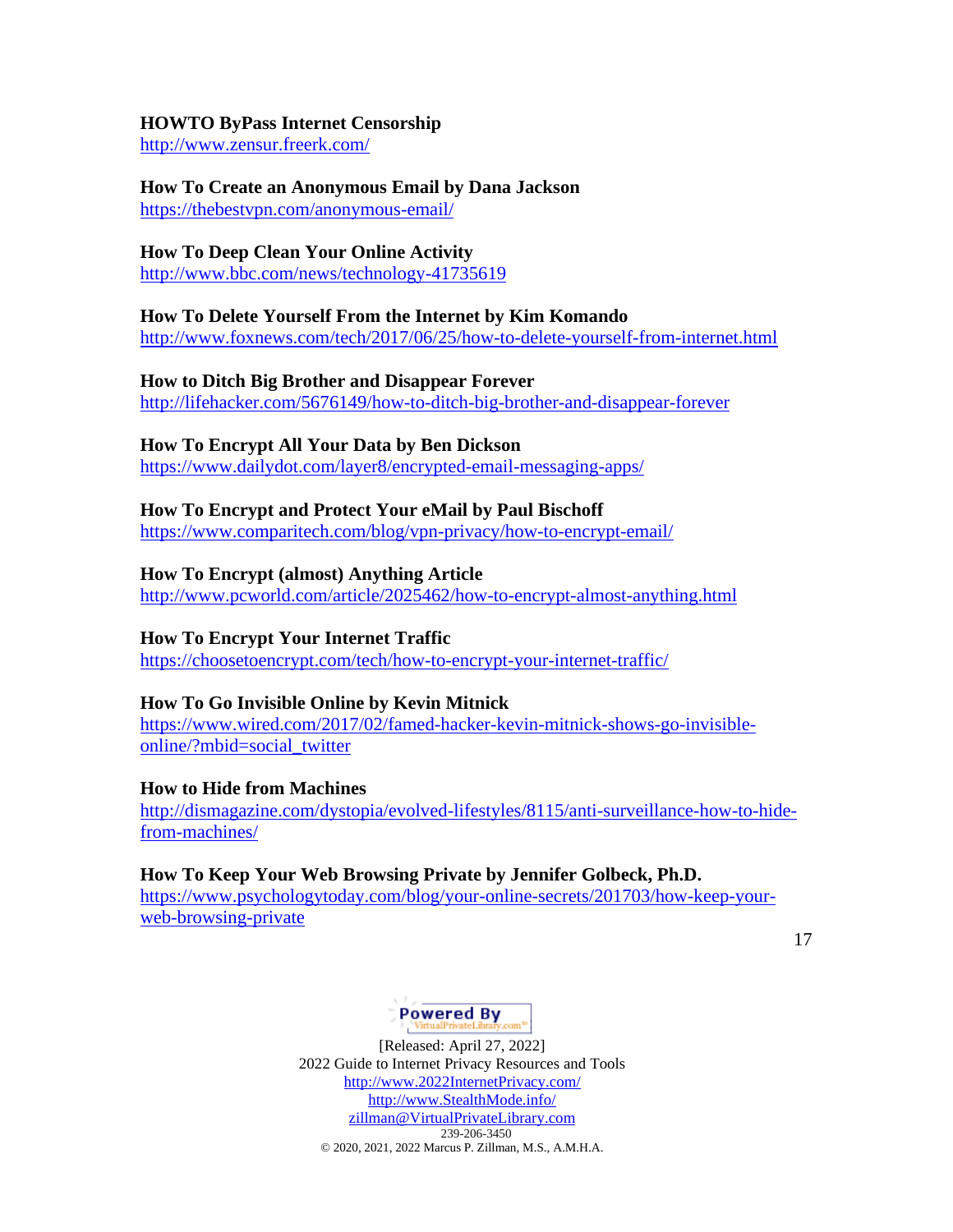#### **How To Make A Website GDPR Compliant by Daniel Tannenbaum**

<https://www.techradar.com/news/how-to-make-a-website-gdpr-compliant>

### **How To Make Your Offline Self Harder To Find Online**

<https://www.theverge.com/22509928/internet-security-privacy-personal-data>

### **How To Navigate the Internet Around PRISM**

[http://www.salon.com/2013/06/09/can\\_you\\_use\\_the\\_internet\\_without\\_prism\\_partner](http://www.salon.com/2013/06/09/can_you_use_the_internet_without_prism_partner/)**/**

# **How To Opt Out of Everything From Credit Card Offers to Group Texts**

<http://www.vox.com/2015/3/25/8287793/how-to-opt-out>

### **How To Opt Out of Unwanted Communications**

<http://www.bespacific.com/how-to-opt-out-of-unwanted-communications/>

### **How To Pick a VPN To Keep Your Internet Browsing Secure and Private**

[https://qz.com/948506/how-to-pick-a-vpn-to-keep-your-internet-browsing-secure-and](https://qz.com/948506/how-to-pick-a-vpn-to-keep-your-internet-browsing-secure-and-private/)[private/](https://qz.com/948506/how-to-pick-a-vpn-to-keep-your-internet-browsing-secure-and-private/)

### **How To Protect Your Digital Privacy**

<https://www.nytimes.com/guides/privacy-project/how-to-protect-your-digital-privacy>

### **How to Run Your Own Secure, Portable PC From a USB Stick**

<https://www.wired.com/story/how-to-run-tails-secure-portable-pc-usb-stick/>

### **How To Set Up a Secure Phone by David Koff**

<https://medium.com/@TheTechTutor/how-to-set-up-a-secure-phone-c8f3ad090871>

### **How To Stay Anonymous Online**

[https://www.csail.mit.edu/how\\_to\\_stay\\_anonymous\\_online](https://www.csail.mit.edu/how_to_stay_anonymous_online)

### **How To Stay (Mostly) Anonymous Online by Christopher Elliott**

<http://www.newsweek.com/how-stay-mostly-anonymous-online-557985>

### **How to Survive GDPR: The Essential Guide to the Web's New Privacy Regulations**

[https://getonwebs.wordpress.com/2018/04/03/how-to-survive-gdpr-the-essential-guide](https://getonwebs.wordpress.com/2018/04/03/how-to-survive-gdpr-the-essential-guide-to-the-webs-new-privacy-regulations/)[to-the-webs-new-privacy-regulations/](https://getonwebs.wordpress.com/2018/04/03/how-to-survive-gdpr-the-essential-guide-to-the-webs-new-privacy-regulations/)

18

# Powered By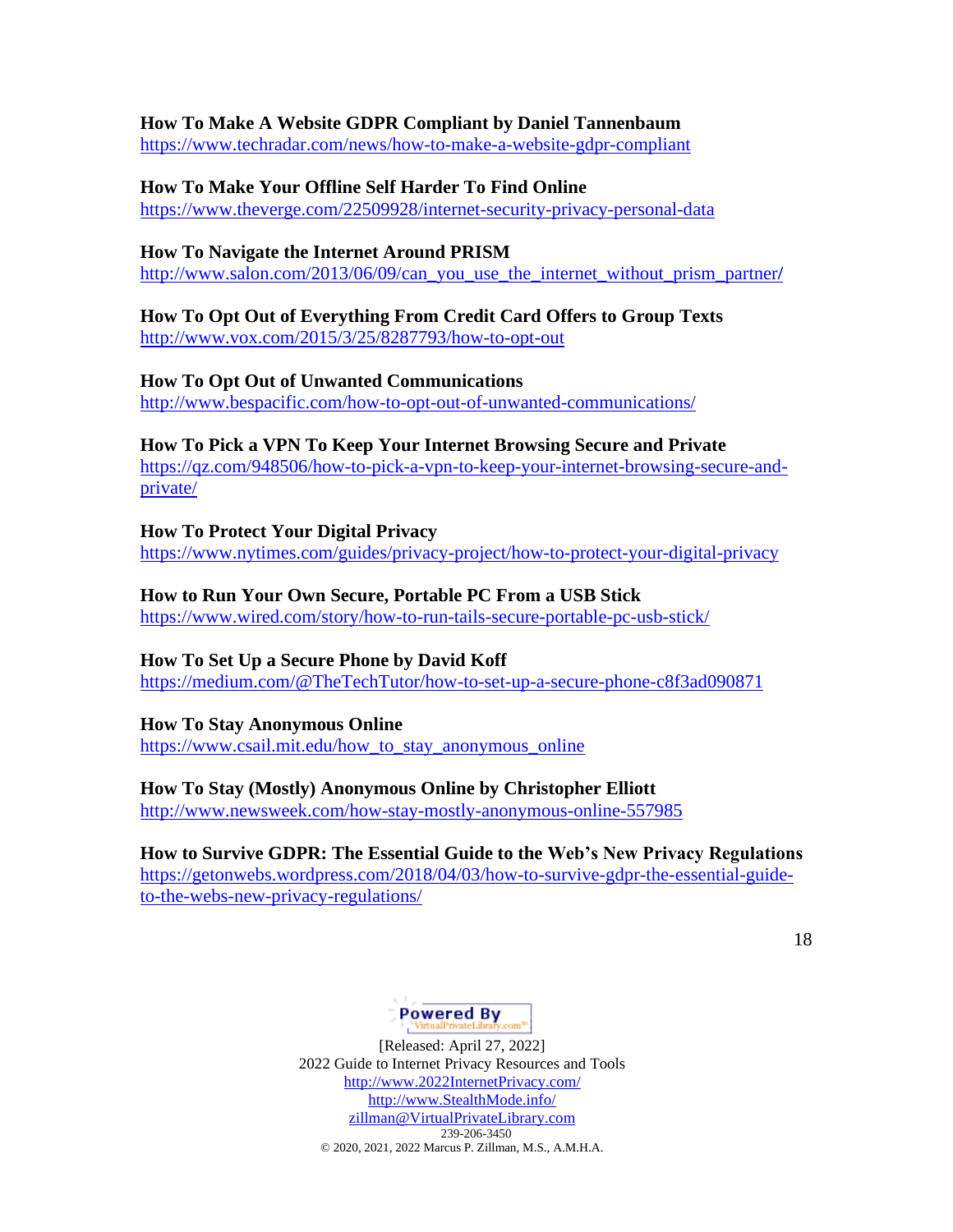#### **How to Use the Tor Browser's Tools to Protect Your Privacy**

[https://www.theverge.com/2020/2/21/21138403/tor-privacy-tools-private-network](https://www.theverge.com/2020/2/21/21138403/tor-privacy-tools-private-network-browser-settings-security)[browser-settings-security](https://www.theverge.com/2020/2/21/21138403/tor-privacy-tools-private-network-browser-settings-security)

**HTTPS-Only Standard** <https://https.cio.gov/>

**Hulbee - Intelligent Answer Engine** <https://hulbee.com/>

**Hushed - Your Private Phone App** <http://hushed.com/>

**Hushmail Free Encrypted Web-mail, IM and Documents** <http://www.hushmail.com/>

**I2P Anonymous Network** <http://www.i2p2.de/>

**IBM Privacy Practices on the Internet** <http://www.ibm.com/privacy/us/>

**Incapsula – CDN, DDoS protection, Load Balancing**  <http://www.incapsula.com/>

# **Information Disorders 2022**

[http://www.InformationDisorders.com/](http://www.informationdisorders.com/)

#### **Information Trust Exchange Project**

<http://informationvalet.wordpress.com/>

**Instapass – Single Sign-On Compliance for DeFi** <https://instapass.io/>

**Instars – Earn Crypto for Consensual Data Exchange** <https://instars.com/>

19

### **Powered By**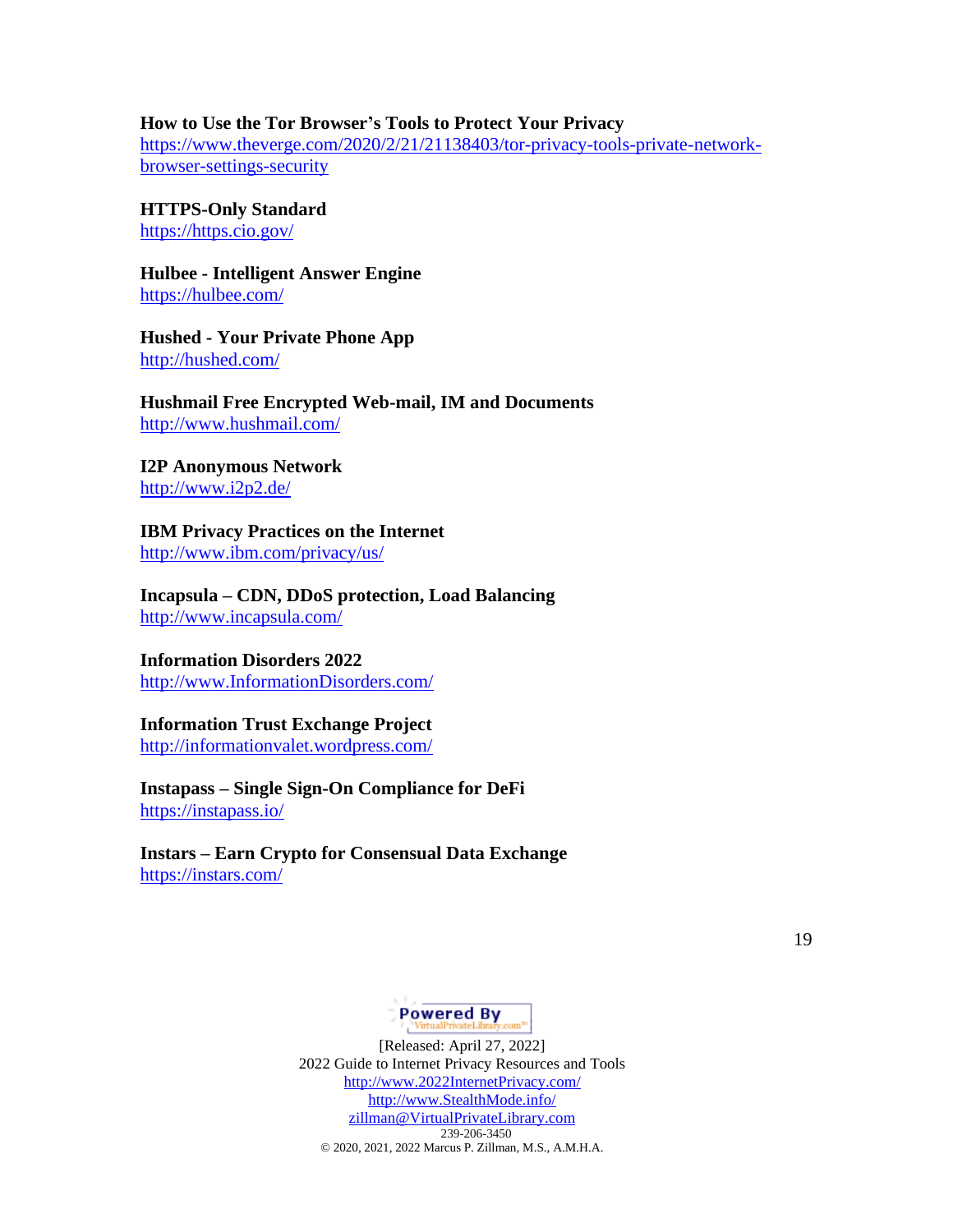#### **International Association of Privacy Professionals**

<https://www.privacyassociation.org/>

**International Global Data Protection, Privacy and Surveillance Law Library** <http://www.worldlii.org/int/special/privacy/>

**Internet Censorship 2022: A Global Map of Internet Restrictions** <https://www.comparitech.com/blog/vpn-privacy/internet-censorship-map/>

**Internet Hoaxes 2022** [http://www.InternetHoaxes.info/](http://www.internethoaxes.info/)

**Internet Privacy Guide - Keeping Your Data Safe Online by Christian Stewar[t](https://hackernoon.com/internet-privacy-guide-keeping-your-data-safe-online-be3d823f05f5)** [https://hackernoon.com/internet-privacy-guide-keeping-your-data-safe-online](https://hackernoon.com/internet-privacy-guide-keeping-your-data-safe-online-be3d823f05f5)[be3d823f05f5](https://hackernoon.com/internet-privacy-guide-keeping-your-data-safe-online-be3d823f05f5)

**Internet Privacy in the Age of Surveillance** <https://www.cyberghostvpn.com/privacyhub/internet-privacy-surveillance/>

### **Internet Privacy: New Browser PlugIns Hide User Activity From ISPs By Creating Digital Noise**

[http://www.ibtimes.com/internet-privacy-new-browser-plugins-hide-user-activity-isps](http://www.ibtimes.com/internet-privacy-new-browser-plugins-hide-user-activity-isps-creating-digital-noise-2533083)[creating-digital-noise-2533083](http://www.ibtimes.com/internet-privacy-new-browser-plugins-hide-user-activity-isps-creating-digital-noise-2533083)

**Introduction to Cyber Security and Data Protection** <https://online.york.ac.uk/resources/introduction-to-cyber-security-data-protection/>

# **IPsec - Internet Protocol Security**

<http://en.wikipedia.org/wiki/IPsec>

### **IPVanish**

[http://www.IPVanish.com/](http://www.ipvanish.com/)

**IRL Podcast** <https://irlpodcast.org/>

### **Is Data Privacy Real? Don't Bet On It**

<https://knowledge.wharton.upenn.edu/article/data-privacy-real-dont-bet/>

20

# Powered By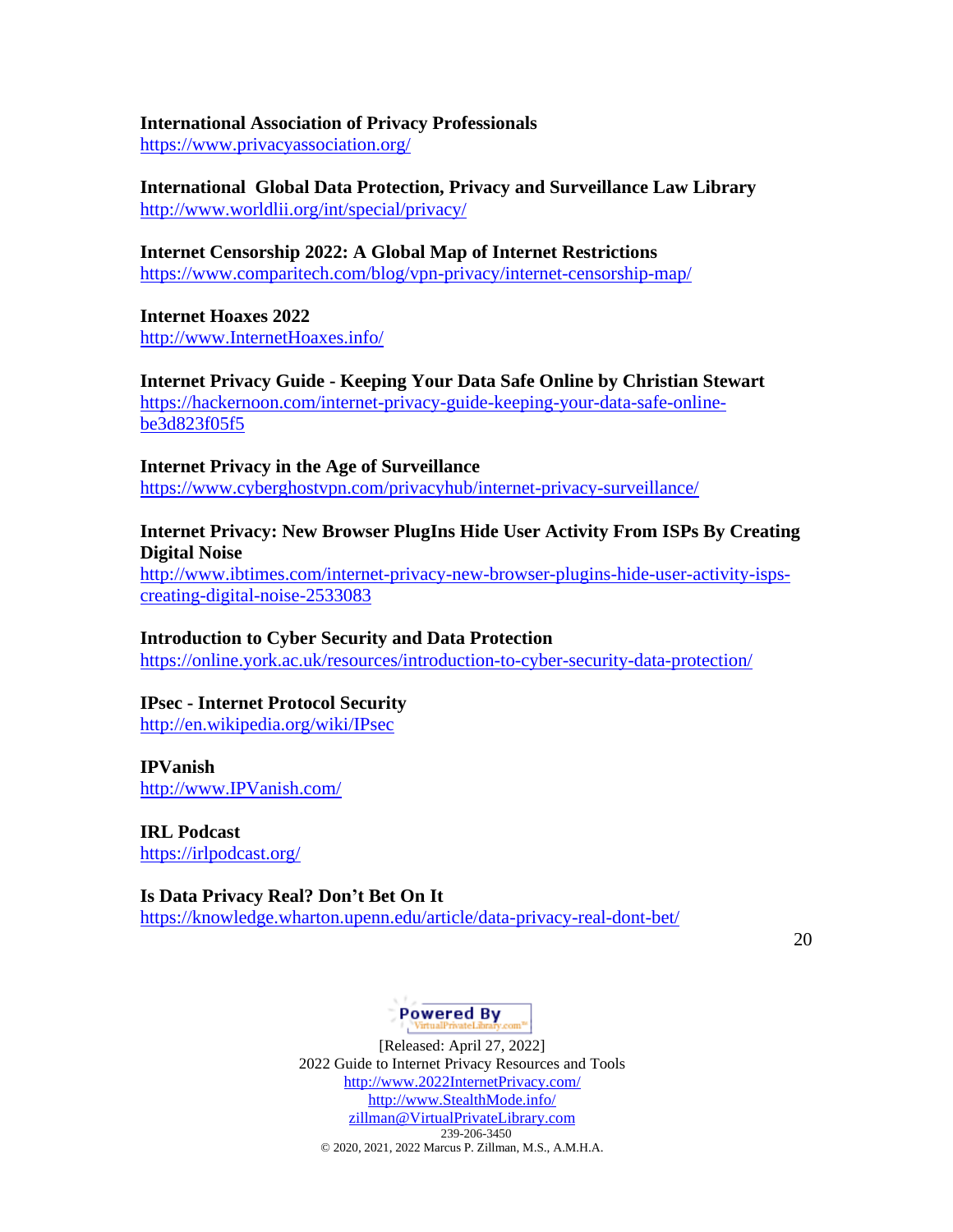#### **Iubenda - Privacy Policy Generator**

<https://www.iubenda.com/>

**IVPN - Protect Your Online Privacy From Anywhere** <https://www.ivpn.net/>

**IXmaps – Map Your Internet** <https://ixmaps.ca/>

**Jigsaw - Finding the Missing Pieces** <https://jigsaw.google.com/vision/>

**JotOnce – Password Protected, Shareable Notes** <http://jotonce.com/>

**JUMPTO - Trusted Name In Online Security and Identity Protection Solutions** <http://www.jumpto.com/>

**JustDeleteMe – Escape From the Web and Leave No Trace** <http://www.justdeleteme.com/>

**k-anonymity – Propert Possessed by Certain Anonymized Data** <https://en.wikipedia.org/wiki/K-anonymity>

# **KeePassX - Cross Platform Password Manager**

<https://www.keepassx.org/>

**Keeping Your Kids Safe Online: All You Need to Know About Internet Safety at School and Home by David Anders** <https://www.allconnect.com/blog/keeping-kids-safe-online/>

**Kleopatra - Certificate Manager and Unified Crypto GUI**

<https://www.kde.org/applications/utilities/kleopatra/>

**LastPass ... Password Management from Anywhere** <https://lastpass.com/>

21

# Powered By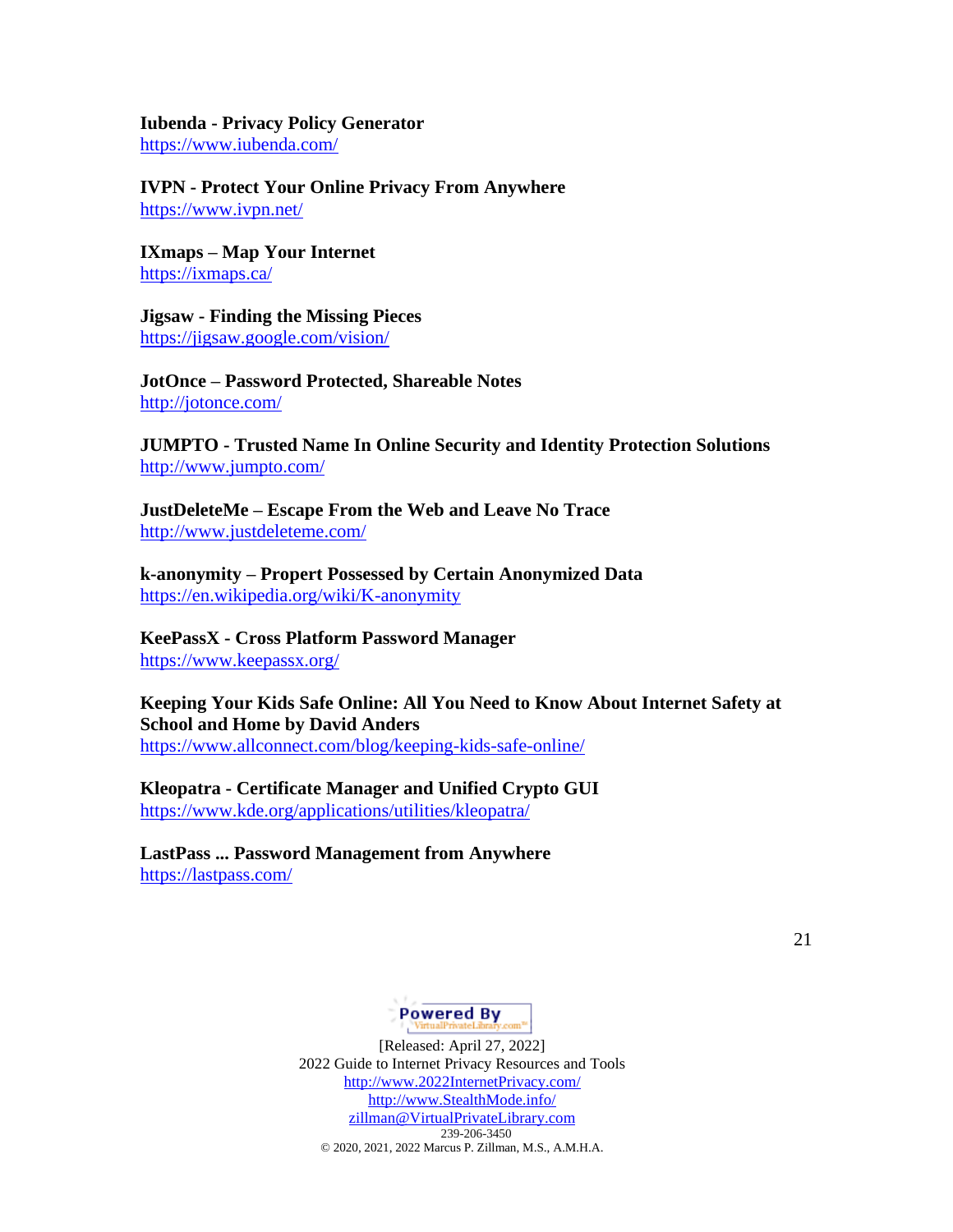**Laverna - Note Taking Application With Privacy** <https://laverna.cc/>

**Let's Encrypt - Free, Automated and Open New Certificate Authority** <https://letsencrypt.org/>

**LogDog - Don't Get Hacked** <https://getlogdog.com/>

**MagicPad – Free and Open Source Encryption Suite for Files, Messages and More** <https://www.magicpad.io/>

**MailDrop - Save Your Inbox From Spam** <http://maildrop.cc/>

**Mailinator - Instant and Temporary Spam Free eMail Address** <http://www.mailinator.com/>

**Mailvelope - OpenPGP Encryption for Webmail** <https://www.mailvelope.com/>

**Mario's Brief Report About Your Internet Access Connection** <http://mprofaca.cro.net/report.html>

**Markle Foundation - Addressing Crticial Public Needs in the Information Age** <http://www.markle.org/>

**Martus - The Global Social Justice Monitoring System** <http://www.martus.org/>

**Mattermost - High Trust Messaging for the Enterprise** <https://mattermost.com/>

**Mega – The Privacy Company** <https://mega.co.nz/>

22

# **Powered By**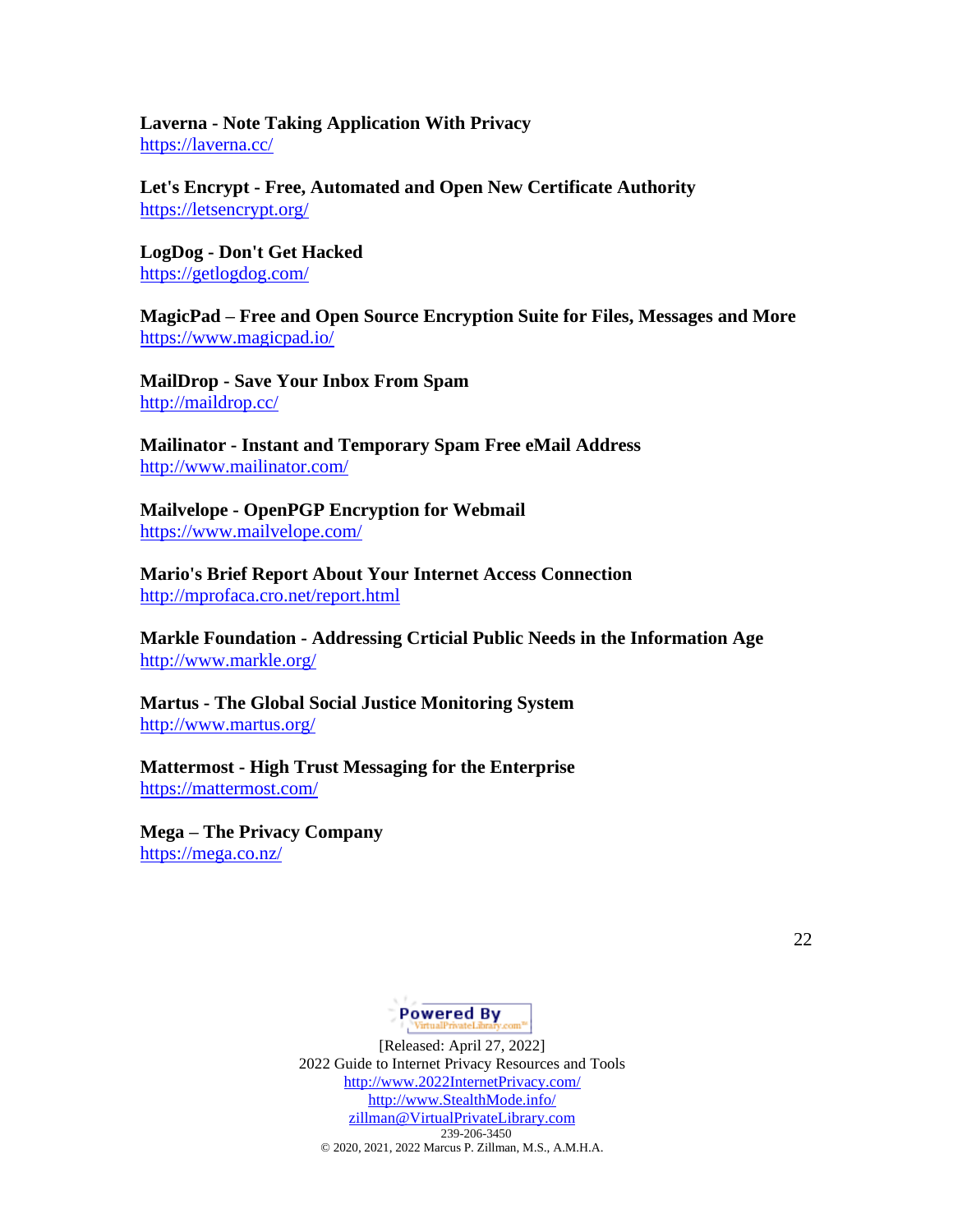# **MIT Researchers Devise a Secure Anonymity Network That's 10x Faster Than Tor**

[http://www.extremetech.com/internet/231817-mit-researchers-devise-a-secure](http://www.extremetech.com/internet/231817-mit-researchers-devise-a-secure-anonymity-network-thats-10x-faster-than-tor)[anonymity-network-thats-10x-faster-than-tor](http://www.extremetech.com/internet/231817-mit-researchers-devise-a-secure-anonymity-network-thats-10x-faster-than-tor)

**Mozilla Privacy Not Included** <https://foundation.mozilla.org/en/privacynotincluded/>

**myTrashMail.com - Temporary and Anonymous eMail** <http://www.mytrashmail.com/>

**nCrypted Cloud - Enterprise Grade Security e-Share** <https://www.e-share.us/>

**New Normal Startup Resources 2022** [http://www.NewNormalStartUpResources.com/](http://www.newnormalstartupresources.com/)

**New Quantum-Entanglement Record Could Spur Hack-Proof Communications** <https://www.livescience.com/59502-new-quantum-entanglement-record.html>

**Neil's Security and Privacy Resources** <http://www.jjtc.com/Security/>

**No Place to Hide – A 6-Episode Podcast On the State of Privacy** [https://bobsullivan.net/cybercrime/privacy/announcing-no-place-to-hide-a-6-episode](https://bobsullivan.net/cybercrime/privacy/announcing-no-place-to-hide-a-6-episode-podcast-on-the-state-of-privacy/)[podcast-on-the-state-of-privacy/](https://bobsullivan.net/cybercrime/privacy/announcing-no-place-to-hide-a-6-episode-podcast-on-the-state-of-privacy/)

**Nordic Privacy Center – Empowering Privacy-Focused Research Led by Shared Nordic Values** [https://nordicprivacy.org](https://nordicprivacy.org/)**/**

**NordVPN – Take Your Cybersecurity to the Next Level** [http://www.NordVPN.com/](http://www.nordvpn.com/)

# **NoteShred - Send Encrypted, Password Protected Notes That Automatically Shred After Reading**

<https://www.noteshred.com/>

23

# Powered By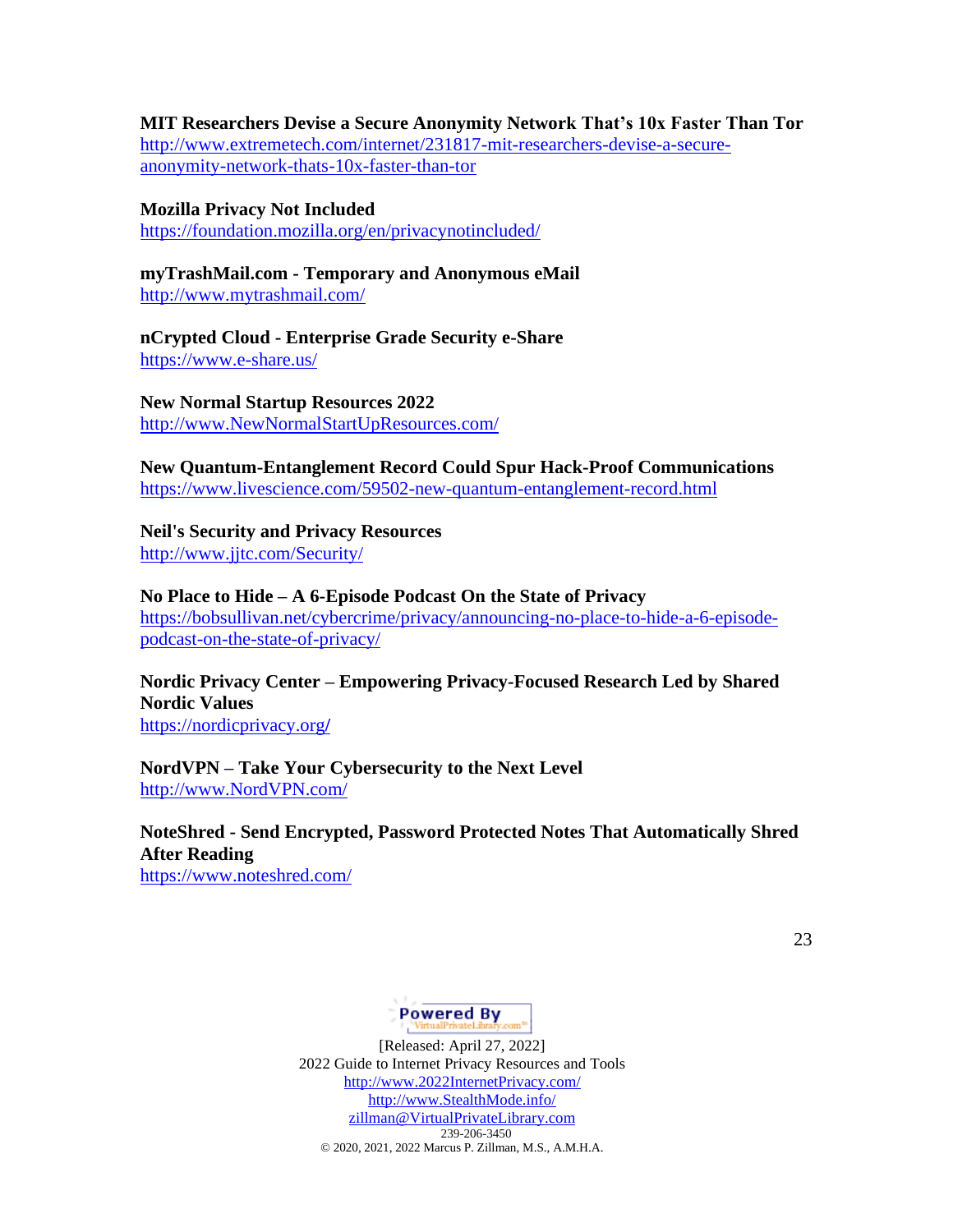# **Novo Ordo - eMail Privacy**

<http://www.novo-ordo.com/>

**Ntrepid – Trusted Solutions for Managing Your Online Presence** <https://ntrepidcorp.com/>

**Obin - Client Side Encrypted PasteBin** <https://0bin.net/>

**Off-the-Record (OTR)Messaging** <http://www.cypherpunks.ca/otr/>

### **One Startup's Vision To Reinvent the Web for Better Privacy**

[https://www.technologyreview.com/s/603352/one-startups-vision-to-reinvent-the-web](https://www.technologyreview.com/s/603352/one-startups-vision-to-reinvent-the-web-for-better-privacy/)[for-better-privacy/](https://www.technologyreview.com/s/603352/one-startups-vision-to-reinvent-the-web-for-better-privacy/)

**Onion Browser - An Open-Source Privacy Enhancing Web Browser for iOS** <https://mike.tig.as/onionbrowser/>

### **Onion Routing: What is Tor and How it Enhances Online Privacy** <https://beebom.com/onion-routing-what-is-tor-how-enhances-online-privacy/>

**OnionShare - Securely and Anonymously Share Files of Any Size** <https://onionshare.org/>

# **Online Privacy Guide for Journalists 2022**

<https://www.vpnmentor.com/blog/online-privacy-journalists/>

# **Online CyberSecurity 101: Protect Your Privacy from Hackers, Spies and the Government by Charlie Osborne and Zack Whittaker**

[https://www.zdnet.com/article/online-security-101-how-to-protect-your-privacy-from](https://www.zdnet.com/article/online-security-101-how-to-protect-your-privacy-from-hackers-spies-and-the-government/)[hackers-spies-and-the-government/](https://www.zdnet.com/article/online-security-101-how-to-protect-your-privacy-from-hackers-spies-and-the-government/)

**Open Data Institute**  <https://theodi.org/>

24

# Powered By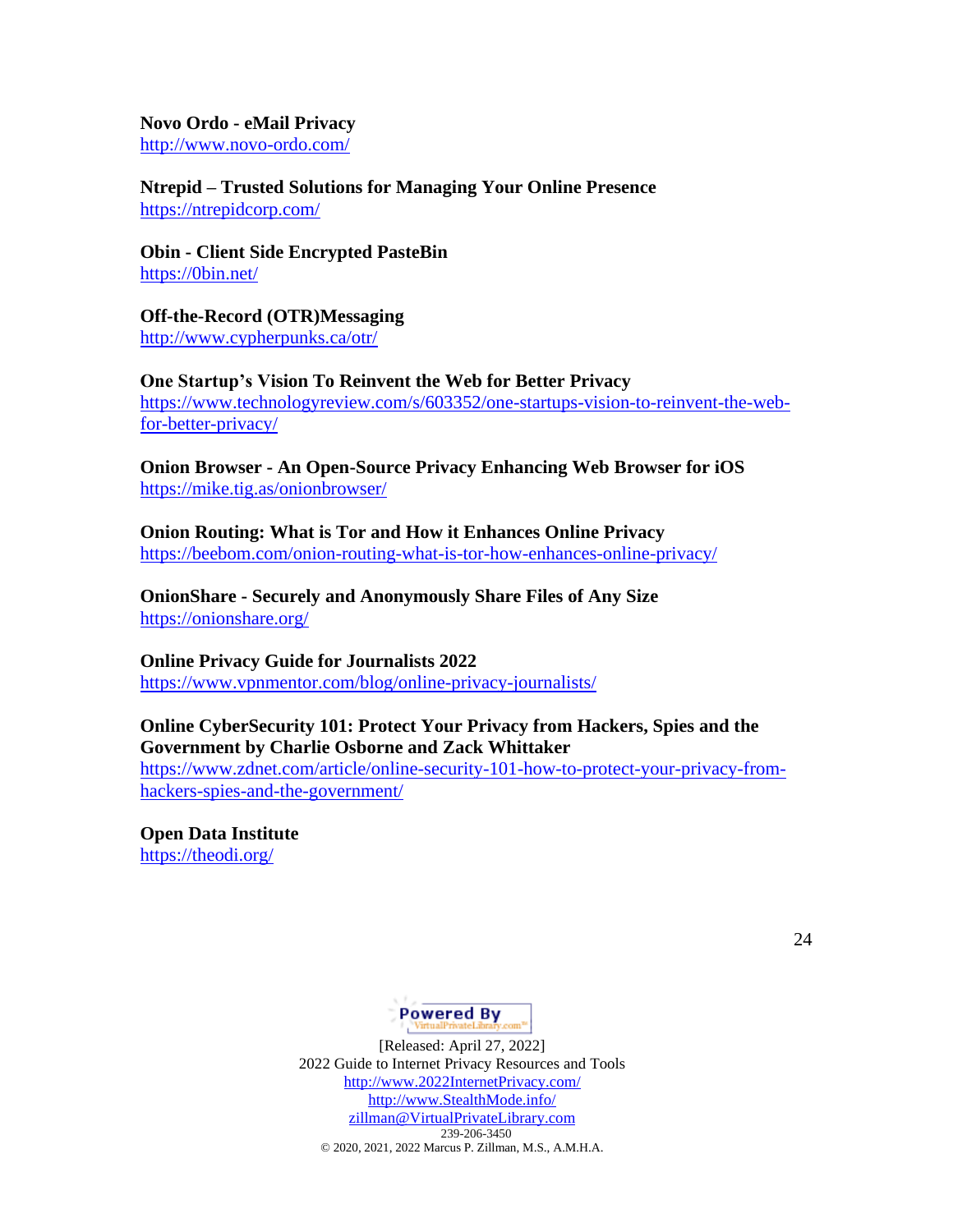**Open Data Privacy**  <https://dash.harvard.edu/handle/1/30340010>

**OpenNet Initiative** <https://opennet.net/>

**Open Observatory of Network Interference (OONI)** <https://ooni.torproject.org/>

**OpenPrivacy Initiative** <http://www.openprivacy.org/>

**OpenPuff - Professional Steganography Tool**  [http://embeddedsw.net/OpenPuff\\_Steganography\\_Home.html](http://embeddedsw.net/OpenPuff_Steganography_Home.html)

**OpenScape - Secure Web Collaboration - Unify** [http://www.unify.com/us/products-services/unified-communications/applications/web](http://www.unify.com/us/products-services/unified-communications/applications/web-collaboration/)[collaboration/](http://www.unify.com/us/products-services/unified-communications/applications/web-collaboration/)

**Open Society Foundations** <http://www.osi.am/>

**Open Whisper Systems – Signal Private Messenger** <https://whispersystems.org/>

**Opinion: How to be Truly Anonymous in the Digital World**

[https://www.marketwatch.com/story/how-to-be-truly-anonymous-in-the-digital-world-](https://www.marketwatch.com/story/how-to-be-truly-anonymous-in-the-digital-world-11611954937)[11611954937](https://www.marketwatch.com/story/how-to-be-truly-anonymous-in-the-digital-world-11611954937)

**Orbot – Tor for Android** <https://play.google.com/store/apps/details?id=org.torproject.android&hl=en>

**Oscobo Search Engine for Privacy** <https://www.oscobo.com/>

**Panopticlick - How Unique and Trackable Is Your Browser Test** <http://panopticlick.eff.org/>

25

# Powered By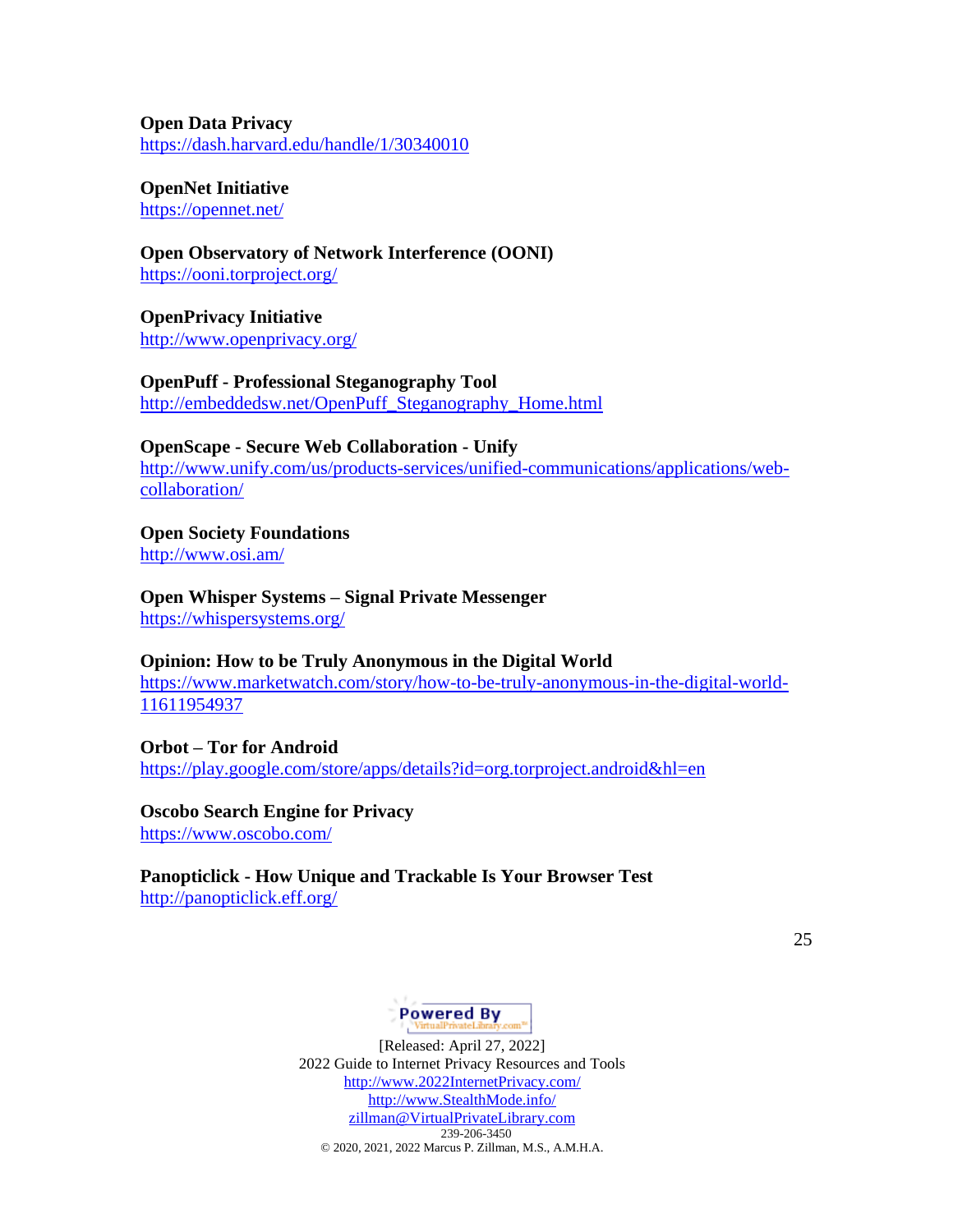**PaperKarma™ – Kill Unwanted Mail, Not Trees** <https://www.paperkarma.com/>

**Papyrus – Modern, Blazing-Fast, Privacy-First Platform for Blogs and Newsletters** <https://papyrus.so/>

**ParanoidPaul - Track Changes to Privacy Policies, Terms, Conditions and User Agreements** <http://www.paranoidpaul.com/>

**Pass Generator** <https://passgenerator.com/>

**PassPack - Free Anonymous Online Password Manager** <http://www.passpack.com/>

**Password Safe** <https://pwsafe.org/>

**Patient Privacy Rights**  <http://www.patientprivacyrights.org/>

**PauBox - Encrypted eMail for Modern Healthcare** <https://www.paubox.com/>

**Peekier - Privacy Oriented Search Engine** <https://peekier.com/>

**Pew Research Center: Americans and Cybersecurity** <http://www.pewinternet.org/2017/01/26/americans-and-cybersecurity>

**Pixel Privacy – Protect Your Online Privacy** <https://pixelprivacy.com/>

**Plagiarism Checker Free** <https://www.plagiarismcheckerfree.com/>

26

# **Powered By**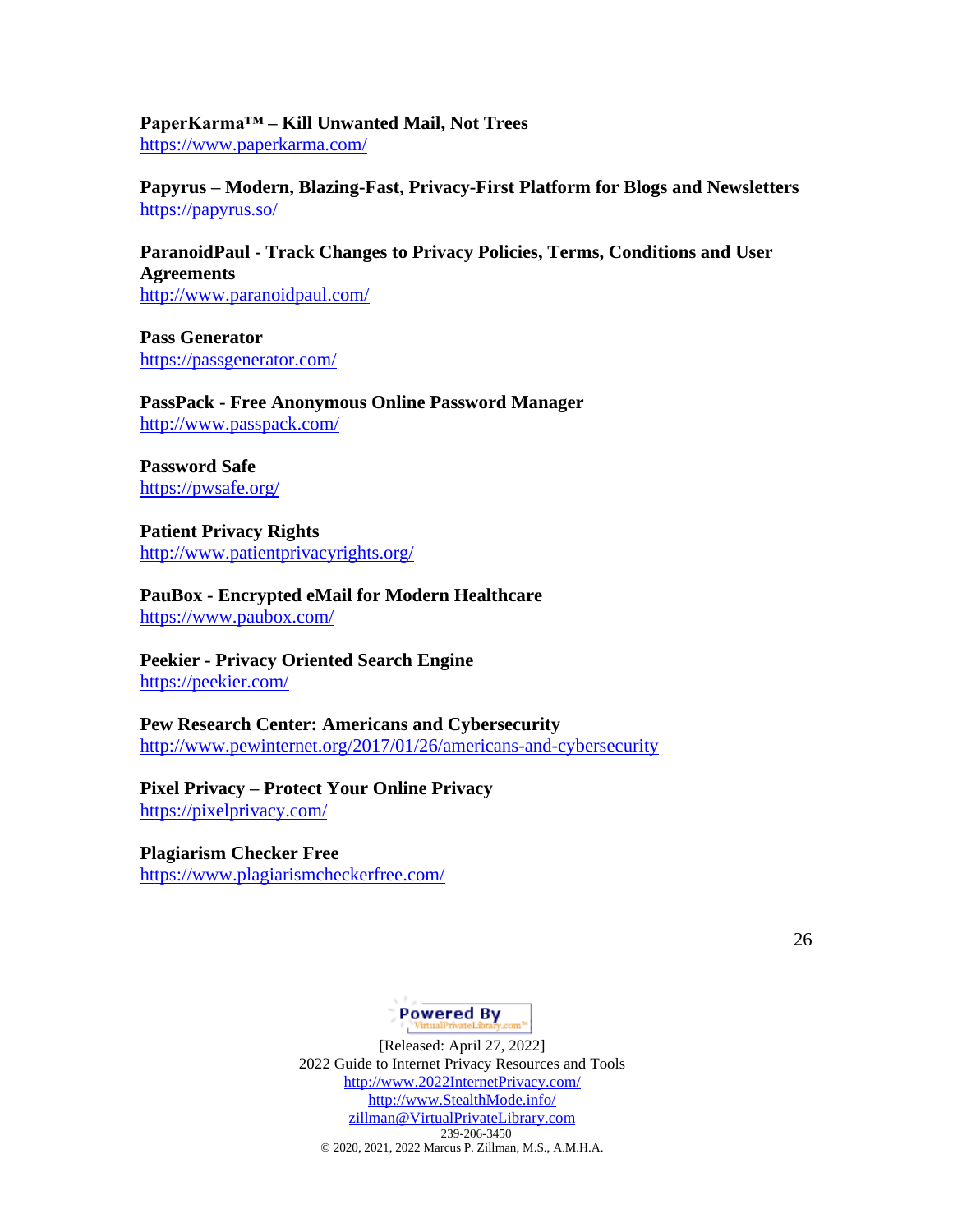**Platform for Privacy Preferences (P3P) Project** <http://www.w3.org/P3P/>

**PlusPrivacy – Unified Dashborad for Privacy Protection** <https://plusprivacy.com/>

**Ponemon Institute – Advancing Responsible Information Management** <http://www.ponemon.org/>

**Populr - Create and Share Secure, Trackable WebPages** <https://populr.me/>

**PORTIA - Privacy, Obligations, and Rights in Technologies of Information Assessment** <http://crypto.stanford.edu/portia/>

**Pretty Good Privacy (PGP)** [http://en.wikipedia.org/wiki/Pretty\\_Good\\_Privacy](http://en.wikipedia.org/wiki/Pretty_Good_Privacy)

**PriBot – Chat with PriBot About Any Privacy Policy – AI Powered Privacy Policies** <https://pribot.org/>

**Privacy and Security Portal Magazine** <https://flipboard.com/@picartsan/privacy-and-security-portal-magazine-hj09sas2y>

**Privacy Angel – Protect Your Privacy Online** <https://privacyangel.com/>

**Privacy Badger - Blocks Spying Ads and Invisible Trackers** <https://www.eff.org/privacybadger/>

**PrivacyBee – Your Privacy Is at Risk** <https://privacybee.com/>

**Privacy Eraser – Clean Your Tracks and Protect Your Privacy** <http://www.cybertronsoft.com/products/privacy-eraser/>

27

# **Powered By**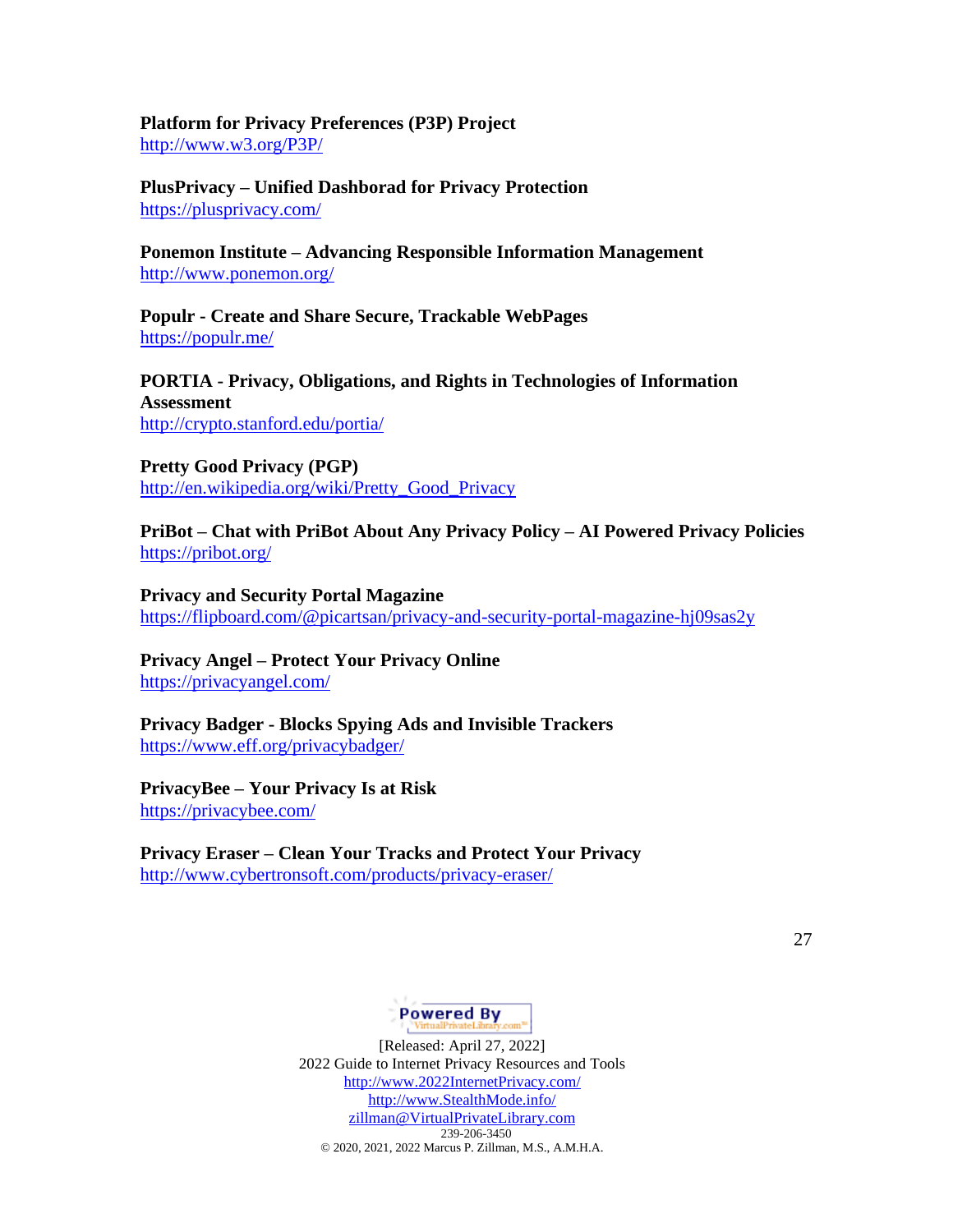# **Privacy-Focused Surveys, Polls and Forms**

<https://blocksurvey.io/>

**Privacy Forum** <http://www.vortex.com/privacy/>

**Privacy Icons** <https://disconnect.me/icons>

**Privacy.li - Privacy Tool Website for Anonymity** <http://www.privacy.li/>

**Privacy Matters! 5 Apps That Keep Your Data Safe and Private by Mihir Patkar** <https://www.makeuseof.com/tag/privacy-matters-5-apps-keep-data-safe-private/>

**Privacy Online: VPN Beginner's Guide** <https://thebestvpn.com/what-is-vpn-beginners-guide/>

**PrivacyPage – Create Your Own Branded Privacy Page** <https://www.privacypage.com/>

**Privacy Policy Generator for Websites and Apps** <http://www.iubenda.com/en>

**Privacy Resources 2022** [http://www.PrivacyResources.info/](http://www.privacyresources.info/)

**Privacy Rights Clearinghouse**

<http://www.privacyrights.org/>

**Privacy Tech's Third Generation – A Review of the Emerging Privacy Tech Sector** [https://fpf.org/wp-content/uploads/2021/06/FPF-PTA-Report\\_Digital.pdf](https://fpf.org/wp-content/uploads/2021/06/FPF-PTA-Report_Digital.pdf)

**Privacy Tools for Sharing Research Data** <http://privacytools.seas.harvard.edu/>

**Privado Search Engine** <https://www.privado.com/>

28

# **Powered By**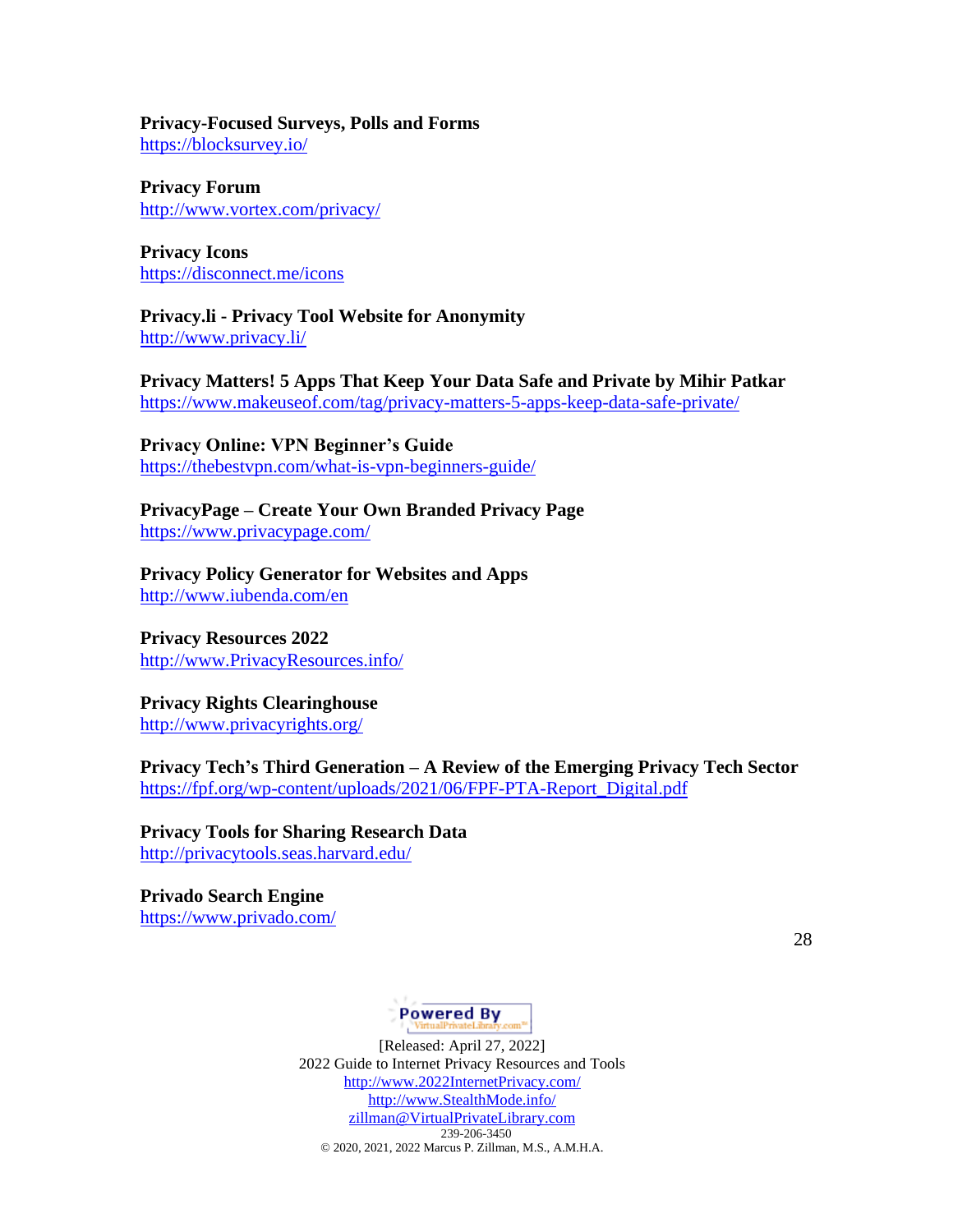**Privately - Swiss Privacy and Data Protection Solutions** <http://www.privately.eu/>

**Privnote - Send Notes That Will Self Destruct After Being Read** <https://privnote.com/>

**Privoxy - Free Software Privacy Enhancement** <http://www.privoxy.org/>

**Protect Your Online Business from Legal Liability – Privacy Policy** <http://www.disclaimertemplate.com/>

**ProtonMail - Securing Privacy Rights for Everyone** <https://protonmail.ch/>

**ProtonVPN** [https://www.protonvpn.com](https://www.protonvpn.com/)

**Proxify® - Anonymous Proxy Protects Your Online Privacy Without Installing Software** <http://proxify.com/>

**PureVPN** [http://www.PureVPN.com/](http://www.purevpn.com/)

**Quad9 – Internet Security and Privacy In a Few Easy Steps** <https://www.quad9.net/>

**Qubes OS - A Reasonably Secure Operating System** <https://www.qubes-os.org/>

**Qwant - Search Engine That Respects Your Privacy** <https://www.qwant.com/>

**Reciprocity - Compliance and Risk Management Made Simple** <https://reciprocitylabs.com/>

29

# **Powered By**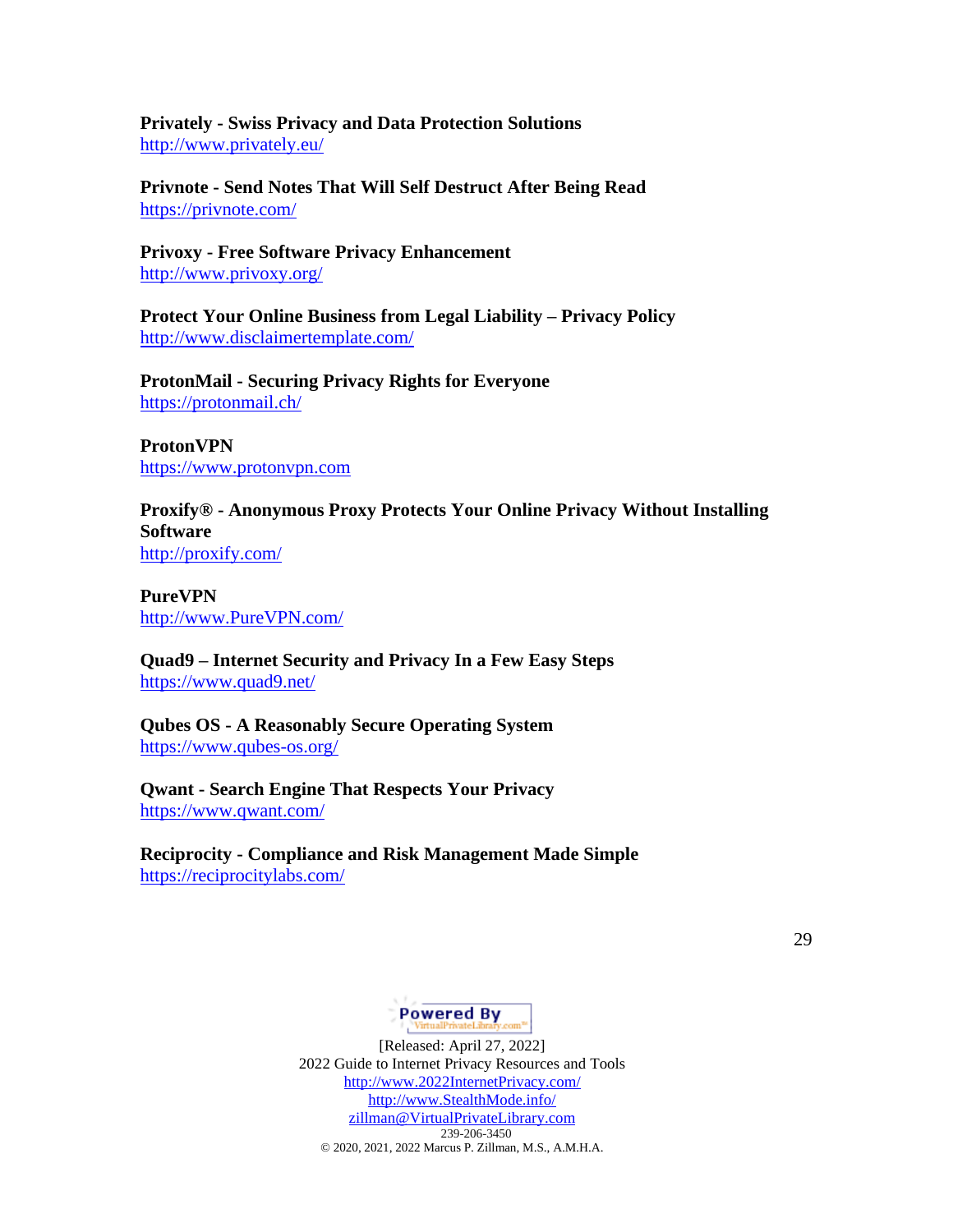**Reconstructing Electronic Surveillance Law by Daniel J. Solove** [http://papers.ssrn.com/sol3/papers.cfm?abstract\\_id=445180](http://papers.ssrn.com/sol3/papers.cfm?abstract_id=445180)

**Reputation Defender** <http://www.reputation.com/>

**Retroshare - Comunicate Secure with Friends** <http://retroshare.sourceforge.net/>

**Riffle – An Efficient Communication System With Strong Anonymity** <https://people.csail.mit.edu/devadas/pubs/riffle.pdf>

**Riposte: An Anonymous Messaging System Handling Millions of Users** <http://www.scs.stanford.edu/~dm/home/papers/corrigan-gibbs:riposte.pdf>

**Safe Share – The Right Way To Share Private Information** <https://www.safeshare.io/>

**SafeWeb**  <http://safeweb.norton.com/>

**Search Encrypt - The Privacy Based Search Engine** <https://www.searchencrypt.com/>

**Secure Passwords 101: Why They Matter and How To Create Them** <https://vpnmash.com/privacy/secure-passwords/>

**Secure Virtual Data Room** <http://www.sharefile.com/virtual-data-room/>

#### **Security In-A Box – Tools and Tactics for Digital Security** <https://securityinabox.org/en>

**Seecrypt - Privacy Smartphone App for Secure Voice Calls and Text Messages** <https://www.seecrypt.com/>

**Send Files Securely** <https://www.sendfilessecurely.com/>

30

# **Powered By**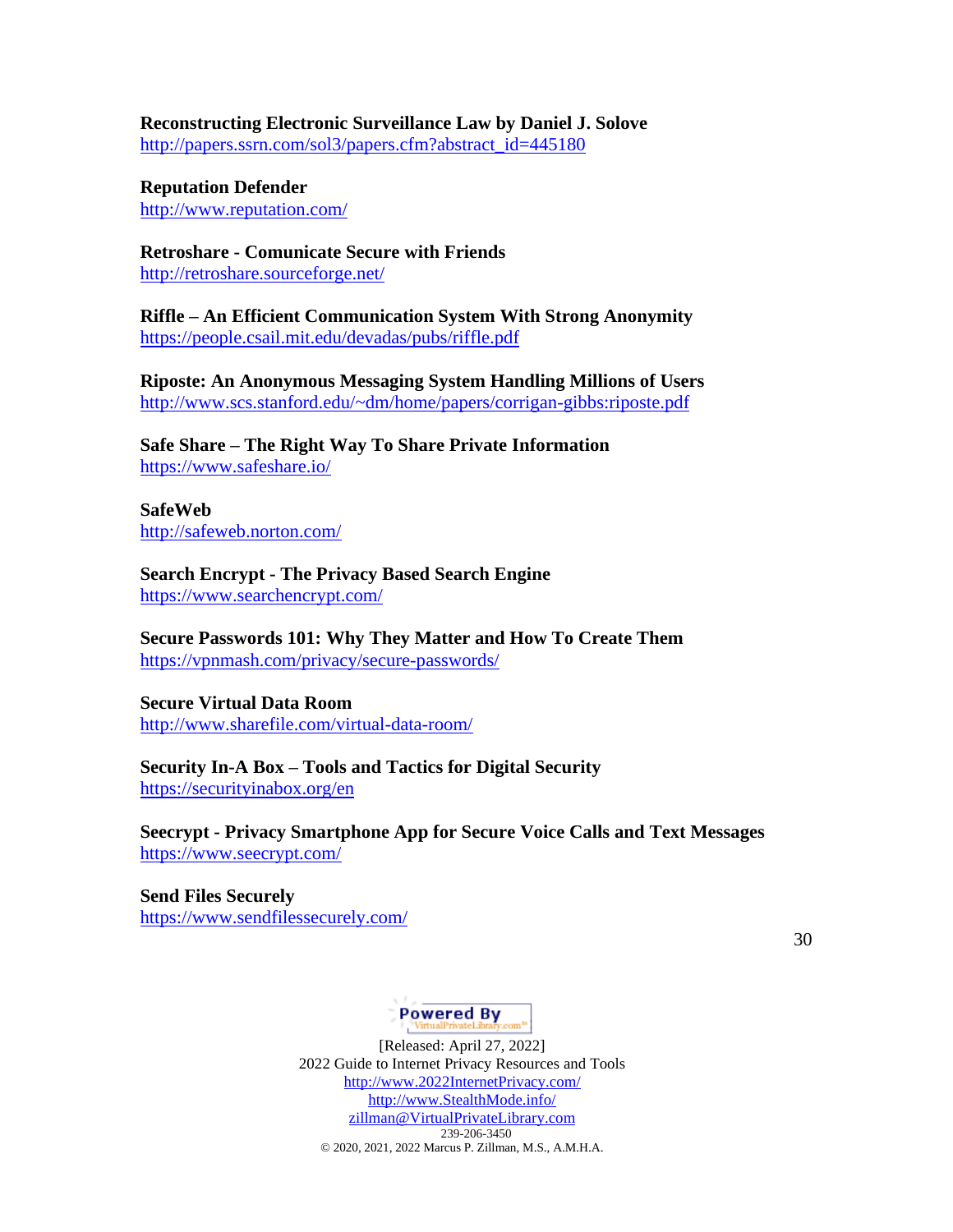## **ShareFileVDR - Secure Virtual Data Room**

<http://www.sharefile.com/virtual-data-room/>

**SharpMail - Anonymous eMail and SMS** <http://sharpmail.co.uk/>

### **Signal Private Messenger** [https://whispersystems.org](https://whispersystems.org/)

**Silent Circle – Enterprise Solutions for Mobile Communications** <https://www.silentcircle.com/>

**SimplySecure - Usably Secure Technologies** <https://simplysecure.org/>

### **SiteLock – The Global Leader in Website Security** <https://www.sitelock.com/>

**Skiff – Private and Decentralized Workspace** <https://www.skiff.org/>

**SlashNext - Real-Time Phishing Threat Intelligence** <https://www.slashnext.com/real-time-phishing-threat-intelligence/>

**SlyDial - Connects You Directly to Someone's Mobile Voicemail** <http://www.slydial.com/>

**Sneakemail - the Anonymizer Anti Spam Service and Spam Filter** <http://sneakemail.com/>

**SoftPerfect WiFi Guard**  <http://www.softperfect.com/products/wifiguard/>

### **Somebody Proxy Servers and Anonymizer**

<http://www.somebody.net/>

**Sookasa - Protect Files Across Cloud Services and Mobile Devices** <https://www.sookasa.com/>

31

# Powered By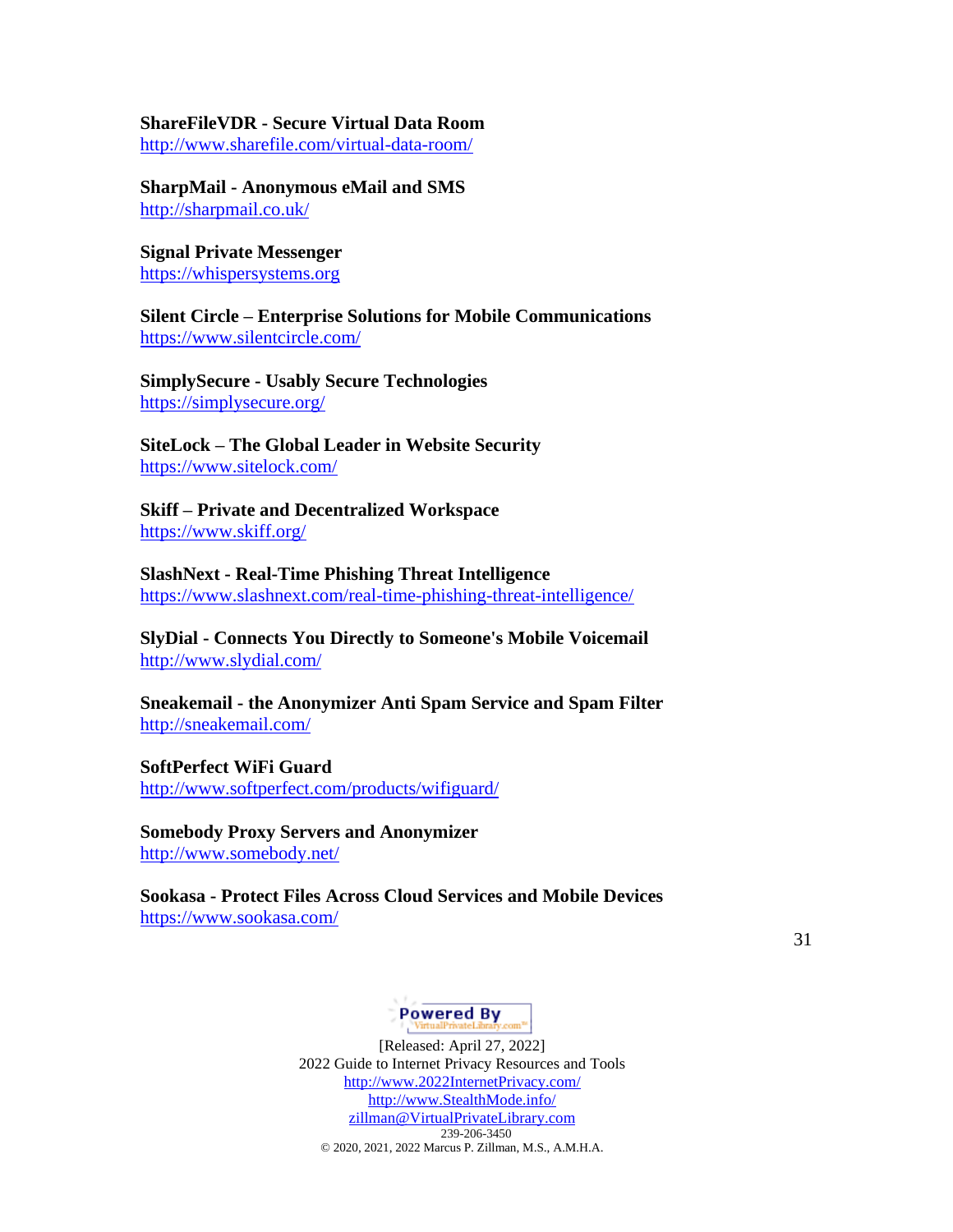#### **SpamGourmet - Anti-Spam Tool**

<https://www.spamgourmet.com/>

#### **Spectre and Meltdown: Cheat Sheet by Nick Heath**

<https://www.techrepublic.com/article/spectre-and-meltdown-cheat-sheet/>

### **SpiderOak - 100% Private Online Backup, Sync and Sharing** <https://spideroak.com/>

**Standard Notes - A Simple and Private Notes App** <https://standardnotes.org/>

**StartMail - Take Back Your eMail Privacy** <https://www.startmail.com/>

**Startpage - World's Most Private Search Engine** <https://www.startpage.com/>

**Stealth Mode – 2022 Guide to Interrnet Provacy Resources and Tools** [http://www.StealthMode.info/](http://www.stealthmode.info/)

### **Stop Trackers Dead: The Best Private Browsers for 2022**

<https://www.pcmag.com/picks/stop-trackers-dead-the-best-private-browsers>

**Substack, RSS and Privacy** <http://www.gardnercampbell.net/blog1/substack-rss-and-privacy/>

**SurfEasy - Online Privacy** <https://www.surfeasy.com/>

**Surveillance Self-Defense – Tips, Tools and How-Tos for Safer Online Communications** <https://ssd.eff.org/>

**Swirlds - The Platform for Distributed Applications** <http://www.swirlds.com/>

32

### **Powered By**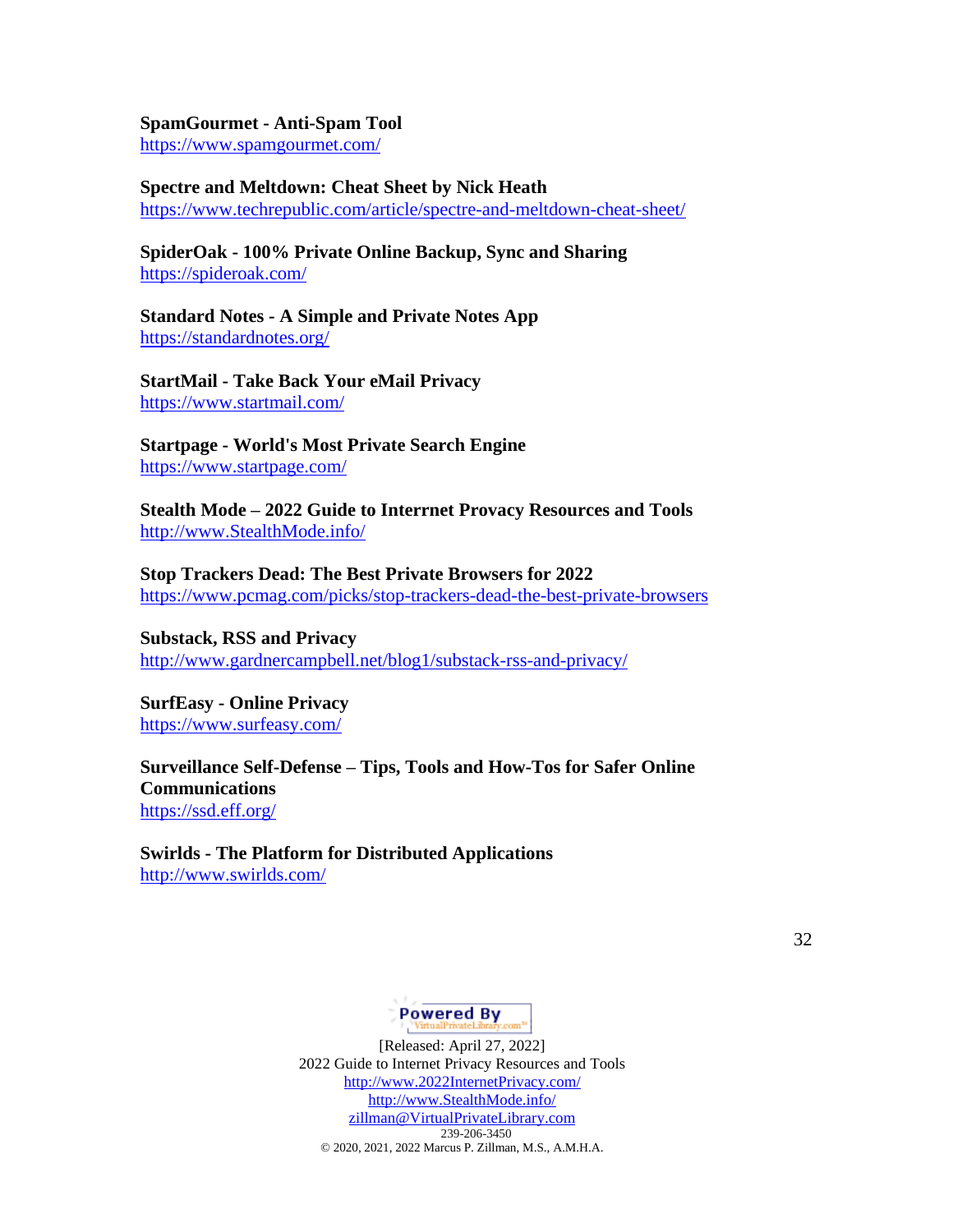# **SwissCows - Privacy Safe Web Search**

[https://swisscows.com](https://swisscows.com/)

**Switzerland Network Testing Tool** <https://www.eff.org/pages/switzerland-network-testing-tool>

**Sync.com - Everything in Sync** <https://www.sync.com/>

**Tails - Amnesic Incognito Live System - Privacy for Anyone Anywhere** <https://tails.boum.org/>

**Talk.net - Do Phone Numbers Say Enough About You** <http://mtalk.net/>

**Tauria – The Private Communication Platform You Need** <https://www.tauria.com/>

**Teen Essential Internet Safety Guide** <http://www.usdish.com/teen-internet-safety>

**Telegram - SMS on Steroids** <https://telegram.org/>

**Telescope - Platform to Write, Publish and Distribute** <https://telescope.ac/>

**Temporary Private Message** <https://privatemessages.co/>

**Terbium Labs – Mitigate Digital Risks OutSide Your Perimeter** <https://terbiumlabs.com/>

**Terms of Service - Didn't Read** <https://tosdr.org/>

**TextPort – Online Text Messaging Service** <http://www.textport.com/>

33

Powered By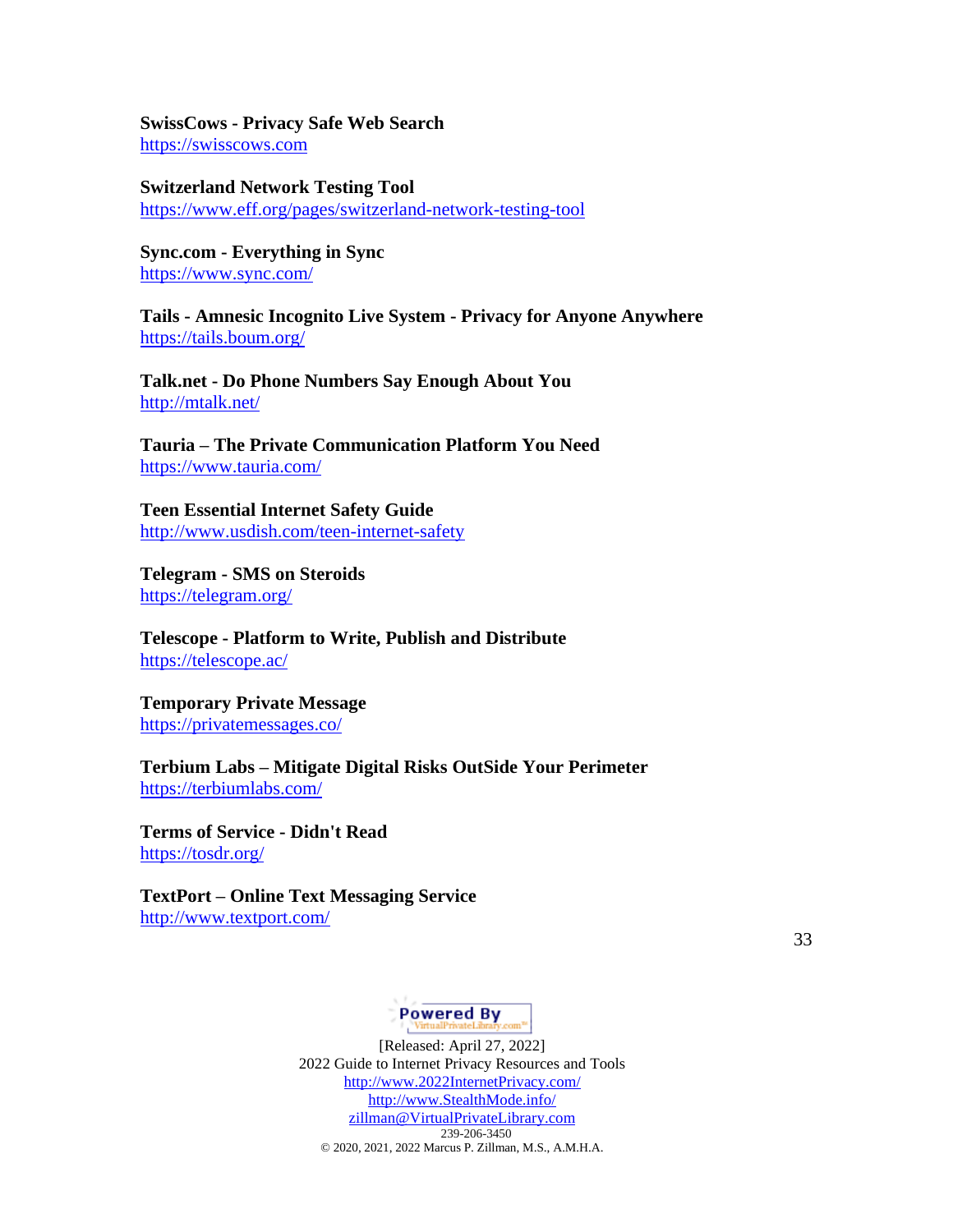#### **TextSecure Private SMS/MMS**

<https://play.google.com/store/apps/details?id=org.thoughtcrime.securesms>

# **The 4 Best Phones for Privacy and Security by Dallas Thomas**

<http://time.com/4993095/smartphones-best-privacy/>

### **The Apps To Use If You Want To Keep Your Messages Private**

[https://www.recode.net/2017/4/15/15297316/apps-whatsapp-signal-imessage-hacking](https://www.recode.net/2017/4/15/15297316/apps-whatsapp-signal-imessage-hacking-hackers-messages-privacy)[hackers-messages-privacy](https://www.recode.net/2017/4/15/15297316/apps-whatsapp-signal-imessage-hacking-hackers-messages-privacy)

**The Beginner's Guide To Online Privacy by Iulian Gulea** <https://medium.freecodecamp.org/the-beginners-guide-to-online-privacy-7149b33c4a3e>

**The Best VPN Services**

<http://www.makeuseof.com/tag/best-vpn-services/>

### **The Coming EU Privacy Regulation Will End Up Remaking the World's Web** <https://boingboing.net/2018/02/03/race-to-the-top.html>

### **The Consumer-data Opportunity and the Privacy Imperative**

[https://www.mckinsey.com/business-functions/risk/our-insights/the-consumer-data](https://www.mckinsey.com/business-functions/risk/our-insights/the-consumer-data-opportunity-and-the-privacy-imperative)[opportunity-and-the-privacy-imperative](https://www.mckinsey.com/business-functions/risk/our-insights/the-consumer-data-opportunity-and-the-privacy-imperative)

**The Daily Swig – Cybersecurity News and Views** <https://portswigger.net/daily-swig/>

**The Digital Journalist's Legal Guide – First Amendment Handbook** <https://www.rcfp.org/resources/first-amendment-handbook/>

### **The Freenet Project – Peer to Peer Platform for Censorship Resistant and Privacy Respecting Publishing and Communication** <https://freenetproject.org/>

# **The Global Disinformation Order**

[https://comprop.oii.ox.ac.uk/wp-content/uploads/sites/93/2019/09/CyberTroop-](https://comprop.oii.ox.ac.uk/wp-content/uploads/sites/93/2019/09/CyberTroop-Report19.pdf)[Report19.pdf](https://comprop.oii.ox.ac.uk/wp-content/uploads/sites/93/2019/09/CyberTroop-Report19.pdf)

34

# Powered By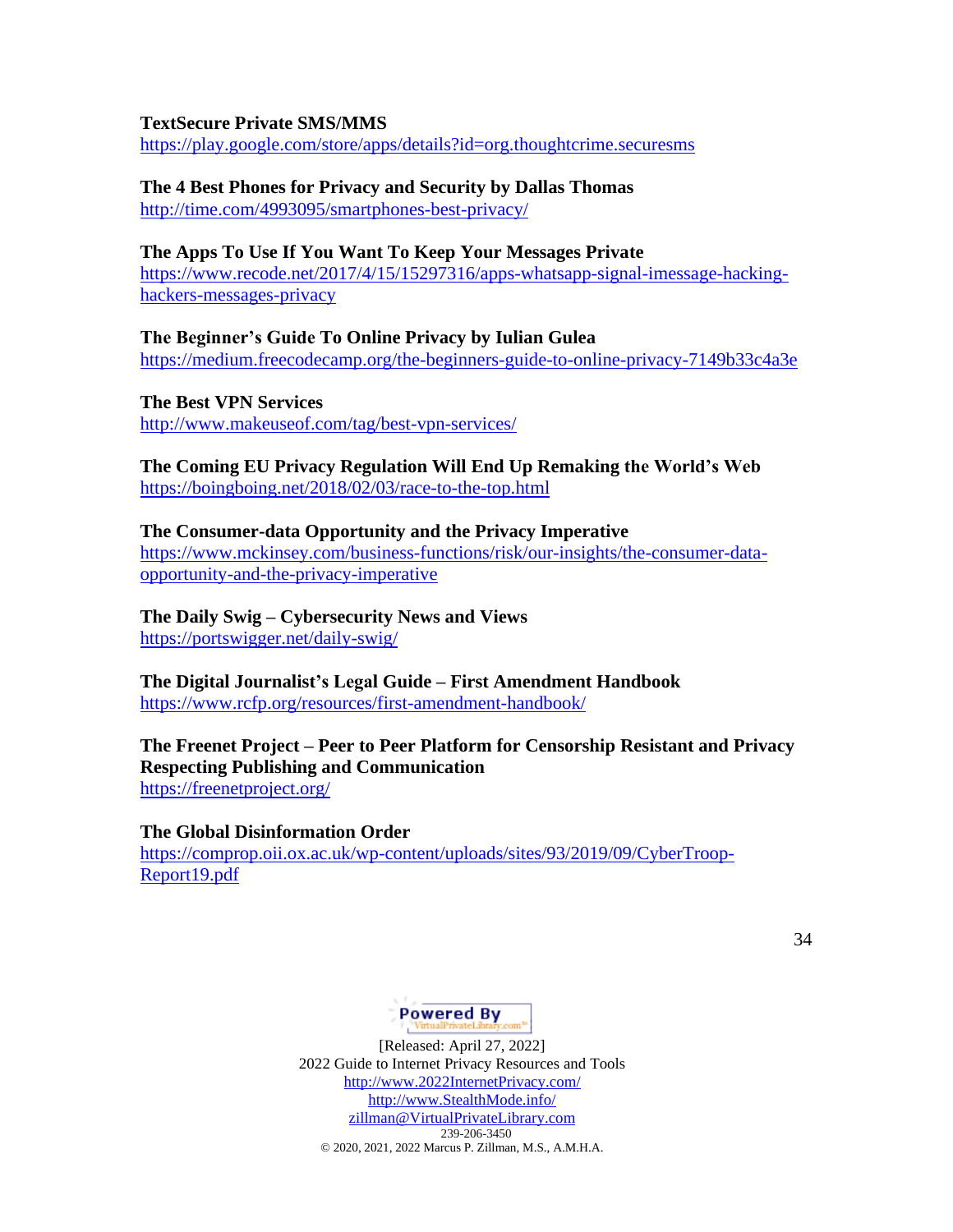### **The Good To Know Campaign from Google**

<http://www.google.co.uk/goodtoknow/>

**The Invisible Internet Project (I2P)** <https://geti2p.net/en/>

**The Most Secure Browser for Transmitting Sensitive Data is Definitely Not Chrome** [https://www.techrepublic.com/article/the-most-secure-browser-for-transmitting-sensitive](https://www.techrepublic.com/article/the-most-secure-browser-for-transmitting-sensitive-data-is-definitely-not-chrome/)[data-is-definitely-not-chrome](https://www.techrepublic.com/article/the-most-secure-browser-for-transmitting-sensitive-data-is-definitely-not-chrome/)**/**

**The National Security Archive** <http://www2.gwu.edu/~nsarchiv/index.html>

**The Origins and Growth of Information Privacy Law by Daniel J. Solove** [http://papers.ssrn.com/sol3/papers.cfm?abstract\\_id=445181](http://papers.ssrn.com/sol3/papers.cfm?abstract_id=445181)

**The Paranoid Person's Guide To Online Privacy** <https://www.fastcompany.com/90316917/the-paranoid-persons-guide-to-online-privacy>

**The Parents' Guide to Teaching Your Teen Online Privacy** <https://www.mytutor.co.uk/blog/the-parents-guide-to-teaching-your-teen-online-safety/>

**The Privacy Enthusiast's Guide to Using an iPhone** 

<http://lifehacker.com/the-privacy-enthusiasts-guide-to-using-an-iphone-1792386831>

**The Privacy Page – Electronic Privacy Information Cener (EPIC)** <http://www.privacy.org/>

**The Privacy Panic Cycle: A Guide to Public Fears About New Technologies** <http://www2.itif.org/2015-privacy-panic.pdf>

**The Privacy Surfer – We Blog About Protecting Your Online Privacy** <https://privacysurfer.com/>

**The Quest for Quantum-Proof Encryption Just Made A Leap Forward** [https://www.technologyreview.com/2020/08/03/1005891/search-for-quantum-proof](https://www.technologyreview.com/2020/08/03/1005891/search-for-quantum-proof-encryption-computing-nist/)[encryption-computing-nist](https://www.technologyreview.com/2020/08/03/1005891/search-for-quantum-proof-encryption-computing-nist/)**/**

35

# Powered By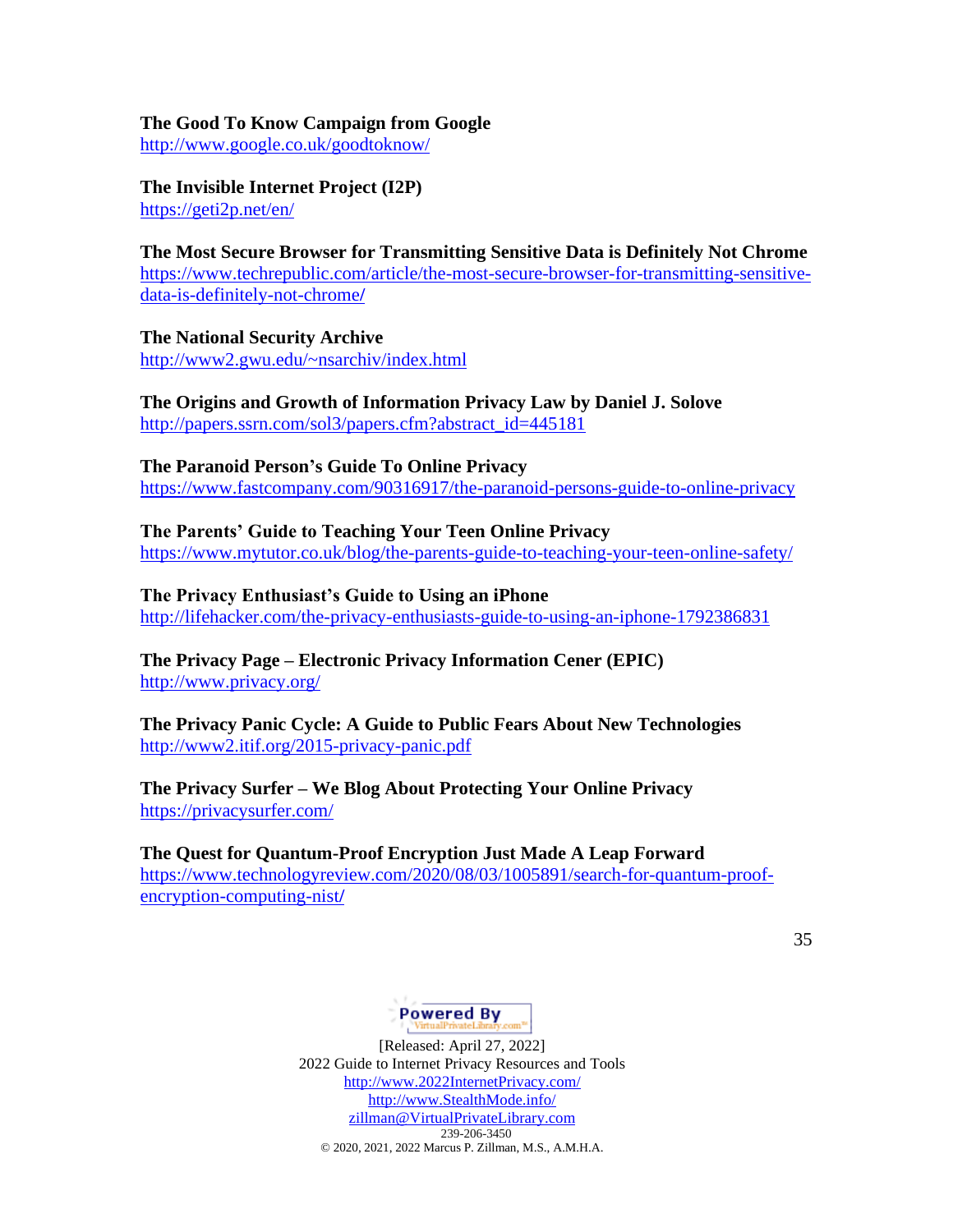### **The Right to be Forgotten and Its Unintended Consequences to Intelligence Gathering**

[https://www.bespacific.com/the-right-to-be-forgotten-and-its-unintended-consequences](https://www.bespacific.com/the-right-to-be-forgotten-and-its-unintended-consequences-to-intelligence-gathering/)[to-intelligence-gathering/](https://www.bespacific.com/the-right-to-be-forgotten-and-its-unintended-consequences-to-intelligence-gathering/)

### **These Are the Best VPNs We Found for iOS by Mark Kaufman** <https://mashable.com/2018/02/19/best-vpns-for-ios-devices-iphone-ipad/>

**The Secretive Company That Might End Privacy as We Know It** <http://theoreti.ca/?p=7273>

**The State of Online Privacy** <https://watchdogreviews.com/state-online-privacy/>

**The Surveillance Self-Defense Project** <https://ssd.eff.org/>

**The Surveillance-Industrial Complex - ACLU Report** <http://www.aclu.org/national-security/combatting-surveillance-industrial-complex>

# **The Ultimate Guide To Online Privacy**

<http://fried.com/privacy/>

# **The Ultimate Online Privacy Guide 2021**

<https://www.vpngeeks.com/online-privacy-guide/>

### **The Ultimate Online Privacy Guide**

<https://proprivacy.com/guides/the-ultimate-privacy-guide>

### **ThreatPost - Independent News Site for IT and Business Security** <https://threatpost.com/>

**Threema – The Messenger That Puts Security and Privacy First** <https://threema.ch/>

### **ThrowAwayMail.com** <http://www.throwawaymail.com/>

36

# Powered By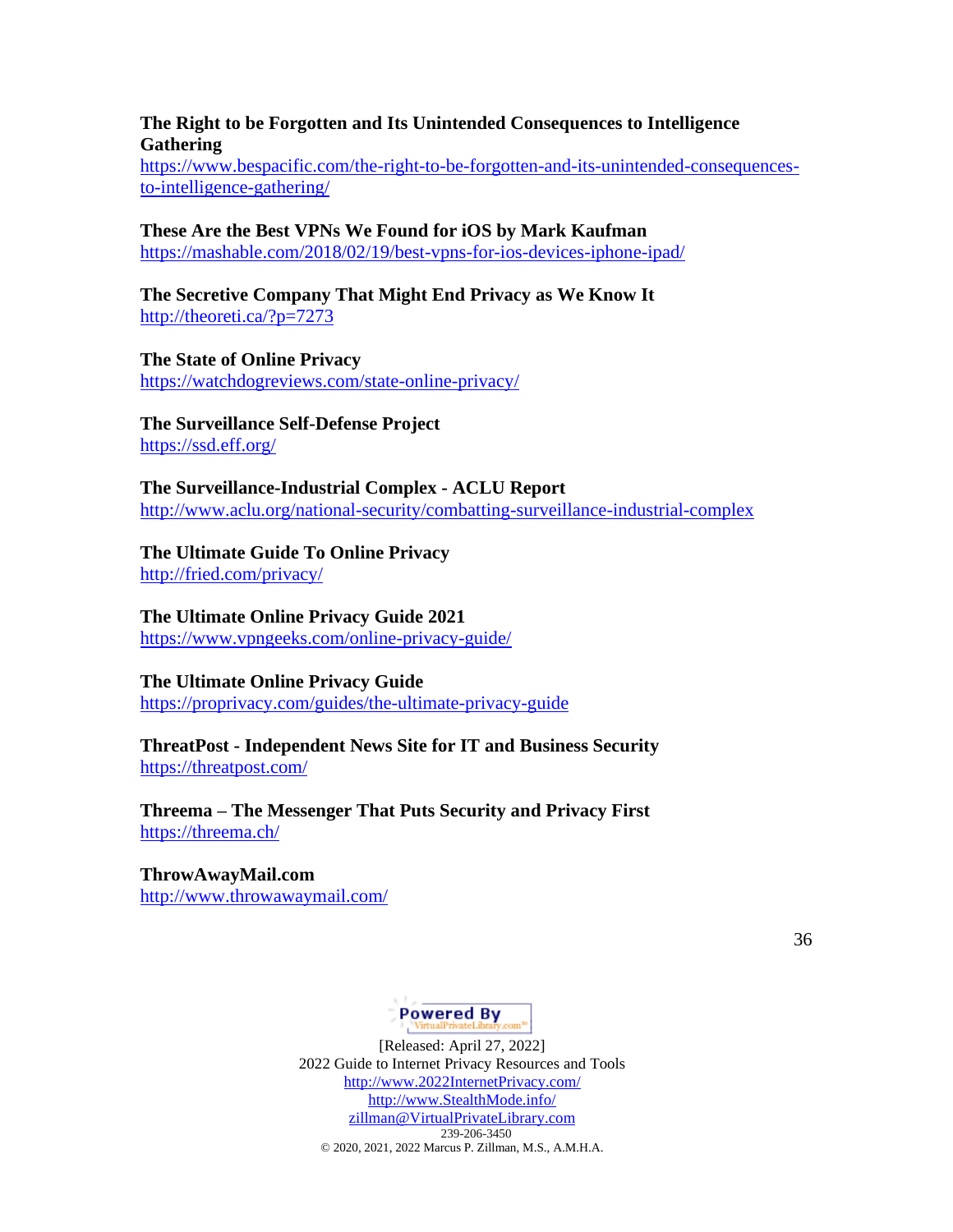#### **Tickle - Escape an Awkward Encounter**

<http://www.usetickle.com/>

**TigerConnect – How Care Teams Connect and Collaborate** <https://tigerconnect.com/>

**TinyCert - Simple, Free, PKI-as-a-Service** <https://www.tinycert.org/>

**Top 5 Privacy PlugIns** <https://www.techrepublic.com/article/top-5-privacy-plugins/>

#### **Top 10 Podcast Episodes About Online Privacy**

[https://blog.mozilla.org/internetcitizen/2019/09/19/top-10-podcast-episodes-about-online](https://blog.mozilla.org/internetcitizen/2019/09/19/top-10-podcast-episodes-about-online-privacy/?utm_medium=email&utm_source=email&utm_campaign=2019fxnews-en&utm_content=092419)[privacy/?utm\\_medium=email&utm\\_source=email&utm\\_campaign=2019fxnews](https://blog.mozilla.org/internetcitizen/2019/09/19/top-10-podcast-episodes-about-online-privacy/?utm_medium=email&utm_source=email&utm_campaign=2019fxnews-en&utm_content=092419)[en&utm\\_content=092419](https://blog.mozilla.org/internetcitizen/2019/09/19/top-10-podcast-episodes-about-online-privacy/?utm_medium=email&utm_source=email&utm_campaign=2019fxnews-en&utm_content=092419)

**TOR: An Anonymous Internet Communication System** <https://www.torproject.org/>

**Tor Browser Bundle** <https://www.torproject.org/projects/torbrowser.html.en>

# **TorChat - Peer to Peer Anonymous Instant Messenger**

<https://github.com/prof7bit/TorChat/wiki>

#### **TOR For Newbies - When Should You Use It?**

<http://www.makeuseof.com/tag/tor-for-newbies/>

**Tor Project** <https://www.torproject.org/>

**Tor Stack Exchange** <http://tor.stackexchange.com/>

**TrackMeNot** <http://cs.nyu.edu/trackmenot/>

37

# Powered By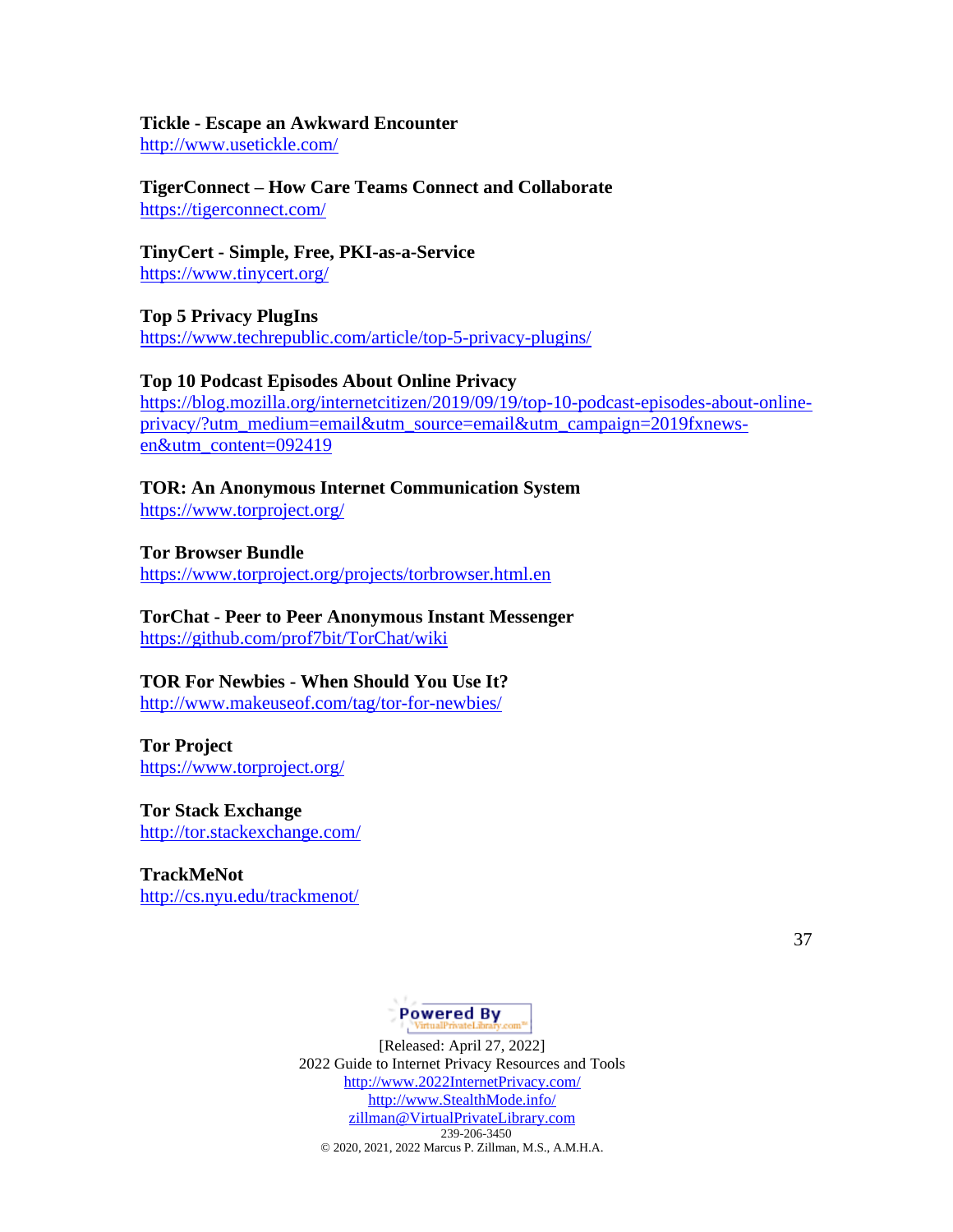**Tradespace - Buy, Sell and License Intellectual Property** <https://www.tradespace.io/>

**Transactions on Data Privacy (TDP)** <http://www.tdp.cat/>

**Tresorit – Secure Cloud Collaboration Made Easy** <https://tresorit.com/>

**Trove - Privacy-Focused Bookmark Organizer** <https://trovenow.com/>

**TrueVault - HIPAA Compliant File Storage** [http://www.TrueVault.com/](http://www.truevault.com/)

**TunnelBear – A More Secure Way to Browse the Web** <https://www.tunnelbear.com/>

**Two Factor Auth (2FA)** <http://twofactorauth.org/>

**uMark - Photo Watermark Software for Windows and Mac** <http://www.uconomix.com/Products/uMark/>

**UseGuard – Discover the Hidden Secrets in Privacy Policies** <https://useguard.com/>

**Vanish - Enhancing the Privacy of the Web with Self-Destructing Digital** <http://vanish.cs.washington.edu/>

**Viber Secure Messaging** [http://www.Viber.com/](http://www.viber.com/)

**Virtru - Secure Your Emails and Attachments, Choose Who Can View Them, And Revoke Access At Any Time** <https://www.virtru.com/>

38

# Powered By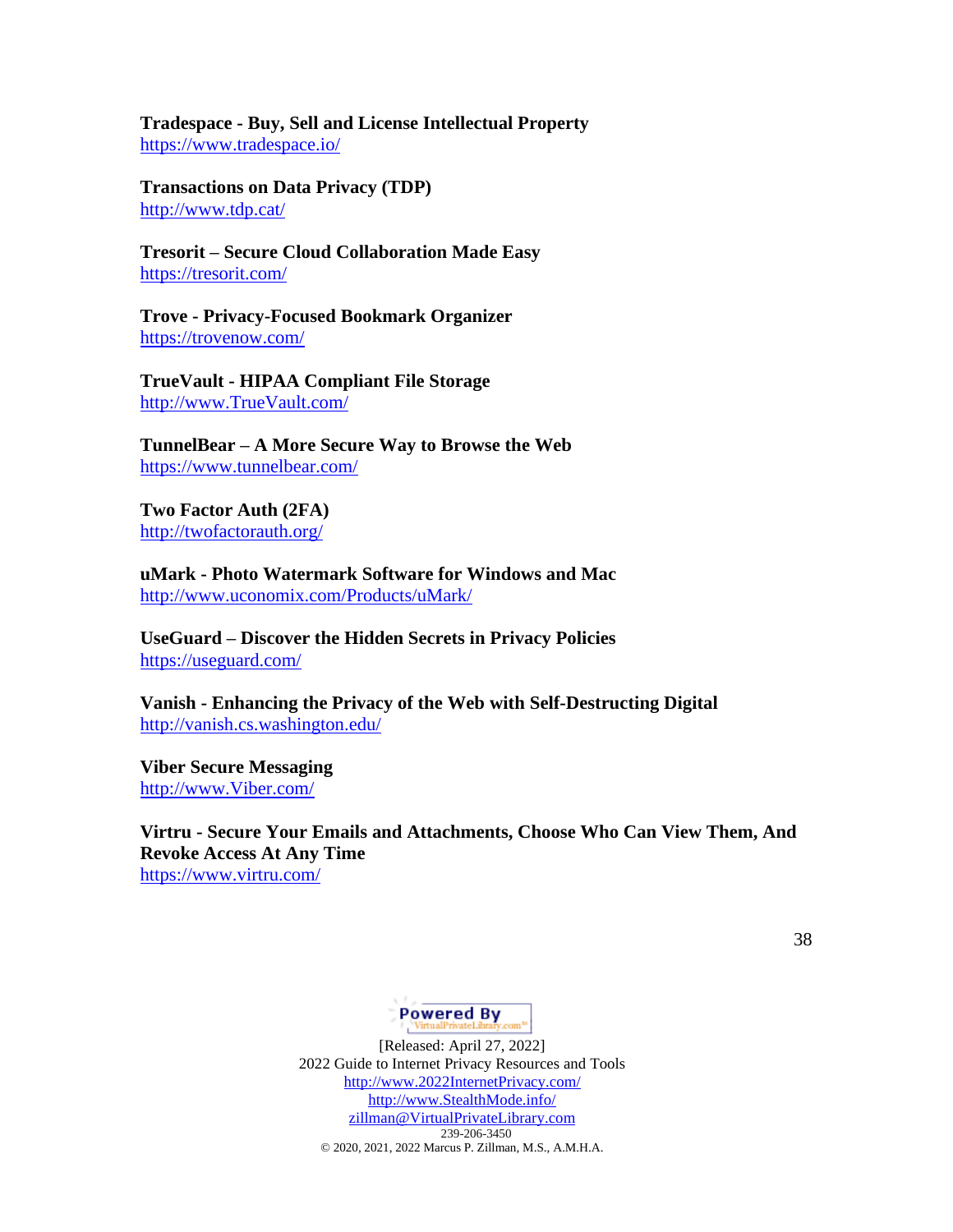#### **VPN Beginner's Guide**

<https://thebestvpn.com/what-is-vpn-beginners-guide/>

#### **VPN Guide for Newbies**

<https://www.vpnmentor.com/blog/vpns-101-vpnmentors-vpn-guide-newbies/>

# **Vuvuzela.io - Private Chat System That Protects Metadata**

<https://vuvuzela.io/>

### **VyprVPN - The World's Fastest VPN**

<http://www.goldenfrog.com/vyprvpn>

**Walnote - Secure Notes Online Free** <http://www.walnote.com/>

# **Wanna Protect Your Online Privacy? Open A Tab and Make Some Noise by Emily Dreyfuss**

<https://www.wired.com/2017/03/wanna-protect-online-privacy-open-tab-make-noise/>

### **Want to Erase Yourself from the Internet? Here's How**

[https://www.usatoday.com/story/tech/columnist/komando/2021/05/27/how-erase](https://www.usatoday.com/story/tech/columnist/komando/2021/05/27/how-erase-yourself-internet-and-regain-some-privacy/7438183002/)[yourself-internet-and-regain-some-privacy/7438183002/](https://www.usatoday.com/story/tech/columnist/komando/2021/05/27/how-erase-yourself-internet-and-regain-some-privacy/7438183002/)

### **Web Privacy Check** <http://ipinfo.info/html/privacy-check.php>

# **What Is a VPN and Why You Need One**

<https://privacyangel.com/>

#### **What Is a VPN - Beginner's Guide to Virtual Private Networks** <https://www.vpnsrus.com/what-is-a-vpn/>

**What Is Encryption by Aditi Chaudhry**

<https://medium.com/@aditi.chaudhry92/what-is-encryption-954b5083532d>

# **Where Does the U.S. Rank in the Global Data Privacy Landscape? By Samer Kamal** [https://www.cpomagazine.com/data-privacy/where-does-the-u-s-rank-in-the-global-data](https://www.cpomagazine.com/data-privacy/where-does-the-u-s-rank-in-the-global-data-privacy-landscape)[privacy-landscape](https://www.cpomagazine.com/data-privacy/where-does-the-u-s-rank-in-the-global-data-privacy-landscape)

39

# Powered By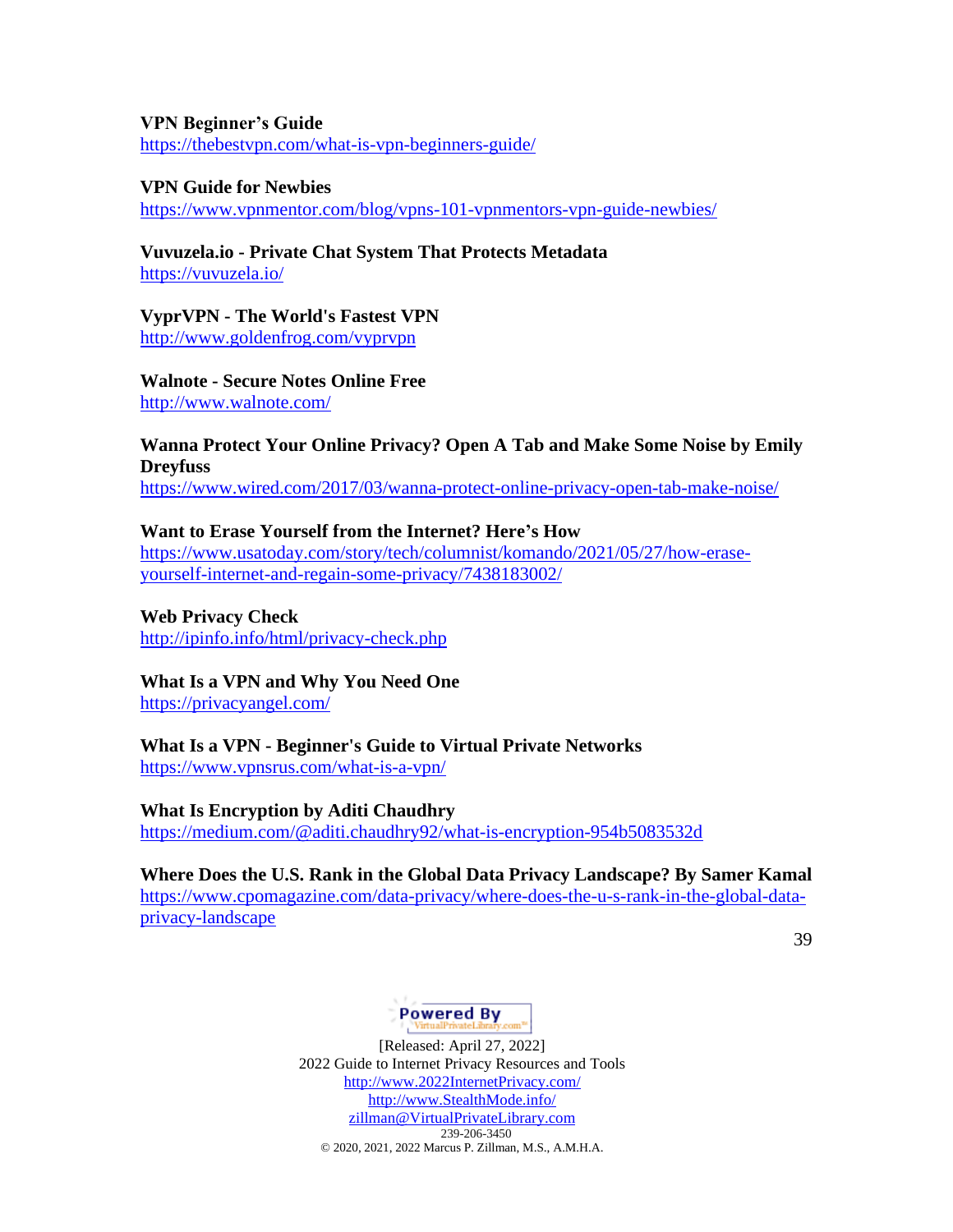**Which VPN Providers Really Take Privacy Seriously in 2021 https**[://torrentfreak.com/best-vpn-anonymous-no-logging/](https://torrentfreak.com/best-vpn-anonymous-no-logging/)

**WhisperSystems - Open Source Security for Mobile Devices** <https://whispersystems.org/>

**WhiteOut.io - Email Encryption For the Rest Of Us** <https://whiteout.io/>

**Wickr – Most Secure and Private Collaboration Platform** <https://www.wickr.com/>

**WikiPedia – Privacy** <https://en.wikipedia.org/wiki/Privacy>

**WikiPedia – SMS** <https://en.wikipedia.org/wiki/SMS>

**WikiPedia – Text Messaging** [https://en.wikipedia.org/wiki/Text\\_messaging](https://en.wikipedia.org/wiki/Text_messaging)

**Will a VPN Protect Me? Defining Your Threat Model by Mirimir** <https://www.ivpn.net/privacy-guides/will-a-vpn-protect-me>

**Windscribe - Internet Privacy and Security As It Should Be** <https://windscribe.com/>

**WinMagic Data Security SecureDoc - Making It Easy To Secure Data** <http://www.winmagic.com/>

**WiredSafety – Helping Everyone Stay Safer Online Since 1995** <http://www.wiredsafety.org/>

**World Privacy Forum** <http://www.worldprivacyforum.org/>

40

# **Powered By**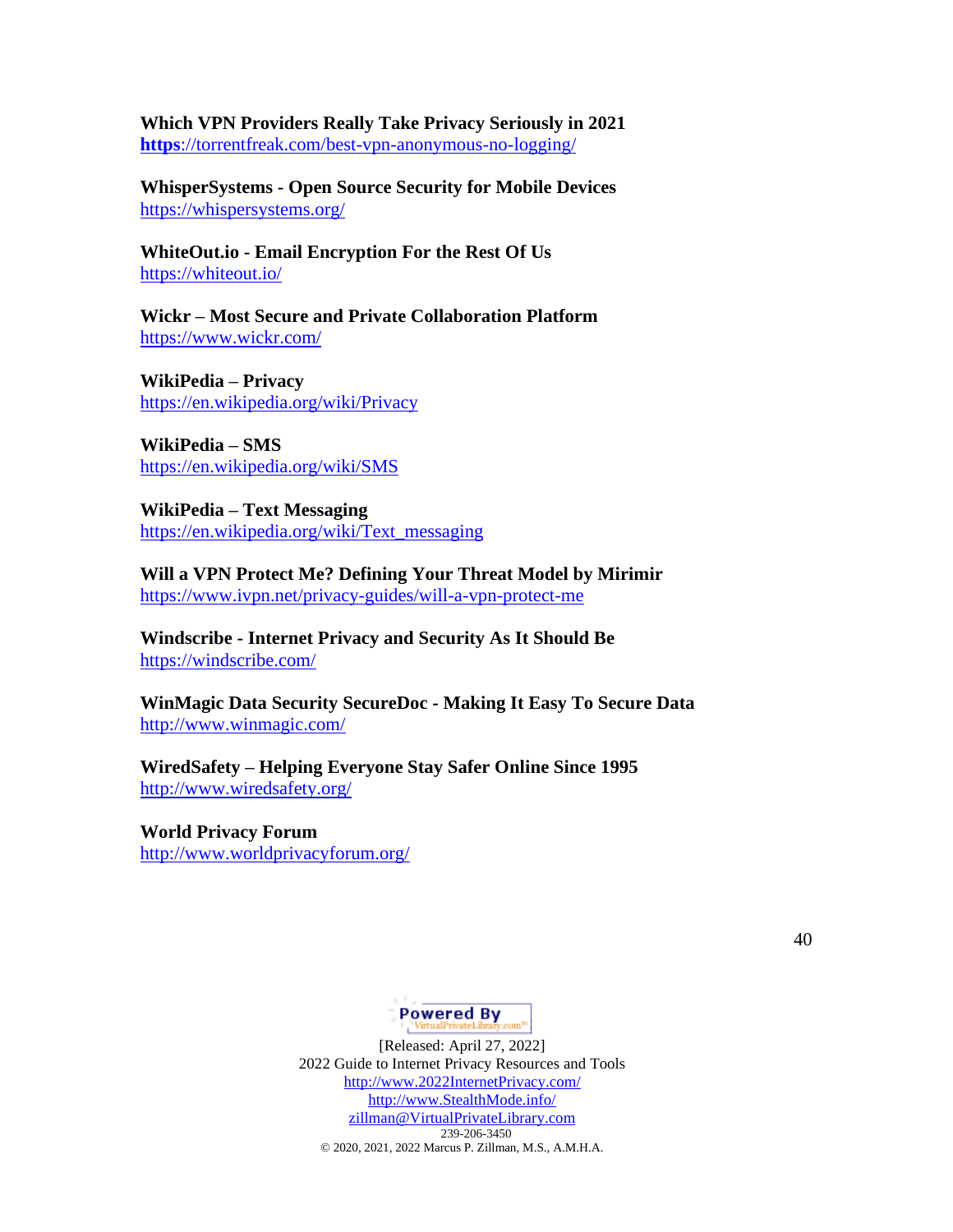### **Worldwide Survey of Encryption Products by Bruce Schneier, Kathleen Seidel and Saranya Vijayakumar**

[http://papers.ssrn.com/sol3/papers.cfm?abstract\\_id=2731160](http://papers.ssrn.com/sol3/papers.cfm?abstract_id=2731160)

### **Write.as – Less Distraction, More Writing** <https://write.as/>

### **YaCy - Distributed P2P Based Web Indexing and Anonmymous Search Engine** <http://www.yacy.net/>

**Yandex Browser - Secure and Anonymous Browser** <https://browser.yandex.com/>

**Yippy - Welcome To Your Data** <http://www.yippyinc.com/>

**You Are Being Watched Online** <http://www.makeuseof.com/tag/youre-watched-online/>

**You Need To Encrypt All Your Data …. This Is How It's Done by Ben Dickson** [https://thenextweb.com/contributors/2017/07/03/encrypt-data-email-files-hard](https://thenextweb.com/contributors/2017/07/03/encrypt-data-email-files-hard-drive/#.tnw_jYN29E7R)[drive/#.tnw\\_jYN29E7R](https://thenextweb.com/contributors/2017/07/03/encrypt-data-email-files-hard-drive/#.tnw_jYN29E7R)

#### **Your Cybersecurity Self-Defense Cheat Sheet**

[http://www.slate.com/articles/technology/future\\_tense/2017/02/your\\_cybersecurity\\_self\\_](http://www.slate.com/articles/technology/future_tense/2017/02/your_cybersecurity_self_defense_cheat_sheet.html) defense cheat sheet.html

#### **Your First Privacy Tools by Kirsten Morel**

<https://medium.com/@kfmorel/your-first-privacy-tools-bec2f79fc8b6>

# **ZeroNet – Open, Free and Uncensorable Websites Using Bitcoin Cryptography and BitTorrent Network**

<https://zeronet.io/>

#### **Zero Trust Security Model**

[https://media.defense.gov/2021/Feb/25/2002588479/-1/-](https://media.defense.gov/2021/Feb/25/2002588479/-1/-1/0/CSI_EMBRACING_ZT_SECURITY_MODEL_UOO115131-21.PDF) [1/0/CSI\\_EMBRACING\\_ZT\\_SECURITY\\_MODEL\\_UOO115131-21.PDF](https://media.defense.gov/2021/Feb/25/2002588479/-1/-1/0/CSI_EMBRACING_ZT_SECURITY_MODEL_UOO115131-21.PDF)

41

# Powered By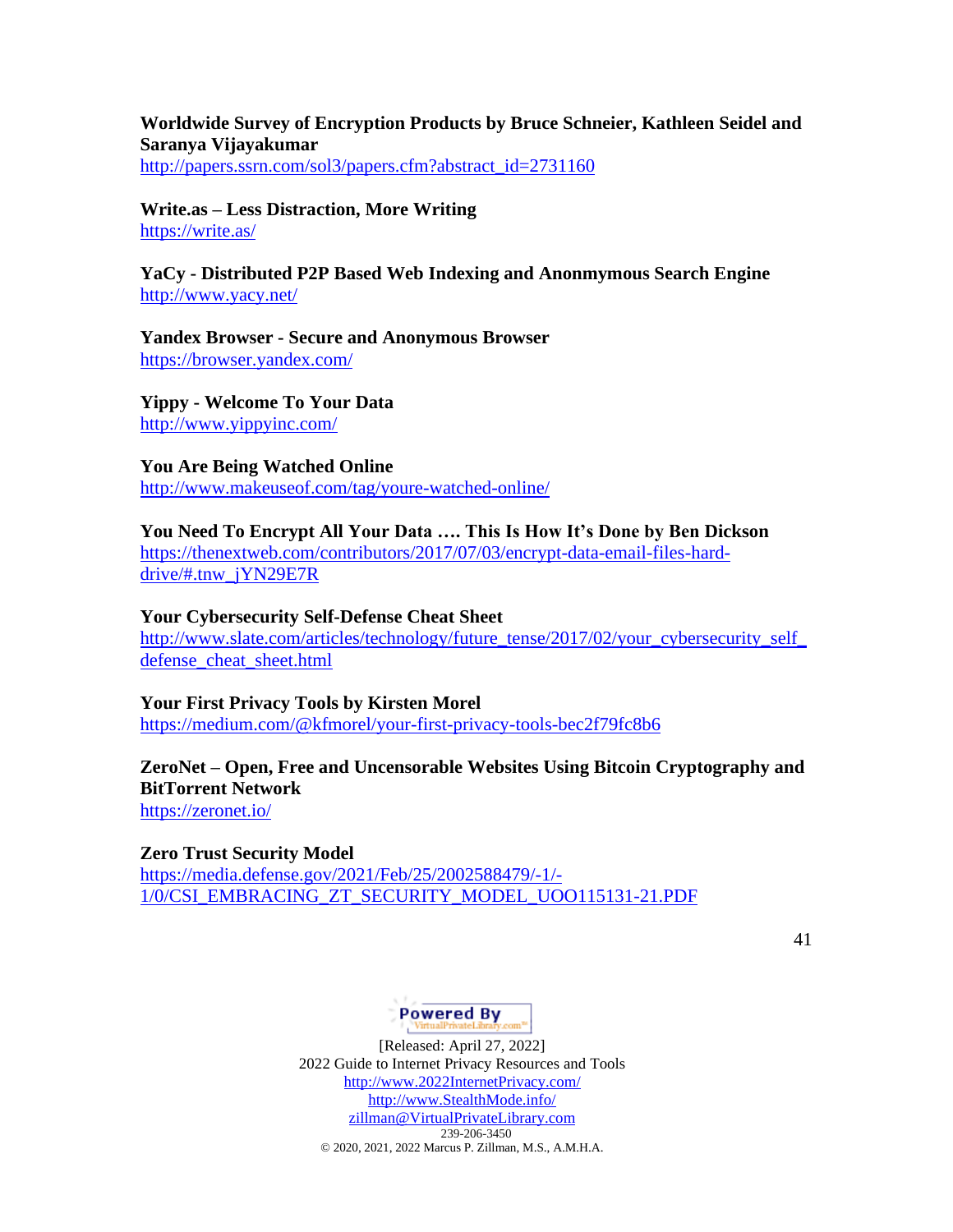# **Zimperium – Advanced Mobile Security**

<https://www.zimperium.com/>

# **ZLTECH – Where Information Management Meets Analytics** <https://www.zlti.com/>

**Zfone - Secure Voice Over IP** <http://zfone.com/>

**Zoho eMail Service** <http://www.zoho.com/>

42

**Powered By**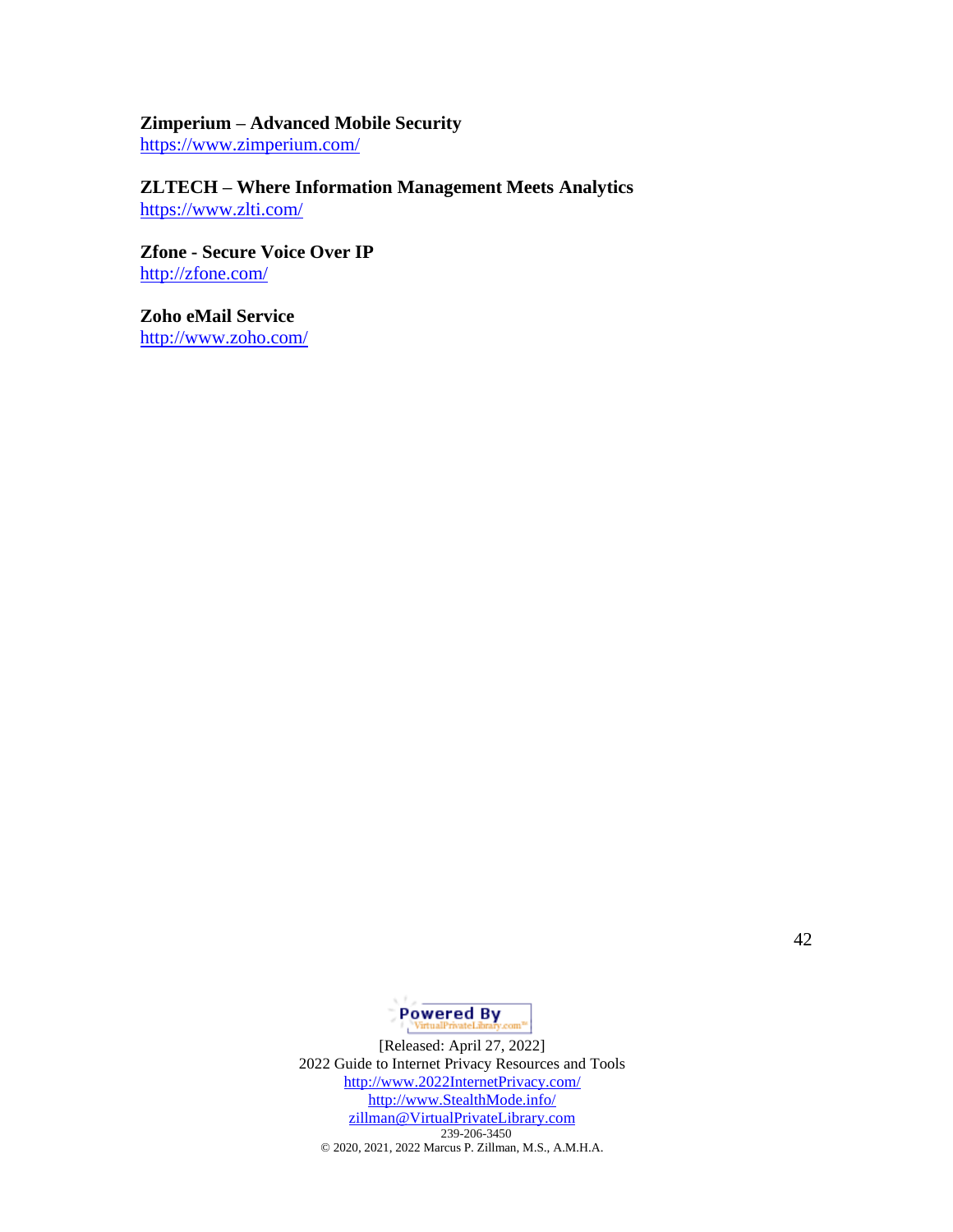# **Subject Tracer™ Information Blogs**

Subject Tracer™ Information Blogs created and developed by the Virtual Private Library™ combine the best of the latest tools on the Internet. Using bots, blogs and news aggregators the Subject Tracer™ Information blogs generate RSS feeds with the latest resources to create a current information resource flow through niched subject tracers. I am proud to be the creator of the Internet's first Subject Tracer™ Information Blogs:

Virtual Private Library™ [http://www.VirtualPrivateLibrary.com/](http://www.virtualprivatelibrary.com/)

Accessibility Resources [http://www.AccessibilityResources.info/](http://www.accessibilityresources.info/)

Agriculture Resources [http://www.AgricultureResources.info/](http://www.agricultureresources.info/)

AnswerSpot [http://www.AnswerSpot.co/](http://www.answerspot.co/)

Artificial Intelligence Resources [http://www.AIResources.info/](http://www.airesources.info/)

Astronomy Resources [http://www.AstronomyResources.info/](http://www.astronomyresources.info/)

Auction Resources [http://www.AuctionResources.info/](http://www.auctionresources.info/)

Biological Informatics [http://www.BiologicalInformatics.info/](http://www.biologicalinformatics.info/)

Biotechnology Resources [http://www.BiotechnologyResources.info/](http://www.biotechnologyresources.info/)

Bot Research [http://www.BotResearch.info/](http://www.botresearch.info/)

43

# **Powered By**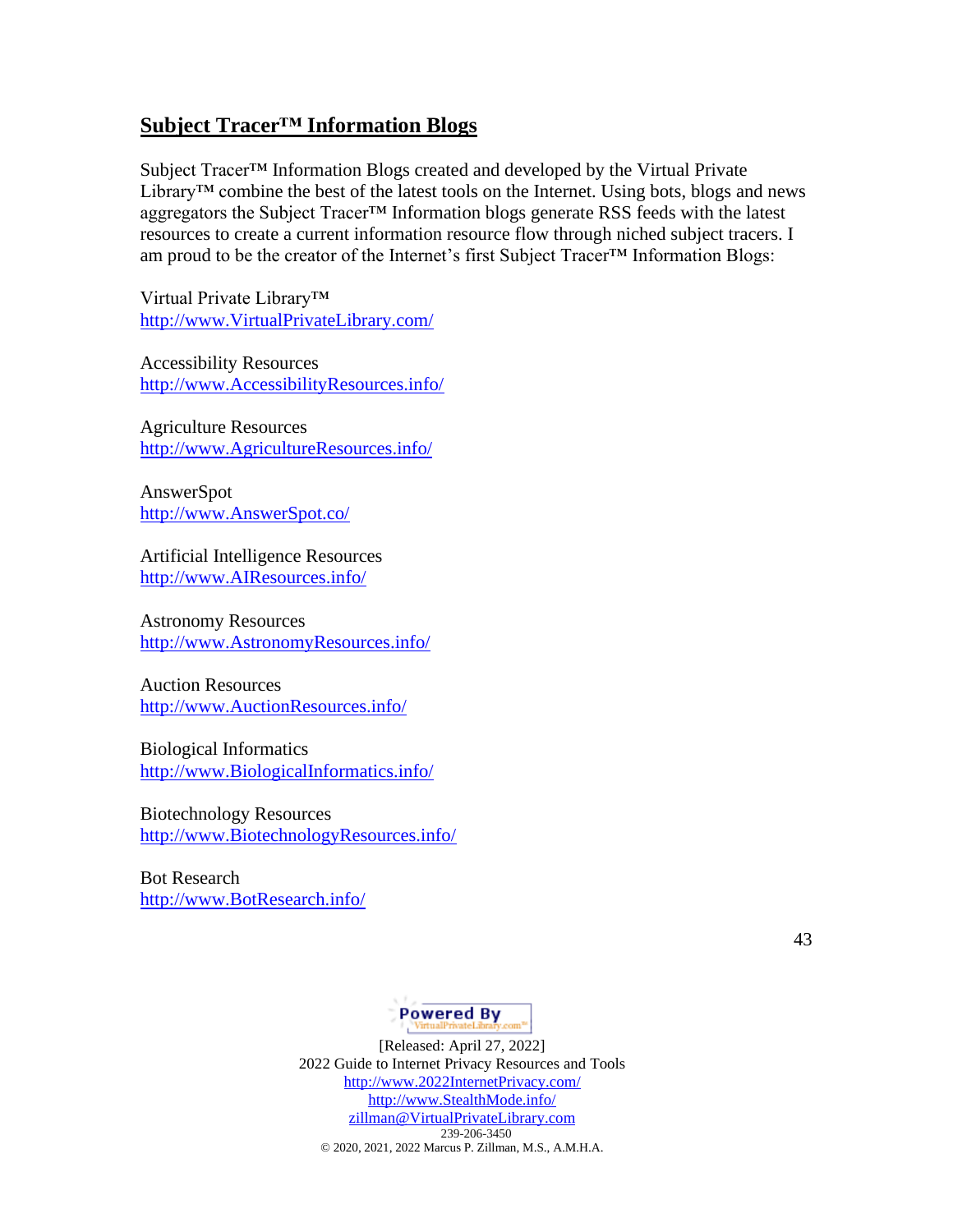Business Intelligence Resources [http://www.BIResources.info/](http://www.biresources.info/)

**ChatterBots** [http://www.ChatterBots.info/](http://www.chatterbots.info/)

Data Mining Resources [http://www.DataMiningResources.info/](http://www.dataminingresources.info/)

Deep Web Research [http://www.DeepWebResearch.info/](http://www.deepwebresearch.info/)

Directory Resources [http://www.DirectoryResources.info/](http://www.directoryresources.info/)

eCommerce Resources [http://eCommerceResources.info/](http://ecommerceresources.info/)

Education and Academic Resources [http://www.EducationResources.info/](http://www.educationresources.info/)

Elder Resources [http://www.ElderResources.info/](http://www.elderresources.info/)

Employment Resources [http://www.EmploymentResources.info/](http://www.employmentresources.info/)

Entrepreneurial Resources [http://www.EntrepreneurialResources.info/](http://www.entrepreneurialresources.info/)

Fact Checkers Directory [http://www.FactCheckers.us/](http://www.factcheckers.us/)

Financial Sources [http://www.FinancialSources.info/](http://www.financialsources.info/)

Finding People Resources and Sites [http://www.FindingPeople.info/](http://www.findingpeople.info/)

44

# **Powered By**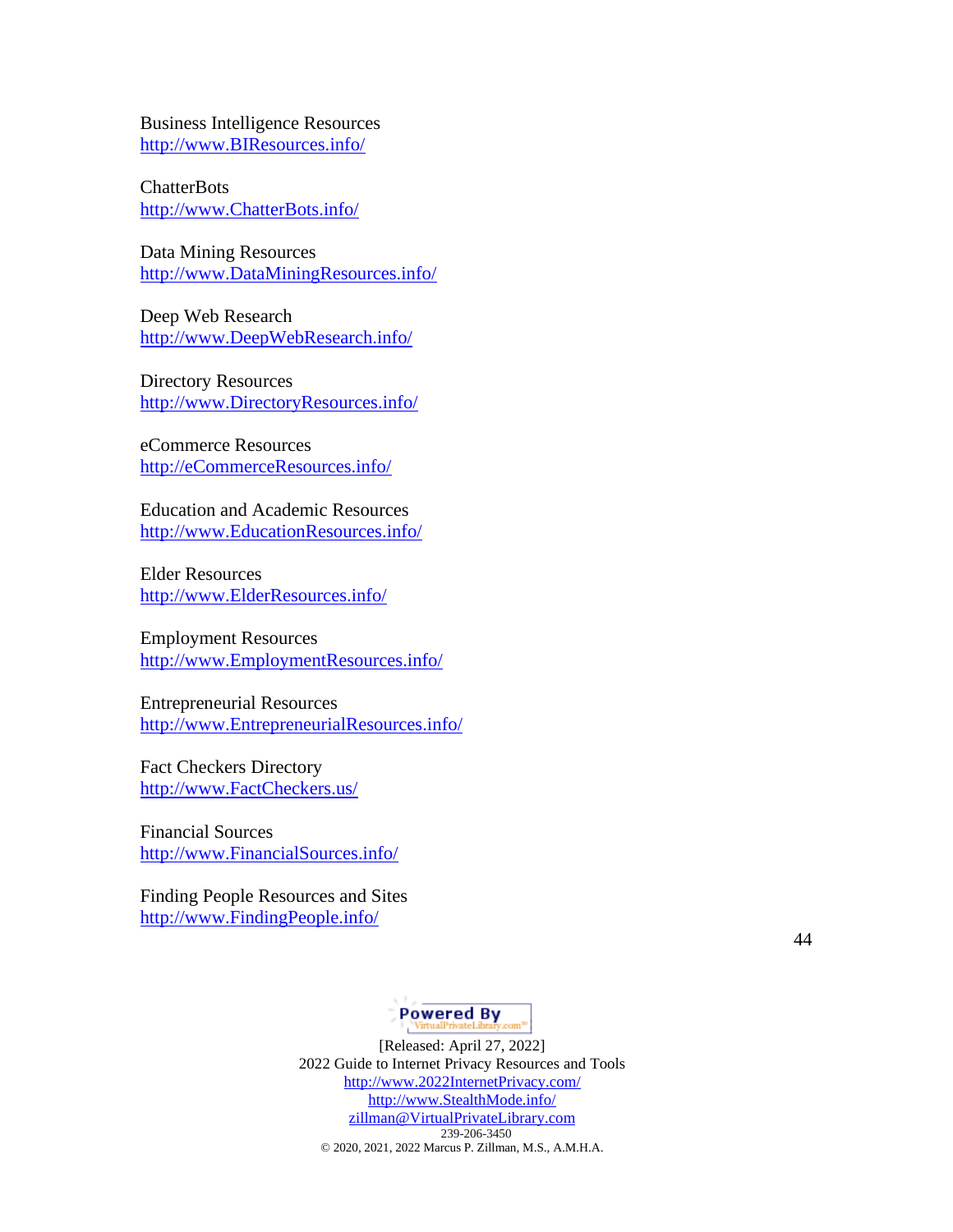Games Resources [http://www.GamesResources.info/](http://www.gamesresources.info/)

Genealogy Resources [http://www.GenealogyResources.info/](http://www.genealogyresources.info/)

Grant Resources [http://www.GrantResources.info/](http://www.grantresources.info/)

Green Files [http://www.GreenFiles.info/](http://www.greenfiles.info/)

Grid, Distributed and Cloud Computing Resources [http://www.GridResources.info/](http://www.gridresources.info/)

Healthcare Resources [http://www.HealthcareResources.info/](http://www.healthcareresources.info/)

Information Futures Markets [http://www.InformationFuturesMarkets.com/](http://www.informationfuturesmarkets.com/)

Information Quality Resources [http://www.InformationQualityResources.info/](http://www.informationqualityresources.info/)

International Trade Resources [http://www.InternationalTradeResources.info/](http://www.internationaltraderesources.info/)

Internet Alerts [http://www.InternetAlerts.info/](http://www.internetalerts.info/)

Internet Demographics [http://www.InternetDemographics.info/](http://www.internetdemographics.info/)

Internet Experts [http://www.InternetExperts.info/](http://www.internetexperts.info/)

Internet Hoaxes [http://www.InternetHoaxes.info/](http://www.internethoaxes.info/)

45

# **Powered By**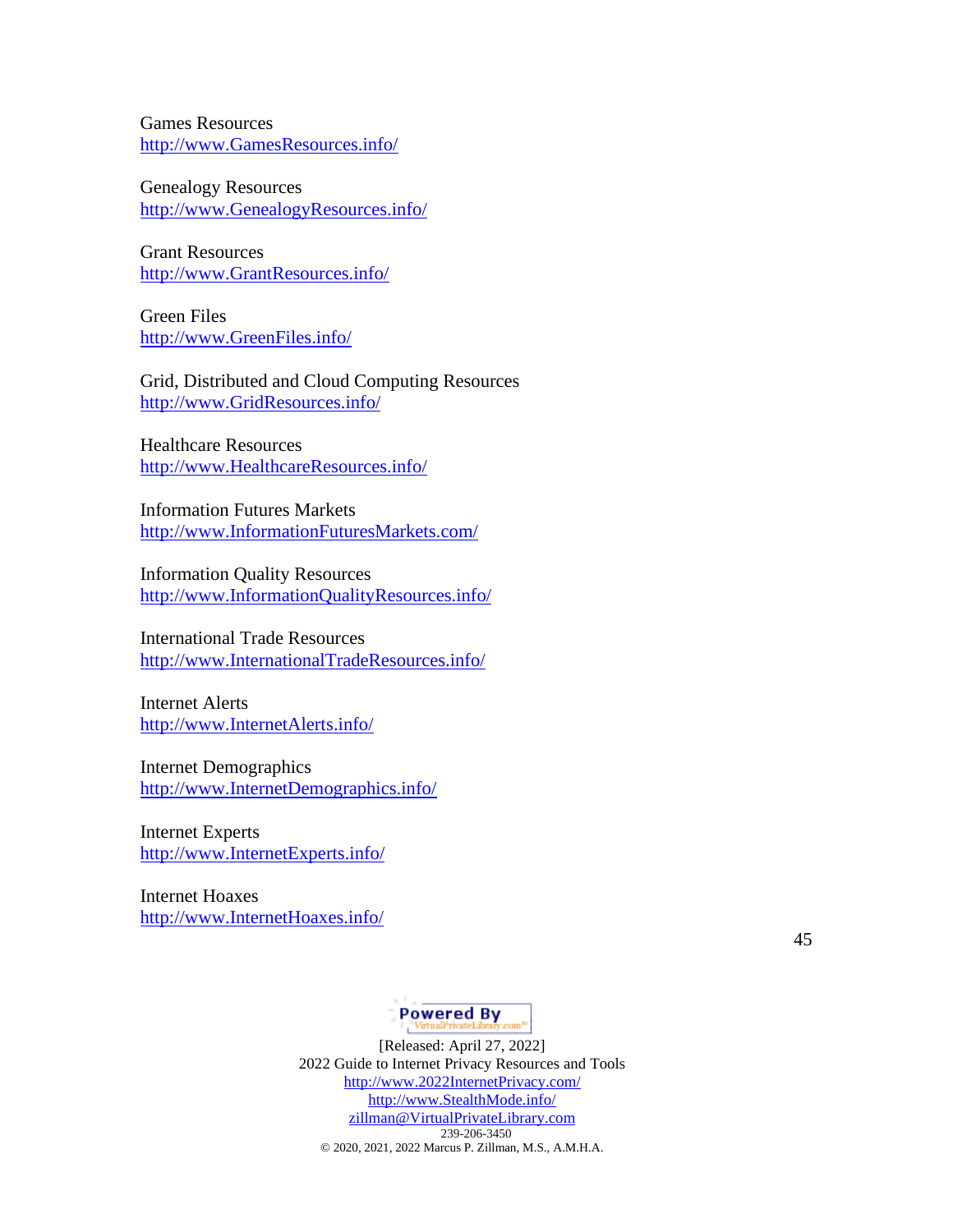Intrapreneurial Resources [http://www.IntrapreneurialResources.info/](http://www.intrapreneurialresources.info/)

Journalism Resources [http://www.JournalismResources.info/](http://www.journalismresources.info/)

Knowledge Discovery [http://www.KnowledgeDiscovery.info/](http://www.knowledgediscovery.info/)

Military Resources [http://www.MilitaryResources.info/](http://www.militaryresources.info/)

New Economy Analytics, Resources and Alerts [http://www.NewEconomyAnalytics.com/](http://www.neweconomyanalytics.com/)

Outsourcing/Offshoring Information and Resources [http://www.OutsourcingOffshore.us/](http://www.outsourcingoffshore.us/)

Prediction Markets http://www.PredictionMarkets.com/

Privacy Resources [http://www.PrivacyResources.info/](http://www.privacyresources.info/)

Reference Resources [http://www.ReferenceResources.info/](http://www.referenceresources.info/)

Research Resources [http://www.ResearchResources.info/](http://www.researchresources.info/)

RestStress™ [http://www.RestStress.com/](http://www.reststress.com/)

Script Resources [http://www.ScriptResources.info/](http://www.scriptresources.info/)

ShoppingBots [http://www.ShoppingBots.info/](http://www.shoppingbots.info/)

46

# **Powered By**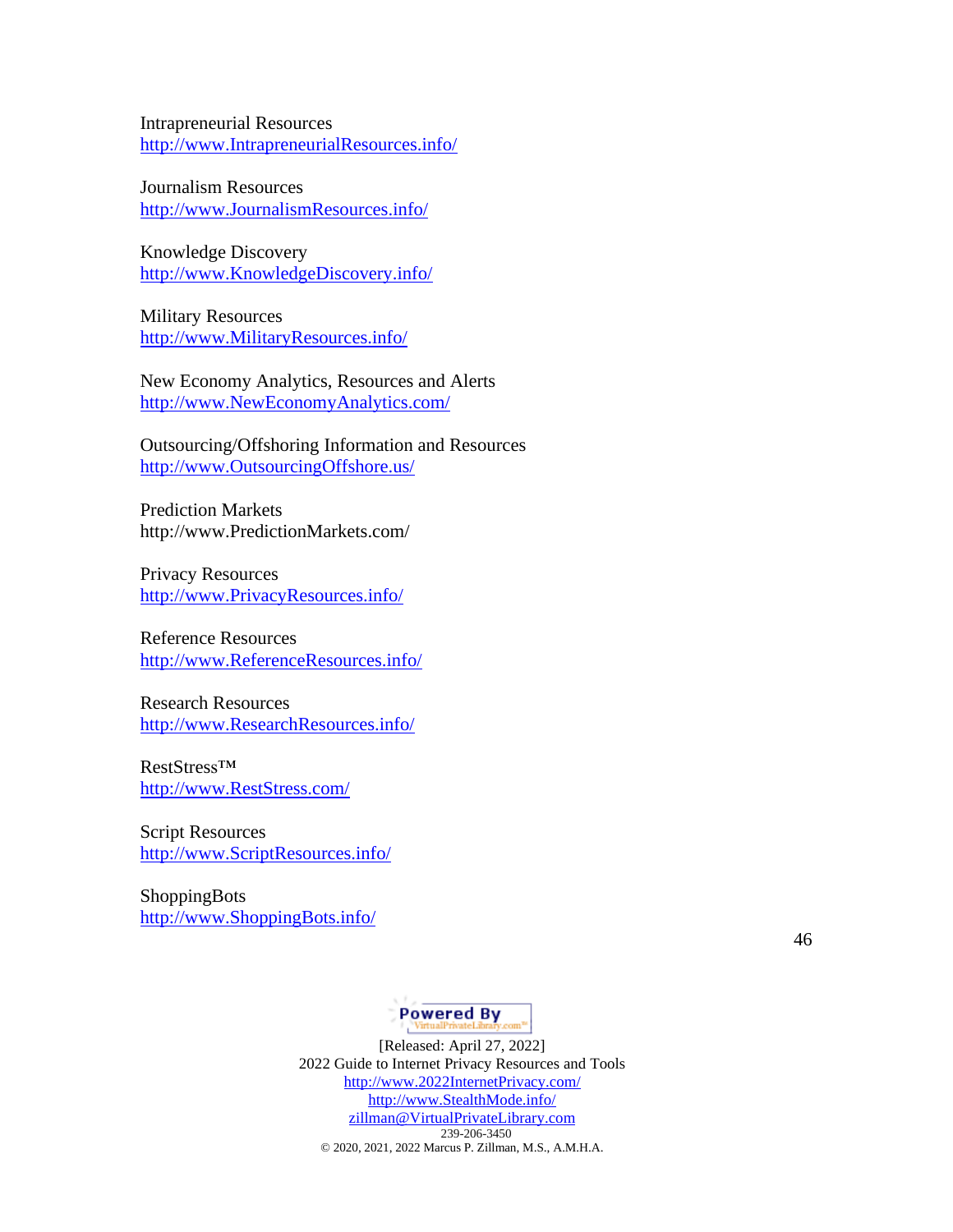Social Informatics [http://www.SocialInformatics.info/](http://www.socialinformatics.info/)

Statistics Resources and Big Data [http://www.StatisticsResources.info/](http://www.statisticsresources.info/)

Student Research [http://www.StudentResearch.info/](http://www.studentresearch.info/)

Theology Resources [http://www.TheologyResources.info/](http://www.theologyresources.info/)

Tutorial Resources [http://www.TutorialResources.info/](http://www.tutorialresources.info/)

World Wide Web Reference [http://www.WWWReference.info/](http://www.wwwreference.info/)

| virtual privateli brary.ceg<br>$\times$                                                                                                                                                                                                                                                                                                                                                                                                                                                                                                                                                                                                                                                            |                                                                                                                                                      |
|----------------------------------------------------------------------------------------------------------------------------------------------------------------------------------------------------------------------------------------------------------------------------------------------------------------------------------------------------------------------------------------------------------------------------------------------------------------------------------------------------------------------------------------------------------------------------------------------------------------------------------------------------------------------------------------------------|------------------------------------------------------------------------------------------------------------------------------------------------------|
| Ne virtualprivatelibrary.org<br>$\rightarrow$ $\alpha$<br>Ω                                                                                                                                                                                                                                                                                                                                                                                                                                                                                                                                                                                                                                        | ☆<br>$\overline{\nabla}$<br>$\equiv$                                                                                                                 |
| Virtual Private Library <sup>™</sup>                                                                                                                                                                                                                                                                                                                                                                                                                                                                                                                                                                                                                                                               |                                                                                                                                                      |
| The Virtual Private Library <sup>rm</sup> is powered by Subject Tracer Bots <sup>1m</sup> that continuously search, monitor and update for custom virtual<br>library subject(s) that are listed as an unique ontology subject tree and directory including resource utilization of blogs, wikis,<br>listserv® and news aggregators.                                                                                                                                                                                                                                                                                                                                                                | Links                                                                                                                                                |
|                                                                                                                                                                                                                                                                                                                                                                                                                                                                                                                                                                                                                                                                                                    |                                                                                                                                                      |
| Thursday, April 14, 2022                                                                                                                                                                                                                                                                                                                                                                                                                                                                                                                                                                                                                                                                           | <b>XML</b>                                                                                                                                           |
| Virtual Private Library™ Information and Specifications - Subject                                                                                                                                                                                                                                                                                                                                                                                                                                                                                                                                                                                                                                  | Virtual Private Library - About Us<br>Virtual Private Library OR Code                                                                                |
| Tracer <sup>™</sup> Information Blogs<br>The Virtual Private Library™ creates private libraries powered by Subject Tracer Information Bots™ on various subjects and developed<br>exclusively by Bot Pioneer and Guru Marcus P. Zillman, M.S., A.M.H.A The Virtual Private Library™ is also available for custom subjects<br>created for personal, professional and corporate utilization through the Internet or virtual private networks. Marcus P. Zillman's interview by<br>Robin Good titled The Future Of News: The Digital Information Librarian was the featured site at the Library Link of the Day . Gerry.<br>McKiernan authored cProfile of Marcus P. Zillman in Library Hi Tech News . | Awareness Watch <sup>7H</sup> Newsletter and Archives<br>White Papers by Marcus P. Zillman<br>Zillman Columns and Archives<br>Searching the Internet |
| An excellent video screencast presentation of The Virtual Private Library and Deep Web has been created, produced and narrated by Melissa<br>Barker, Marketing Intern at the Virtual Private Library. This video summary of the Virtual Private Library explains the Deep Web and the<br>Subject Tracer <sup>TM</sup> Information Blogs created and utilized by the Virtual Private Library and available by clicking here.                                                                                                                                                                                                                                                                        | LinkSeries Publications                                                                                                                              |
| Current Subject Tracer™ Information Blogs:                                                                                                                                                                                                                                                                                                                                                                                                                                                                                                                                                                                                                                                         | Marcus P. Zillman's Blog<br>Abbreviated Bio<br>Links By Marcus <sup>m</sup>                                                                          |
| <b>Accessibility Resources</b><br>http://www.AccessibilityResources.info/                                                                                                                                                                                                                                                                                                                                                                                                                                                                                                                                                                                                                          | Workshops By Marcus <sup>TH</sup><br>SourceSeries Workshops                                                                                          |
| <b>Agriculture Resources</b><br>http://www.AgricultureResources.info/                                                                                                                                                                                                                                                                                                                                                                                                                                                                                                                                                                                                                              | Contact Virtual Private Library <sup>114</sup>                                                                                                       |
| AnswerSpot<br>http://www.AnswerSpot.us/                                                                                                                                                                                                                                                                                                                                                                                                                                                                                                                                                                                                                                                            |                                                                                                                                                      |
| <b>Artificial Intelligence Resources</b><br>http://www.AIResources.info/                                                                                                                                                                                                                                                                                                                                                                                                                                                                                                                                                                                                                           |                                                                                                                                                      |
| <b>Astronomy Resources</b><br>http://www.AstronomyResources.info/                                                                                                                                                                                                                                                                                                                                                                                                                                                                                                                                                                                                                                  |                                                                                                                                                      |
| 42°F<br><b>DESMUDES</b><br>₩<br>◉੶                                                                                                                                                                                                                                                                                                                                                                                                                                                                                                                                                                                                                                                                 | 9:54 AM<br>4/14/2022                                                                                                                                 |
| Figure 2: Virtual Private Librarv™                                                                                                                                                                                                                                                                                                                                                                                                                                                                                                                                                                                                                                                                 |                                                                                                                                                      |

**Author Information:** Marcus P. Zillman, M.S., A.M.H.A. Executive Director of the Virtual Private Library is an international Internet expert, author, keynote speaker and corporate consultant in the area of information retrieval, knowledge discovery, knowledge harvesting, artificial intelligence and bots/intelligent agents. He has created

47

Powered By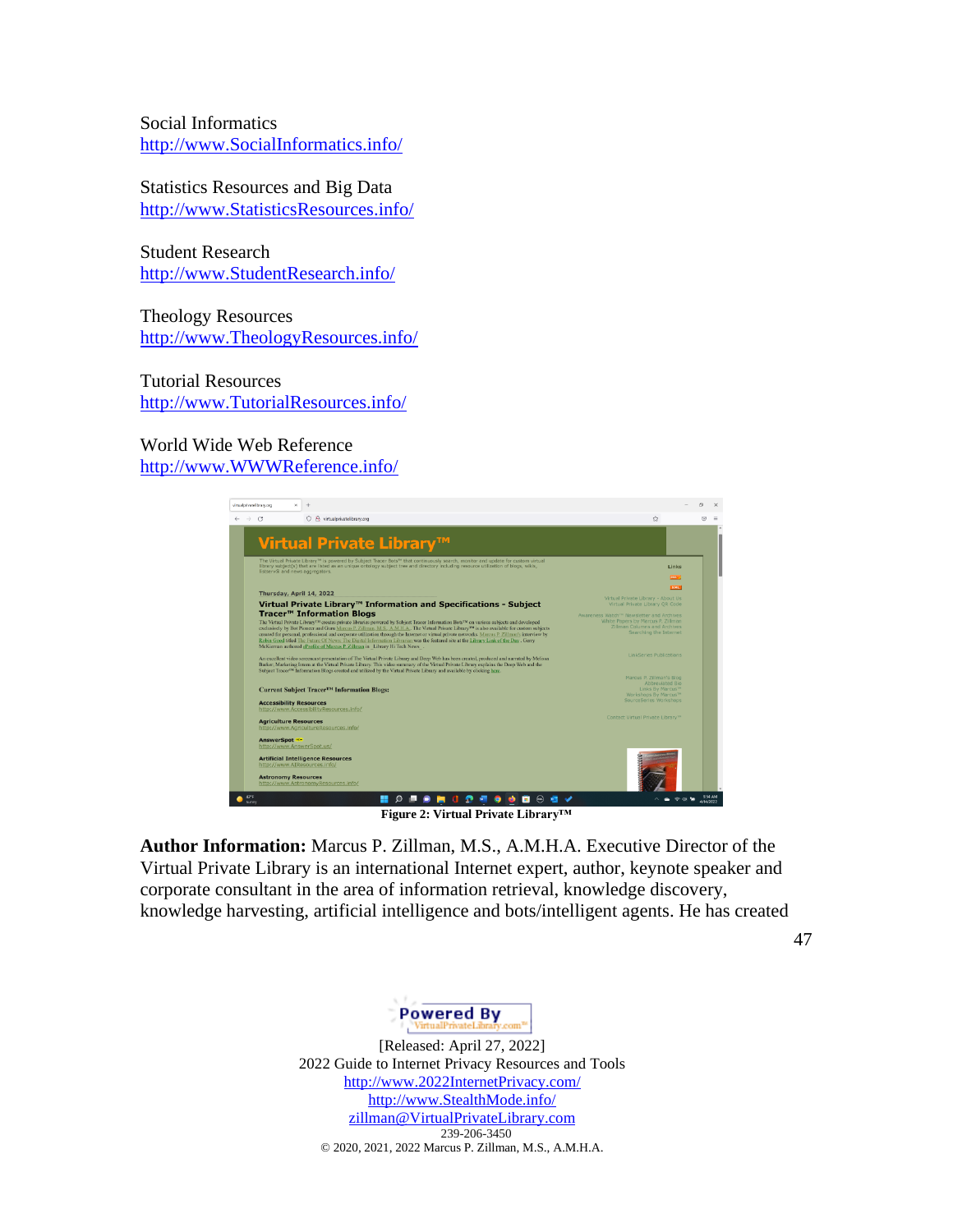numerous world wide web sites including 54 Subject Tracer<sup>™</sup> Information Portals and Blogs; written a number of internet miniguides, white papers, manuals and books; hosted over 160 weekly Internet television shows, writes a weekly and monthly column on Current Awareness on the Internet; writes a monthly newsletter Awareness Watch and delivers keynote presentations throughout the international marketplace. He also actively delivers one and two day workshops for key industry sectors displaying how the Internet can be used as a tool to maintain current awareness and professional competencies. Additional websites by Marcus P. Zillman, M.S., A.M.H.A.:

Marcus P. Zillman's Blog (26,000+ Postings) <http://www.zillman.us/>

Marcus P. Zillman Abbreviated Bio <http://www.zillman.info/>

White Papers 2022 by Marcus P. Zillman [http://www.WhitePapers.us/](http://www.whitepapers.us/)

Awareness Watch™ Newsletter [http://www.AwarenessWatch.com/](http://www.awarenesswatch.com/)

Marcus P. Zillman's Columns [http://www.ZillmanColumns.com](http://www.zillmancolumns.com/)

LinkSeries Publications [http://www.LinkSeries.com/](http://www.linkseries.com/)

Links By Marcus™ [http://www.LinksByMarcus.com/](http://www.linksbymarcus.com/)

Workshops By Marcus<sup>™</sup> [http://www.WorkshopsByMarcus.com/](http://www.workshopsbymarcus.com/)

SourceSeries Internet Research Workshops [http://www.SourceSeries.com/](http://www.sourceseries.com/)

Watch Marcus<sup>™</sup> [http://www.WatchMarcus.com/](http://www.watchmarcus.com/)

48

# **Powered By**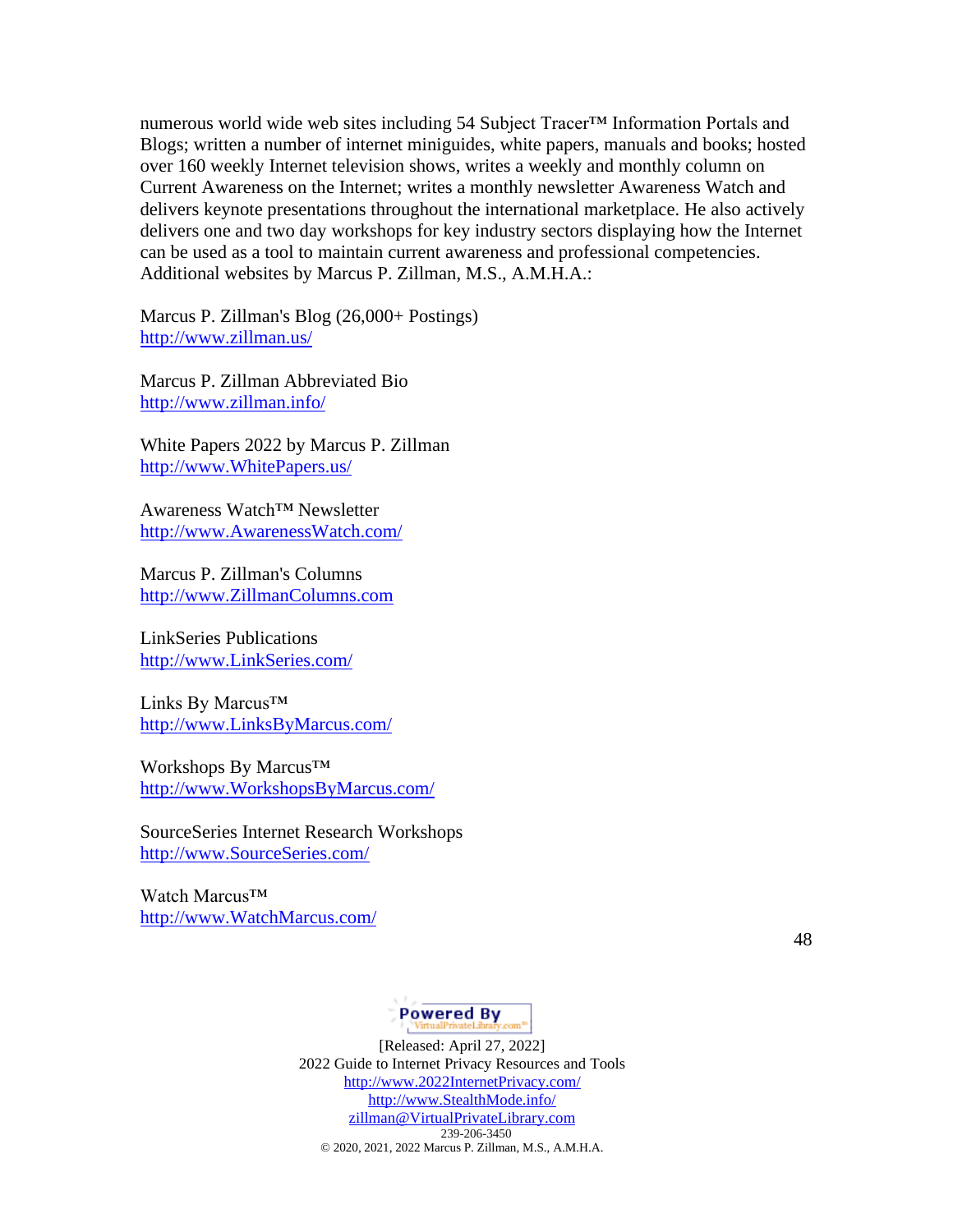listen to marcus™ [http://www.ListenToMarcus.com](http://www.listentomarcus.com/)

### **Research White Papers, Articles, Lectures and Speeches by Marcus P. Zillman, M.S., A.M.H.A.:**

2022 Directory of Directories [http://www.2022DirectoryOfDirectories.com/](http://www.2022directoryofdirectories.com/)

2022 Guide to Finding Experts by Using the Internet [http://www.FindingExperts.info/](http://www.findingexperts.info/)

2022 Guide to Finding People Resources and Sites [http://www.FindingPeople.info/](http://www.findingpeople.info/)

2022 Guide to Internet Privacy Resources and Tools [http://www.2022InternetPrivacy.com/](http://www.2022internetprivacy.com/)

2022 Guide to Searching the Internet [http://www.SearchingTheInternet.info/](http://www.searchingtheinternet.info/)

2022 New Economy Resources [http://www.2022NewEconomy.com/](http://www.2022neweconomy.com/)

Academic and Scholar Search Engines and Sources 2022 [http://www.ScholarSearchEngines.com/](http://www.scholarsearchengines.com/)

Bots, Blogs and News Aggregators 2022 [http://www.BotsBlogs.com/](http://www.botsblogs.com/)

Business Intelligence Online Resources 2022 [http://www.BIOnlineResources.com/](http://www.bionlineresources.com/)

Cloud Computing Resources Primer 2022

[http://www.zillman.us/white-papers/grid-distributed-and-cloud-computing-resources](http://www.zillman.us/white-papers/grid-distributed-and-cloud-computing-resources-primer/)[primer/](http://www.zillman.us/white-papers/grid-distributed-and-cloud-computing-resources-primer/)

49

# **Powered By**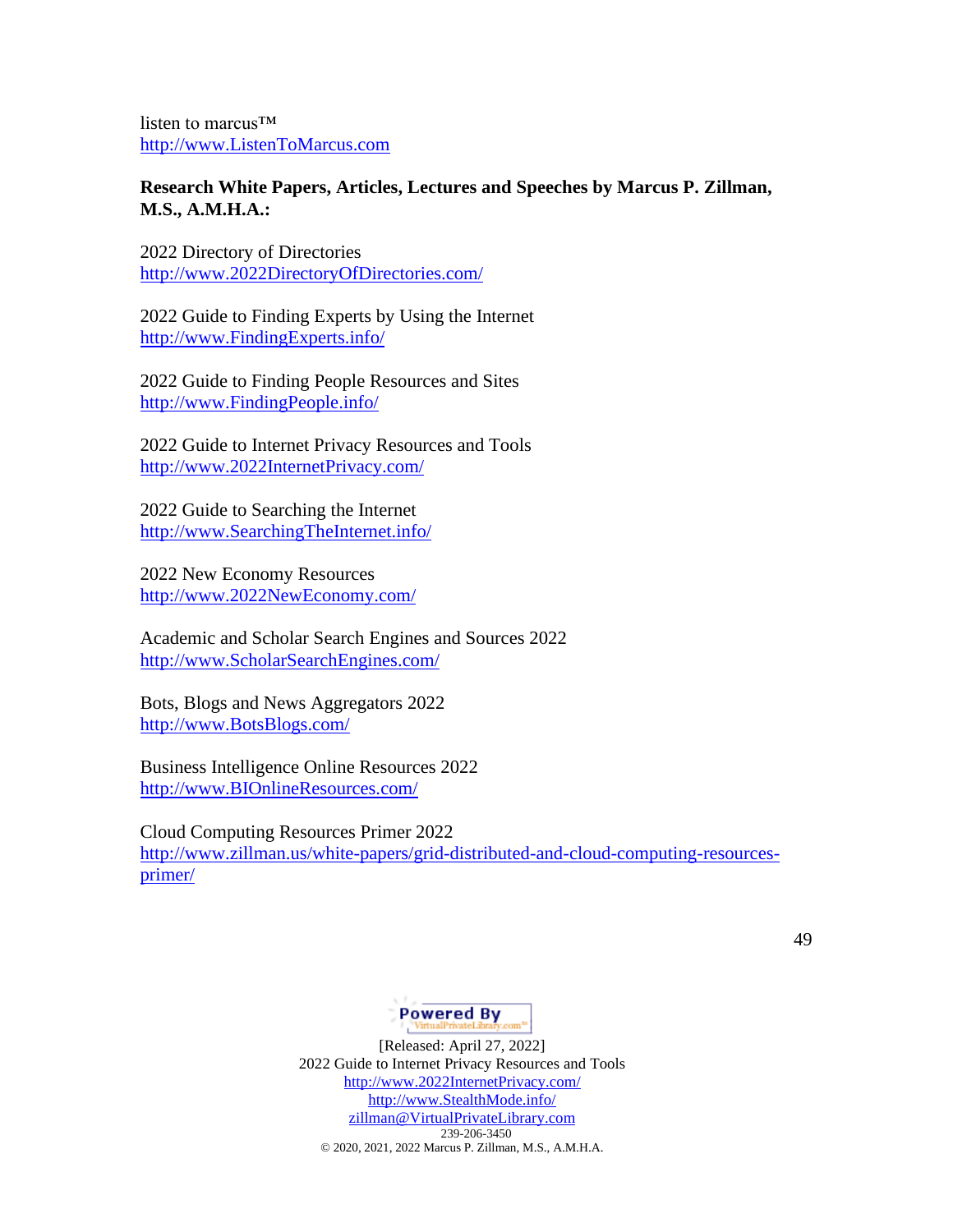Current Awareness Discovery Tools on the Internet 2022 <http://www.zillman.us/white-papers/current-awareness-discovery-tools-on-the-internet/>

Deep Web Research and Discovery Resources 2022 Online White Paper [http://DeepWeb.us/](http://deepweb.us/)

eMarketing MiniGuide 2022 [http://www.eMarketingMiniGuide.com/](http://www.emarketingminiguide.com/)

eReference Library Link Toolkit 2022 [http://www.eReferenceLibrary.com/](http://www.ereferencelibrary.com/)

Finding Experts By Using the Internet 2022 [http://www.FindingExperts.info/](http://www.findingexperts.info/)

Finding People Resources and Sites 2022 [http://www.FindingPeople.info/](http://www.findingpeople.info/)

Healthcare Bots and Subject Directories 2022 [http://www.HealthcareBots.info/](http://www.healthcarebots.info/)

Knowledge Discovery Resources 2022 [http://www.KDResources.info/](http://www.kdresources.info/)

New Economy Resources 2022 [http://www.NewEconomyResources.com/](http://www.neweconomyresources.com/)

Online Research Browsers and Digital Visualization Tools 2022 <http://www.zillman.us/white-papers/online-research-browsers/>

Online Research Tools 2022 [http://www.OnlineResearchTools.info/](http://www.onlineresearchtools.info/)

Online Social Networking 2022 [http://www.OnlineSocialNetworking.info/](http://www.onlinesocialnetworking.info/)

**Powered By** 

[Released: April 27, 2022] 2022 Guide to Internet Privacy Resources and Tools [http://www.2022InternetPrivacy.com/](http://www.2022internetprivacy.com/) [http://www.StealthMode.info/](http://www.stealthmode.info/) [zillman@VirtualPrivateLibrary.com](mailto:zillman@VirtualPrivateLibrary.com) 239-206-3450 © 2020, 2021, 2022 Marcus P. Zillman, M.S., A.M.H.A.

50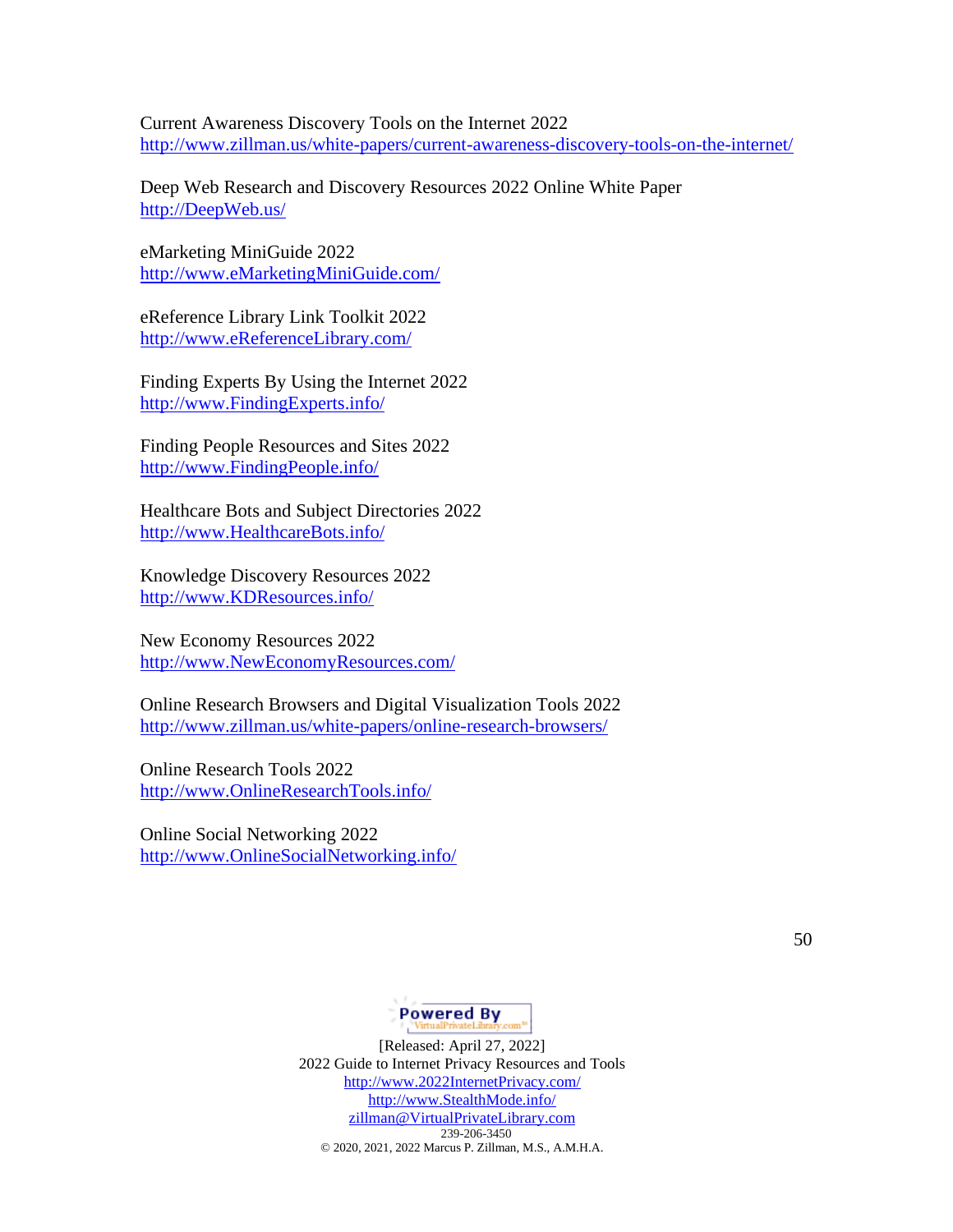Searching the Internet 2022 – A Primer [http://www.SearchingTheInternet.info/](http://www.searchingtheinternet.info/)

Start Up Resources for the Entrepreneur 2022 [http://www.StartUpResources.us/](http://www.startupresources.us/)

Using the Internet As a Dynamic Resource Tool for Knowledge Discovery 2022 [http://www.zillman.us/white-papers/using-the-internet-as-a-dynamic-resource-tool-for](http://www.zillman.us/white-papers/using-the-internet-as-a-dynamic-resource-tool-for-knowledge-discovery/)[knowledge-discovery/](http://www.zillman.us/white-papers/using-the-internet-as-a-dynamic-resource-tool-for-knowledge-discovery/)

Web Data Extractors 2022 [http://www.WebDataExtractors.com/](http://www.webdataextractors.com/)

Web Guide for the New Economy 2022 [http://www.WebGuideNewEconomy.com/](http://www.webguideneweconomy.com/)

### **Internet Tutor by Marcus P. Zillman, M.S., A.M.H.A.**

[http://www.InternetTutor.info/](http://www.internettutor.info/) 

Visit this site to learn about the availability of Marcus P. Zillman to tutor you or your associate one on one in the privacy of your residence or office on the latest happenings of the Internet including Internet basics to advanced Internet searching using bots and creating your own personal blog.

#### **Internet Speaking by Marcus P. Zillman, M.S., A.M.H.A.**

[http://www.InternetSpeaker.net](http://www.internetspeaker.net/)

Visit this site to learn about Marcus P. Zillman's speaking engagements for your organization meetings and events. View and listen to his previous presentations as well as his weekly television shows.

#### **Internet Consulting by Marcus P. Zillman, M.S., A.M.H.A.**

[http://InternetConsultant.BlogSpot.com/](http://internetconsultant.blogspot.com/) 

Visit this site to obtain information about obtaining the consultation services of Marcus P. Zillman for your company including eCommerce audits, utilization of bots, blogs and news aggregators or the creation of your own personal virtual private library powered by Subject Tracer™ Information bots!

51

# **Powered By**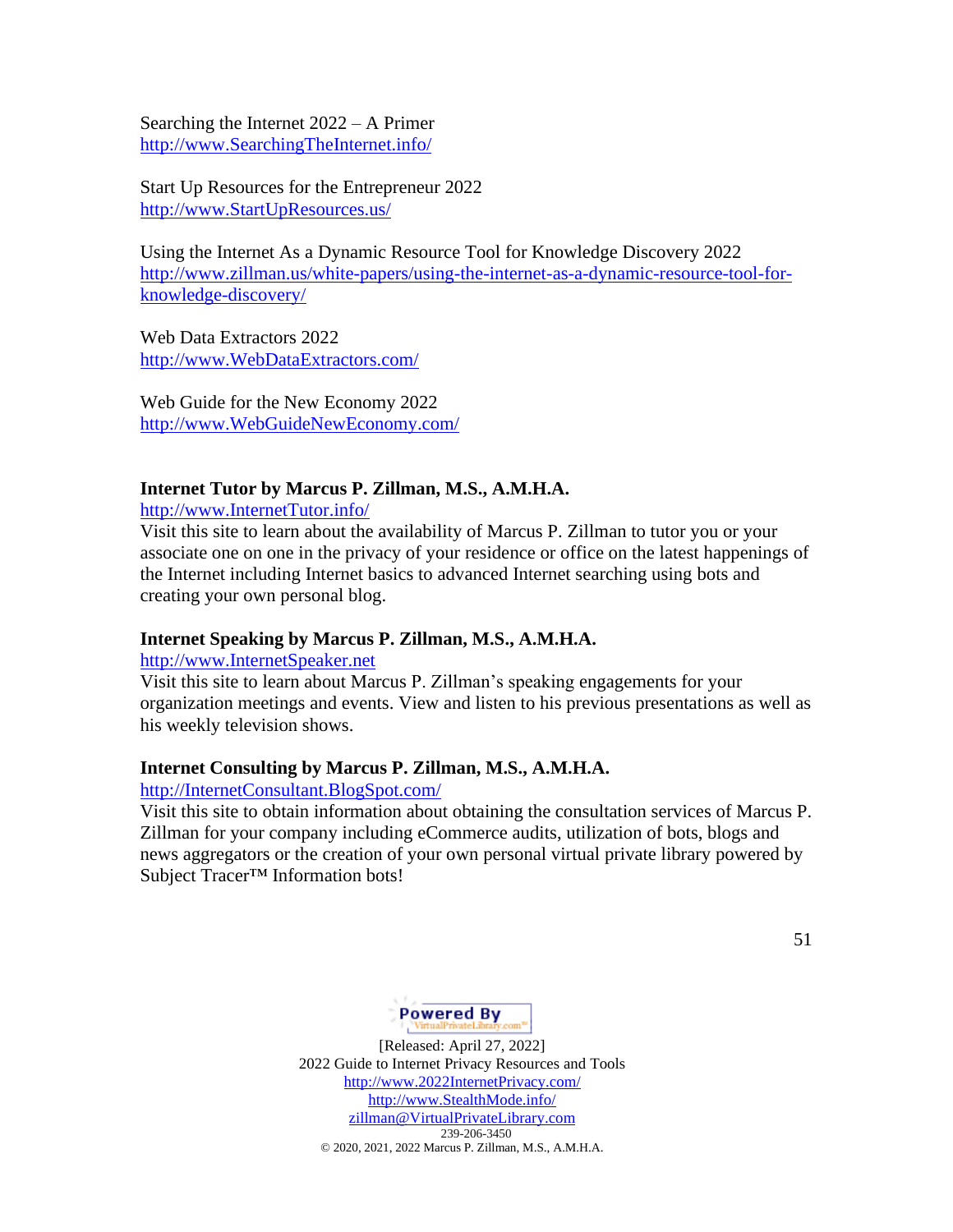### **Current Awareness Monitors, Alerts and Information Traps**

[http://www.ecurrentAwareness.com/](http://www.ecurrentawareness.com/) 

Marcus P. Zillman's latest report Current Awareness Monitors, Alerts and Information Traps for is available for purchase online and for immediate download. This report is a comprehensive listing of the latest resources, sources and sites for current awareness on the Internet. This is a must read for anyone who must stay current in their profession and/or business activity as the list of URLs will keep you at the leading edge of your career.

### **Market Intelligence Resources**

### [http://www.MarketIntelligenceResources.com/](http://www.marketintelligenceresources.com/)

Marcus P. Zillman's just released professional Internet MiniGuide is titled Market Intelligence Resources and is available for purchase online and immediate download. This 193 page digital miniguide represents a comprehensive listing of the latest resources, sources and sites to discover the latest Market Intelligence sources available on the Internet with many of them freely available! Designed specifically for today's entrepreneur, professional and/or investor.

# **Entrepreneurial Links 101**

### [http://www.EntrepreneurialLinks.com/](http://www.entrepreneuriallinks.com/)

Marcus P. Zillman's newly released 231 page eReference digital book for the up and coming entrepreneur. Entrepreneurial Links 101 gives an alphabetical listing of the very best Internet and World Wide Web sites covering Entrepreneur Resources, Business Intelligence Resources and an extremely comprehensive list of Online Research Tools. This is considered by many to be the entrepreneur's bible for finding relevant and competent online resources!

### **Internet Privacy and Security Resources**

### [http://www.InternetPrivacySecurity.net/](http://www.internetprivacysecurity.net/)

Marcus P. Zillman's latest eReference digital publication is a selected comprehensive alphabetical listing of the latest resources and sites covering all aspects of privacy and security currently available over the Internet. From the board room to the family room, these resources and sites give you the information you need to maintain your privacy and security as you use the Internet in your business and personal life.

52

# **Powered By**